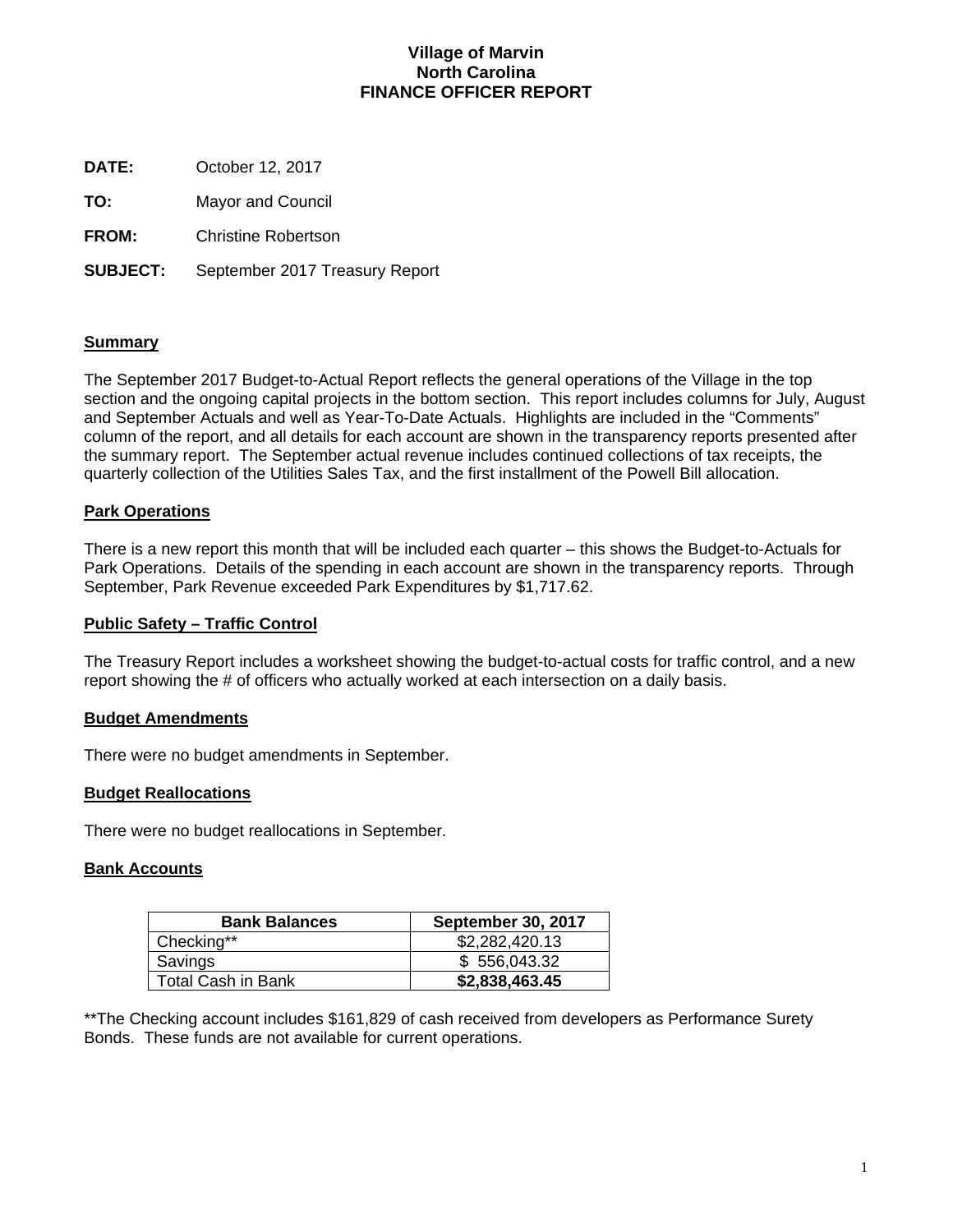| Village of Marvin General Fund                 |                          |                          |                          |                                    |                |                 |             |                                                                                                                                                                                                                                           |
|------------------------------------------------|--------------------------|--------------------------|--------------------------|------------------------------------|----------------|-----------------|-------------|-------------------------------------------------------------------------------------------------------------------------------------------------------------------------------------------------------------------------------------------|
| Profit & Loss Budget vs Actual (Summary Level) |                          |                          |                          |                                    |                |                 |             |                                                                                                                                                                                                                                           |
| Year to Date Ending September 30, 2017         |                          |                          |                          |                                    |                |                 |             |                                                                                                                                                                                                                                           |
|                                                |                          |                          |                          |                                    |                |                 |             |                                                                                                                                                                                                                                           |
|                                                |                          |                          |                          |                                    | Total          |                 |             |                                                                                                                                                                                                                                           |
|                                                |                          |                          |                          | Year to                            | Annual         |                 |             |                                                                                                                                                                                                                                           |
|                                                |                          | Monthly                  | <b>Monthly</b>           | Date Actual                        | <b>Budget</b>  |                 |             |                                                                                                                                                                                                                                           |
|                                                | Monthly                  | Actual                   | Actual                   | thru                               | Approved       | <b>YTD Over</b> |             |                                                                                                                                                                                                                                           |
|                                                | Actual                   | August                   | September                | September                          | and            | (Under)         |             | <b>Comments - See Transparency Report for Details</b>                                                                                                                                                                                     |
|                                                | <b>July 2017</b>         | 2017                     | 2017                     | 2017                               | Amended        | <b>Budget</b>   | % of Budget | of Current Month                                                                                                                                                                                                                          |
| <b>Revenues</b>                                |                          |                          |                          |                                    |                |                 |             |                                                                                                                                                                                                                                           |
|                                                |                          |                          |                          |                                    |                |                 |             |                                                                                                                                                                                                                                           |
| 3001 · Ad Valorem                              | \$<br>444                | $36,399$ \$<br>\$        | 31,986                   | 68,829                             | 524,000        | (455, 171)      |             | 13.14% Tax bills are mailed in August                                                                                                                                                                                                     |
| 3200 · Motor Vehicle Tax                       | 4,119                    | 4,600                    | 4,585                    | 13,304                             | 44,800         | (31, 496)       | 29.7%       | Collected monthly                                                                                                                                                                                                                         |
| 3300 · Sales & Use Tax                         | 14,165                   | 13,872                   | 15,763                   | 43,800                             | 160,000        | (116, 200)      |             | 27.38% Collected monthly                                                                                                                                                                                                                  |
| 3400 · Alcoholic Beverage Tax                  | $\overline{\phantom{a}}$ | $\overline{\phantom{a}}$ | $\overline{\phantom{a}}$ | $\overline{\phantom{a}}$           | 25,000         | (25,000)        | $0.0\%$     | Collected in May                                                                                                                                                                                                                          |
| 3500 · Utilities Sales Tax                     | $\sim$                   | $\overline{\phantom{a}}$ | 71,681                   | 71,681                             | 280,000        | (208, 319)      | 25.6%       | Collected quarterly                                                                                                                                                                                                                       |
|                                                |                          |                          |                          |                                    |                |                 |             | Permit fees & Final Plat Review Fees for Barcroft and                                                                                                                                                                                     |
| 3600 · Zoning                                  | 2,941                    | 5,132                    | 425                      | 8,498                              | 11,421         | (2,923)         | 74.41%      | Broadmoor                                                                                                                                                                                                                                 |
| 3700 - Interest & Misc. Revenues               | 14,543                   | 124                      | 183                      | 14,850                             | 675            | 14,175          | 2,200.0%    | Interest and Roundabout Easement Purchase                                                                                                                                                                                                 |
| 3800 - Powell Bill Allocation                  | $\overline{\phantom{a}}$ | $\blacksquare$           | 68,334                   | 68,334                             | 132,410        | (64,076)        | 51.61%      | Collected in September and December                                                                                                                                                                                                       |
| 3850 - Fee in Lieu for Green Space             | ×.                       | 19,727                   |                          | 19,727                             | 20,000         | (273)           | 98.64%      | Barcroft Fee in Lieu - this is restricted revenue                                                                                                                                                                                         |
| <b>Total Revenues</b>                          | 36,212                   | 79,854                   | 192,957                  | 309,023                            | 1,198,306      | (889, 283)      | 25.79%      |                                                                                                                                                                                                                                           |
|                                                |                          |                          |                          |                                    |                |                 |             |                                                                                                                                                                                                                                           |
| <b>Expenditures</b>                            |                          |                          |                          |                                    |                |                 |             |                                                                                                                                                                                                                                           |
|                                                |                          |                          |                          |                                    |                |                 |             | NNO costs less \$1,000 collected from HOAs and local                                                                                                                                                                                      |
|                                                |                          |                          |                          |                                    |                |                 |             | business; and cost of mailing the Fall 2017 newsletter with                                                                                                                                                                               |
| 4000 · Community Outreach                      | 799                      | (196)                    | 456                      | 1,059                              | 10,050         | (8,991)         | 10.54%      | tax bills                                                                                                                                                                                                                                 |
| 4100 · Dues & Subscriptions                    | 9,239                    | 65                       | ä,                       | 9,304                              | 13,342         | (4,038)         | 69.74%      |                                                                                                                                                                                                                                           |
| 4200 - Elections                               | $\overline{\phantom{a}}$ |                          | ٠                        | $\overline{\phantom{a}}$           | 4,500          | (4,500.00)      | 0.0%        |                                                                                                                                                                                                                                           |
| 4300 · Furnishings & Equipment                 | $\overline{\phantom{a}}$ | $\sim$                   | ٠                        | $\sim$                             | 5,500          | (5,500)         | 0.0%        |                                                                                                                                                                                                                                           |
| 4400 · Gifts                                   | ×                        | ÷                        | ä,                       | ×.                                 | 500            | (500)           | 0.0%        |                                                                                                                                                                                                                                           |
| 4500 · Insurance and Bonds                     | 12,141                   | $\overline{\phantom{a}}$ | ÷                        | 12,141                             | 13,200         | (1,059)         | 91.98%      |                                                                                                                                                                                                                                           |
|                                                |                          |                          |                          |                                    |                |                 |             |                                                                                                                                                                                                                                           |
| <b>Transfer to Capital Projects - Roads</b>    | 232,000                  | $\blacksquare$           | ٠                        | 232,000                            | 232,000        | 0               | 100.0%      |                                                                                                                                                                                                                                           |
| Transfer to Capital Projects - Greenways       | 14,900                   |                          |                          | 14,900                             | 14,900         | $\mathbf 0$     | 100.0%      |                                                                                                                                                                                                                                           |
| 4700 · Occupancy                               | 1,692                    | 1,581                    | 1,489                    | 4,762                              | 27,726         | (22, 964)       | 17.18%      |                                                                                                                                                                                                                                           |
| 4800 - Office Expenditures                     | 2,190                    | 4,484                    | 2,339                    | 9,013                              | 23,280         | (14, 267)       | 38.72%      |                                                                                                                                                                                                                                           |
|                                                |                          |                          |                          |                                    |                |                 |             | Legal fees and Computer Consultant; budgeted funds<br>were moved to salaries to provide for a planning support<br>position; Legal fees are budgeted at \$2500 per month and<br>actual for July thru September were \$13,025 (\$5,525 over |
| 5000 · Professional Services                   | 4,231                    | 5,258                    | 5,231                    | 14,720                             | 48,700         | (33,980)        | 30.23%      | budget)<br>Funds were moved out of the Prospective Acq Cost<br>budget line to public safety to provide for evening traffic                                                                                                                |
| 5100 · Prospective Acquisitions Costs          |                          |                          |                          |                                    | 35,200         | (35, 200)       | 0.0%        | control<br>Traffic costs start being paid in September; budget was                                                                                                                                                                        |
| 5500 · Public Safety                           | 22,014                   | $\sim$                   | 3,569                    | 25,583                             | 149,858        | (124, 275)      | 17.07%      | ncreased in August to provide for evening traffic control<br>costs                                                                                                                                                                        |
| 6000 · Salaries & Related Expenditures         | 21,611                   | 21,310                   | 24,417                   | 67,338                             | 340,979        | (273, 641)      | 19.75%      | The salaries budget was increased in August to provide for<br>a planning suppport position                                                                                                                                                |
| 6050 · Stipends                                | 2,150                    | 2,150                    | 2,150                    | 6,450                              | 37,785         | (31, 335)       | 17.07%      |                                                                                                                                                                                                                                           |
| 6400 · Training & Travel                       | $\overline{\phantom{a}}$ | 1,150                    | 866                      | 2,016                              | 8,300          | (6, 284)        | 24.29%      |                                                                                                                                                                                                                                           |
| 6500 · Zoning Expenditures                     | ×.                       | 3,501                    | 5,062                    | 8,563                              | 78,660         | (70,097)        | 10.89%      |                                                                                                                                                                                                                                           |
| 6600 · Debt Service                            | 9,090                    | 9,070                    | 9,050                    | 27,210                             | 72,155         | (44, 945)       | 37.71%      |                                                                                                                                                                                                                                           |
|                                                |                          |                          |                          |                                    |                |                 |             | Over the first three months, there was net park revenue of<br>\$1,718 (revenues were from barn rentals and parking<br>permits); see separate report showing the budget to actual                                                          |
| 6700 · Park Operations                         | 316                      | 1,414                    | (3, 448)                 | (1,718)                            | 27,410         | (29, 128)       |             | (6.27%) for park operations                                                                                                                                                                                                               |
| 6900 · Contingency                             |                          |                          |                          |                                    | 54,261         | (54, 261)       | 0.0%        |                                                                                                                                                                                                                                           |
| <b>Total Expenditures</b>                      | 332,373                  | 49,787                   | 51,181                   | 433,341                            | 1,198,306      | (764, 965)      | 36.16%      |                                                                                                                                                                                                                                           |
|                                                |                          |                          |                          |                                    |                |                 |             |                                                                                                                                                                                                                                           |
| Net Revenue Over/Under Expenditures            | $$ (296, 161)$ \$        | 30,067                   |                          | $$141,776 \;   \; $(124,318) \; $$ |                | \$(124, 318)    |             |                                                                                                                                                                                                                                           |
|                                                |                          | Monthly                  | <b>Monthly</b>           | Cumulative                         | Total          |                 |             |                                                                                                                                                                                                                                           |
|                                                | <b>Monthly</b>           | Actual                   | Actual                   | through                            | Capital        |                 |             |                                                                                                                                                                                                                                           |
|                                                | Actual                   | August                   | August                   | September                          | Projects       |                 |             |                                                                                                                                                                                                                                           |
| <b>Captial Projects</b>                        | <b>July 2017</b>         | 2017                     | 2017                     | 30, 2017                           | <b>Budget</b>  |                 |             |                                                                                                                                                                                                                                           |
| 3900 Fund Balance Appropriated cumulative      |                          |                          |                          |                                    |                |                 |             | Village Hall, Loop Extension, Tullamore Trail & Parking,                                                                                                                                                                                  |
| ncluding rollforward                           | 1,331,375                | 5,000                    |                          | 1,336,375                          | 1,336,375      |                 | 100.0%      | <b>Farmers' Market</b>                                                                                                                                                                                                                    |
|                                                |                          |                          |                          |                                    |                |                 |             |                                                                                                                                                                                                                                           |
| Transfers In - Capital Projects                |                          |                          |                          | 246,900                            |                |                 |             | Roads and Greenways money appropriated in the current<br>vear's budget                                                                                                                                                                    |
|                                                | 246,900                  |                          |                          |                                    | 246,900        |                 | 100.0%      |                                                                                                                                                                                                                                           |
| 90000 Cumulative Expenses                      | (142, 253)               | (9,307)                  | (2,790)                  | (154, 350)                         | (1,583,275)    |                 | 9.75%       |                                                                                                                                                                                                                                           |
|                                                |                          |                          |                          |                                    |                |                 |             |                                                                                                                                                                                                                                           |
| Net Balance Left to Spend                      | 1,436,022                | (4, 307)                 | (2,790)                  | 1,428,925                          | $\blacksquare$ |                 | 100.0%      |                                                                                                                                                                                                                                           |
|                                                |                          |                          |                          |                                    |                |                 |             |                                                                                                                                                                                                                                           |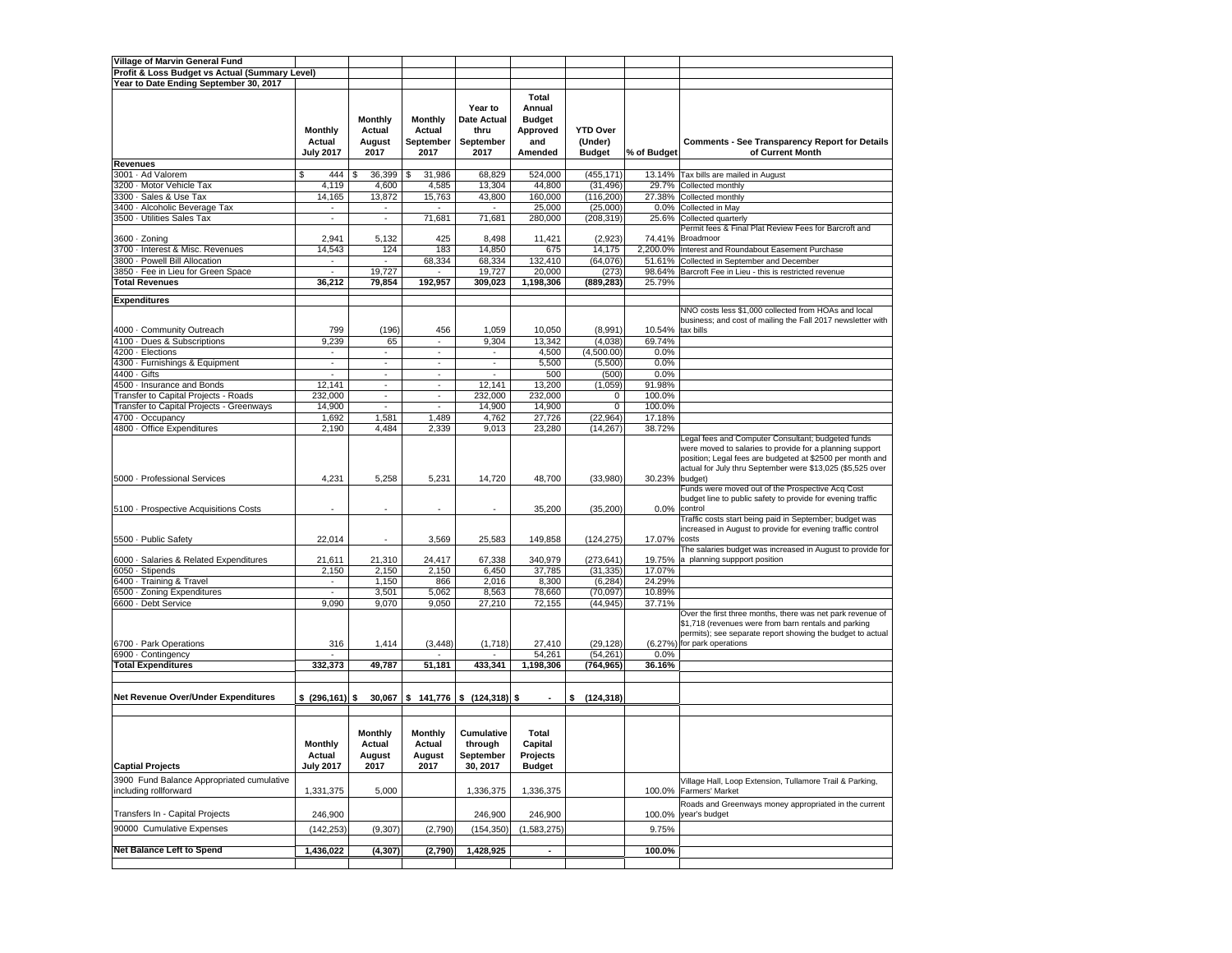# 4:42 PM Village of Marvin 10/12/17 10/12/17

Accrual Basis **Accrual Basis** Accrual Basis **July through September 2017** 

|                                      | Jul - Sep 17 | <b>Budget</b> | \$ Over Budget | % of Budget |
|--------------------------------------|--------------|---------------|----------------|-------------|
| <b>Ordinary Income/Expense</b>       |              |               |                |             |
| <b>Expense</b>                       |              |               |                |             |
| 6700 · Park Operations               |              |               |                |             |
| 6701 · Park Revenue                  |              |               |                |             |
| 6702 · Barn Rentals                  | $-2,750.00$  | $-3,000.00$   | 250.00         | 91.7%       |
| 6706 · Non-Resident Parking          | $-970.00$    | $-2.500.00$   | 1.530.00       | 38.8%       |
| 6707 · Resident Parking              | 0.00         | $-50.00$      | 50.00          | 0.0%        |
| 6708 Community Garden Plots          | 0.00         | $-740.00$     | 740.00         | 0.0%        |
| Total 6701 · Park Revenue            | $-3,720.00$  | $-6,290.00$   | 2,570.00       | 59.1%       |
| 6709 · Park Expenditures             |              |               |                |             |
| 6714 · Capital Spending / Equipment  | $-1,250.00$  | 10,000.00     | $-11,250.00$   | $-12.5%$    |
| 6720 · Electricity, Gas & Water      | 521.09       | 2,000.00      | $-1,478.91$    | 26.1%       |
| 6735 · Maintenance Expenses          |              |               |                |             |
| 6736 · Cable/Internet Sec Monitoring | 0.00         | 1,000.00      | $-1,000.00$    | 0.0%        |
| 6739 General Repairs                 | 1,221.58     | 5.000.00      | $-3.778.42$    | 24.4%       |
| $6742 \cdot$ Supplies                | 432.98       | 3,000.00      | $-2,567.02$    | 14.4%       |
| 6744 · Vehic, Equip Repair & Maint   | 494.95       | 2,000.00      | $-1,505.05$    | 24.7%       |
| 6751 · Gas for Vehicles              | 250.01       | 1,200.00      | $-949.99$      | 20.8%       |
| 6746 · Equipment Rental              | 0.00         | 1,000.00      | $-1,000.00$    | 0.0%        |
| $6749 \cdot$ Landscaping             | 160.02       | 3,000.00      | $-2,839.98$    | 5.3%        |
| 6743 · Tree Services                 | 0.00         | 1,500.00      | $-1,500.00$    | 0.0%        |
| 6745 · Painting/Staining             | 0.00         | 500.00        | $-500.00$      | 0.0%        |
| 6750 · Playground Mulch              | 0.00         | 500.00        | $-500.00$      | 0.0%        |
| 6753 · Emergency Repairs             | 0.00         | 2,500.00      | $-2,500.00$    | 0.0%        |
| Total 6735 · Maintenance Expenses    | 2,559.54     | 21,200.00     | $-18,640.46$   | 12.1%       |
| 6712 · Uniforms                      | 171.75       | 500.00        | $-328.25$      | 34.4%       |
| Total 6709 · Park Expenditures       | 2,002.38     | 33,700.00     | $-31,697.62$   | 5.9%        |
| Total 6700 · Park Operations         | $-1,717.62$  | 27,410.00     | $-29,127.62$   | $-6.3%$     |
| <b>Total Expense</b>                 | $-1.717.62$  | 27,410.00     | $-29,127.62$   | $-6.3%$     |
| <b>Net Ordinary Income</b>           | 1,717.62     | $-27,410.00$  | 29,127.62      | $-6.3%$     |
| Net Income                           | 1,717.62     | 27.410.00     | 29,127.62      | $-6.3%$     |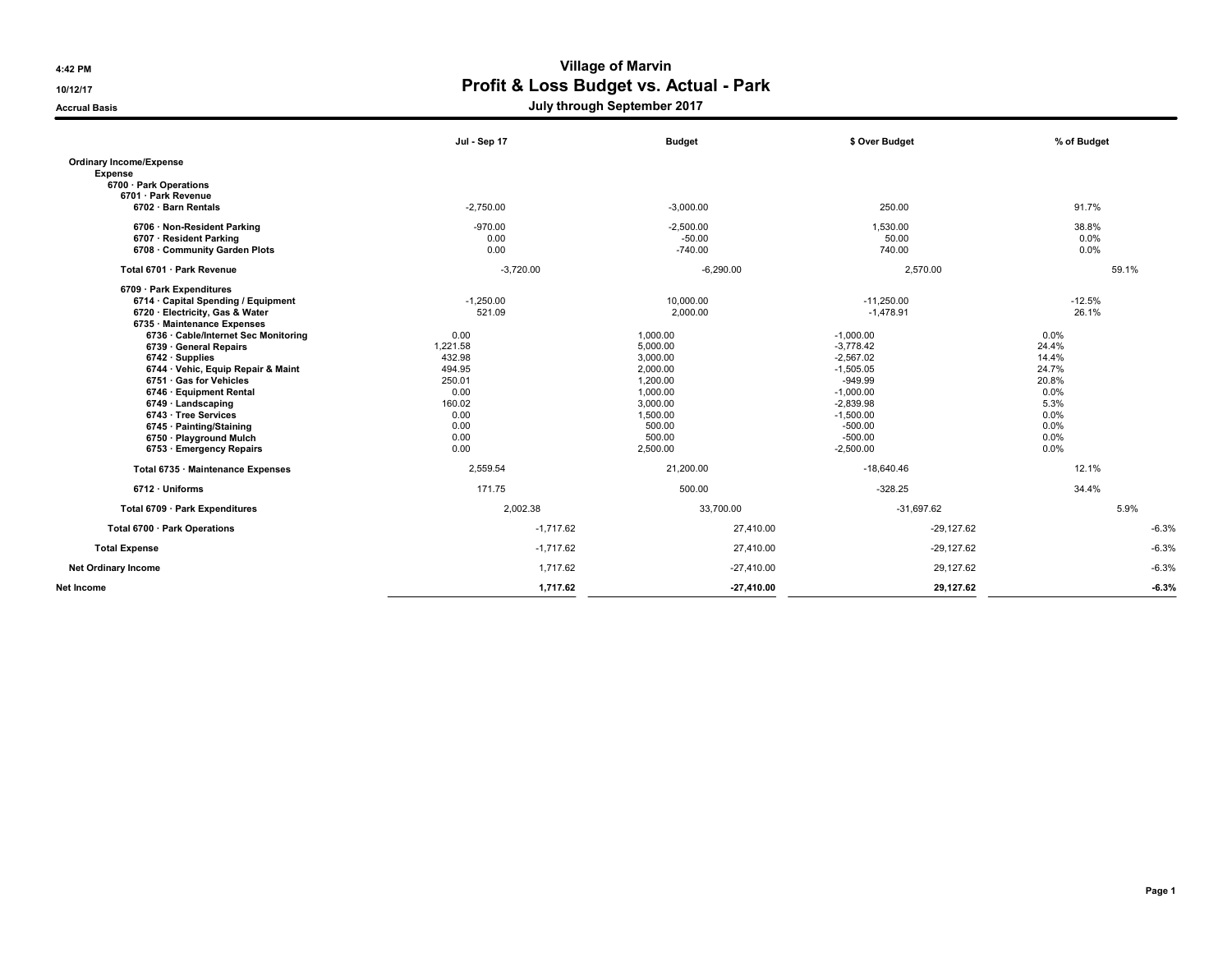## 3:04 PM Village of Marvin 10/12/17 Transparency Report Revenue

## Accrual Basis **Accrual Basis Accrual Basis July through September 2017**

| <b>Type</b>           | <b>Date</b>                             | Memo                                       | <b>Class</b>                           | <b>Amount</b>          |
|-----------------------|-----------------------------------------|--------------------------------------------|----------------------------------------|------------------------|
| 3001 · Ad Valorem     |                                         |                                            |                                        |                        |
|                       | 3002 · Prior Years Taxes                |                                            |                                        |                        |
| General Jo 08/31/2017 |                                         | August 2017 CC receipts                    | General Fund: VOM                      | 182.40                 |
|                       | Total 3002 · Prior Years Taxes          |                                            |                                        | 182.40                 |
|                       | 3005 · Current Year Taxes               |                                            |                                        |                        |
| Deposit               | 07/31/2017                              | Deposit                                    | General Fund:VOM                       | 443.55                 |
| Deposit               | 08/14/2017                              | Deposit                                    | General Fund: VOM                      | 481.30                 |
| Deposit               | 08/17/2017                              | Deposit                                    | General Fund: VOM                      | 303.85                 |
| Deposit<br>Deposit    | 08/23/2017<br>08/28/2017                | Deposit<br>Deposit                         | General Fund: VOM<br>General Fund: VOM | 13,008.97<br>13,993.09 |
| Deposit               | 08/30/2017                              | Deposit                                    | General Fund: VOM                      | 4,981.28               |
| General Jo            | 08/31/2017                              | August 2017 CC receipts                    | General Fund: VOM                      | 780.02                 |
| Deposit               | 08/31/2017                              | Deposit                                    | General Fund: VOM                      | 2,668.22               |
| Deposit               | 09/05/2017                              | Deposit                                    | General Fund: VOM                      | 4,620.25               |
| Deposit               | 09/06/2017                              | Deposit                                    | General Fund: VOM                      | 5,709.18               |
| Deposit               | 09/07/2017                              | Deposit                                    | General Fund: VOM                      | 2.720.95               |
| Deposit<br>Deposit    | 09/11/2017<br>09/13/2017                | Deposit<br>Deposit                         | General Fund: VOM<br>General Fund: VOM | 4,118.80<br>1,067.00   |
| Deposit               | 09/18/2017                              | Deposit                                    | General Fund:VOM                       | 93.55                  |
| Deposit               | 09/18/2017                              | Deposit                                    | General Fund: VOM                      | 3.142.84               |
| Deposit               | 09/19/2017                              | Deposit                                    | General Fund:VOM                       | 3,570.32               |
| Deposit               | 09/21/2017                              | Deposit                                    | General Fund: VOM                      | 1,838.65               |
| Deposit               | 09/25/2017                              | Deposit                                    | General Fund: VOM                      | 3,329.45               |
| Deposit               | 09/27/2017                              | Deposit                                    | General Fund: VOM                      | 430.55                 |
| General Jo            | 09/30/2017                              | September 2017 CC receipts                 | General Fund: VOM                      | 1,344.54               |
|                       | Total 3005 · Current Year Taxes         |                                            |                                        | 68,646.36              |
|                       | Total 3001 · Ad Valorem                 |                                            |                                        | 68,828.76              |
|                       | 3200 · Motor Vehicle Tax                |                                            |                                        |                        |
|                       | 3201 · Collection and Distrib Fee       |                                            |                                        |                        |
| Deposit               | 07/21/2017                              | NCVTS July 2017                            | General Fund: VOM<br>General Fund: VOM | $-117.35$<br>$-130.28$ |
| Deposit<br>Deposit    | 08/21/2017<br>09/18/2017                | NCVTS Aug 2017<br>NCVTS Sept 2017          | General Fund: VOM                      | $-116.80$              |
|                       |                                         |                                            |                                        |                        |
|                       | Total 3201 · Collection and Distrib Fee |                                            |                                        | $-364.43$              |
|                       | 3200 · Motor Vehicle Tax - Other        |                                            | General Fund: VOM                      |                        |
| Deposit<br>Deposit    | 07/21/2017<br>07/21/2017                | NCVTS July 2017<br>Refunds NCVTS June 2017 | General Fund: VOM                      | 4,233.08<br>3.38       |
| Deposit               | 08/21/2017                              | NCVTS Aug 2017                             | General Fund: VOM                      | 4.730.01               |
| Deposit               | 08/21/2017                              | Refunds NCVTS July 2017                    | General Fund: VOM                      | 0.00                   |
| Deposit               | 09/18/2017                              | NCVTS Sept 2017                            | General Fund: VOM                      | 4,724.24               |
| Deposit               | 09/18/2017                              | Refunds NCVTS Aug 2017                     | General Fund: VOM                      | $-22.81$               |
|                       | Total 3200 · Motor Vehicle Tax - Other  |                                            |                                        | 13,667.90              |
|                       | Total 3200 · Motor Vehicle Tax          |                                            |                                        | 13,303.47              |
|                       | 3300 · Sales & Use Tax                  |                                            |                                        |                        |
| Deposit               | 07/14/2017                              | May 2017 Sales & Use tax                   | General Fund: VOM                      | 14,165.22              |
| Deposit               | 08/15/2017                              | June 2017 Sales & Use tax                  | General Fund: VOM                      | 13,872.40              |
| Deposit               | 09/15/2017                              | July 2017 Sales & Use tax                  | General Fund: VOM                      | 15,763.12              |
|                       | Total 3300 · Sales & Use Tax            |                                            |                                        | 43,800.74              |
|                       | 3500 · Utilities Sales Tax              |                                            |                                        |                        |
| Deposit               | 09/15/2017                              | Quarter ended June 2017                    |                                        | 71,680.67              |
|                       | Total 3500 · Utilities Sales Tax        |                                            |                                        | 71,680.67              |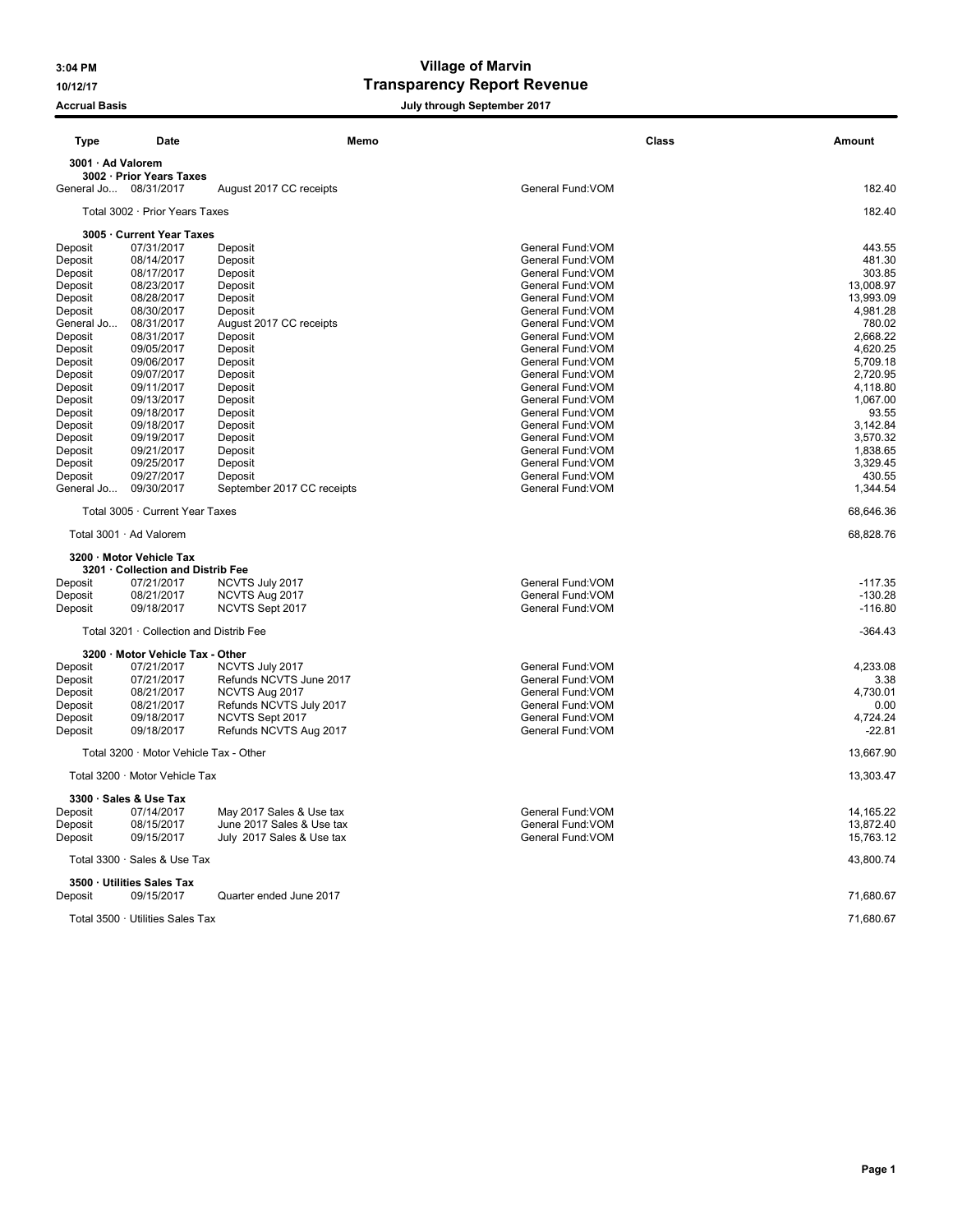## 3:04 PM Village of Marvin 10/12/17 Transparency Report Revenue

Accrual Basis **Accrual Basis Accrual Basis July through September 2017** 

| <b>Type</b>                     | Date                                                                 | Memo                                                                | <b>Class</b>                                                                                                | <b>Amount</b>    |
|---------------------------------|----------------------------------------------------------------------|---------------------------------------------------------------------|-------------------------------------------------------------------------------------------------------------|------------------|
| 3600 · Zoning<br>3602 · Permits |                                                                      |                                                                     |                                                                                                             |                  |
| Deposit                         | 07/03/2017                                                           | 17-11926                                                            | General Fund: VOM                                                                                           | 25.00            |
| Deposit                         | 07/10/2017                                                           | 17-11928                                                            | General Fund: VOM                                                                                           | 25.00            |
| Deposit                         | 07/10/2017<br>07/12/2017                                             | 17-11929; Amber Meadows<br>17-11934; Preserve                       | General Fund:Developers:Pulte:Amber Meadows                                                                 | 50.00<br>50.00   |
| Deposit<br>Deposit              | 07/17/2017                                                           | 17-11824; The Preserve                                              | General Fund: Developers: Toll Brothers: The Preserve<br>General Fund:Developers:Toll Brothers:The Preserve | 50.00            |
| Deposit                         | 07/17/2017                                                           | 16-11790; Amber Meadows                                             | General Fund: Developers: Pulte: Amber Meadows                                                              | 50.00            |
| Deposit                         | 07/21/2017                                                           | 17-11936                                                            | General Fund: VOM                                                                                           | 50.00            |
| Deposit                         | 07/26/2017                                                           | various permits; Amber Meadows                                      | General Fund:Developers:Pulte:Amber Meadows                                                                 | 275.00           |
| Deposit                         | 07/26/2017                                                           | 17-11927 & 17-11939                                                 | General Fund: VOM                                                                                           | 50.00            |
| General Jo                      | 07/31/2017                                                           | July 2017 CC receipts                                               | General Fund: VOM                                                                                           | 250.00           |
| Deposit                         | 08/09/2017                                                           | 17-11950                                                            | General Fund: VOM                                                                                           | 25.00            |
| Deposit<br>Deposit              | 08/09/2017<br>08/09/2017                                             | 16-11817, 16-11815 The Preserve<br>17-11945, 17-11900 Amber Meadows | General Fund: Developers: Toll Brothers: The Preserve<br>General Fund:Developers:Pulte:Amber Meadows        | 100.00<br>100.00 |
| Deposit                         | 08/14/2017                                                           | 17-11951                                                            | General Fund: VOM                                                                                           | 25.00            |
| Deposit                         | 08/17/2017                                                           | 17-11953 The Preserve                                               | General Fund: Developers: Toll Brothers: The Preserve                                                       | 50.00            |
| Deposit                         | 08/17/2017                                                           | 17-11954                                                            | General Fund: VOM                                                                                           | 25.00            |
| Deposit                         | 08/23/2017                                                           | various                                                             | General Fund: VOM                                                                                           | 100.00           |
| Deposit                         | 08/23/2017                                                           | 16-11799 The Preserve                                               | General Fund: Developers: Toll Brothers: The Preserve                                                       | 50.00            |
| Deposit                         | 08/28/2017                                                           | 17-11840; Preserve at Marvin                                        | General Fund:Developers:Toll Brothers:The Preserve                                                          | 50.00            |
| General Jo                      | 08/31/2017                                                           | August 2017 CC receipts                                             | General Fund: VOM                                                                                           | 200.00           |
| Deposit<br>Deposit              | 08/31/2017<br>08/31/2017                                             | 17-11832, Preserve<br>17-11958: Amber Meadows                       | General Fund: Developers: Toll Brothers: The Preserve<br>General Fund:Developers:Pulte:Amber Meadows        | 50.00<br>50.00   |
| Deposit                         | 09/05/2017                                                           | Amber Meadows 17-11959                                              | General Fund:Developers:Pulte:Amber Meadows                                                                 | 50.00            |
| Check                           | 09/07/2017                                                           | <b>Refund Tree Permit</b>                                           | General Fund: VOM                                                                                           | $-50.00$         |
| Deposit                         | 09/07/2017                                                           | 17-11961                                                            | General Fund: VOM                                                                                           | 25.00            |
| Deposit                         | 09/07/2017                                                           | Amber Meadows; 3 permits                                            | General Fund:Developers:Pulte:Amber Meadows                                                                 | 150.00           |
| Deposit                         | 09/11/2017                                                           | Belle Grove: 17-11962                                               | General Fund: Developers: Ryan Homes: Belle Grove                                                           | 50.00            |
| Deposit                         | 09/19/2017                                                           | Preserve; 17-11828                                                  | General Fund: Developers: Toll Brothers: The Preserve                                                       | 50.00            |
| Deposit                         | 09/19/2017                                                           | Preserve: 17-11829                                                  | General Fund: Developers: Toll Brothers: The Preserve                                                       | 50.00            |
| Deposit<br>General Jo           | 09/19/2017<br>09/30/2017                                             | 17-11965<br>September 2017 CC receipts                              | General Fund: VOM<br>General Fund: VOM                                                                      | 25.00<br>75.00   |
|                                 |                                                                      |                                                                     |                                                                                                             |                  |
|                                 | Total 3602 · Permits<br>3603 · Development Fees                      |                                                                     |                                                                                                             | 2,125.00         |
| Deposit                         | 07/26/2017                                                           | <b>Barcroft Final Plat Review</b>                                   | General Fund:Developers:Essex Homes:Barcroft                                                                | 2,065.50         |
| Deposit                         | 08/17/2017                                                           | <b>Broadmoor Final Plat Review</b>                                  | General Fund:Developers:Carolina Dev Services:Broad                                                         | 4,307.00         |
|                                 | Total 3603 · Development Fees                                        |                                                                     |                                                                                                             | 6,372.50         |
| Total $3600 \cdot$ Zoning       |                                                                      |                                                                     |                                                                                                             | 8,497.50         |
|                                 | 3700 · Interest & Misc. Revenues<br>3704 · Interest Income - Savings |                                                                     |                                                                                                             |                  |
| Deposit                         | 07/31/2017                                                           | monthly interest                                                    | General Fund: VOM                                                                                           | 23.60            |
| Deposit                         | 08/31/2017                                                           | monthly interest                                                    | General Fund: VOM                                                                                           | 23.60            |
| Deposit                         | 09/29/2017                                                           | monthly interest                                                    | General Fund: VOM                                                                                           | 136.88           |
|                                 | Total 3704 · Interest Income - Savings                               |                                                                     |                                                                                                             | 184.08           |
|                                 | 3705 · Interest Income Checking Acct                                 |                                                                     |                                                                                                             |                  |
| Deposit                         | 07/13/2017                                                           | monthly interest                                                    | General Fund: VOM                                                                                           | 69.74            |
| Deposit                         | 08/10/2017                                                           | monthly interest                                                    | General Fund: VOM                                                                                           | 72.85            |
| Deposit                         | 09/13/2017                                                           | monthly interest                                                    | General Fund: VOM                                                                                           | 46.80            |
|                                 | Total 3705 · Interest Income Checking Acct                           |                                                                     |                                                                                                             | 189.39           |
|                                 | 3706 · Late Fee/Penalty Delinquent Tax                               |                                                                     |                                                                                                             |                  |
| General Jo 08/31/2017           |                                                                      | August 2017 CC receipts                                             | General Fund: VOM                                                                                           | 11.87            |
|                                 |                                                                      | Total 3706 · Late Fee/Penalty Delinquent Tax                        |                                                                                                             | 11.87            |
|                                 | 3707 · Tax Deliquency Advertising                                    |                                                                     |                                                                                                             |                  |
| General Jo 08/31/2017           |                                                                      | August 2017 CC receipts                                             | General Fund: VOM                                                                                           | 15.82            |
|                                 | Total 3707 · Tax Deliquency Advertising                              |                                                                     |                                                                                                             | 15.82            |
| Deposit                         | 3708 · Miscellaneous Revenue<br>07/27/2017                           | <b>DOT Easement Acquisitions</b>                                    | General Fund: VOM                                                                                           | 14,450.00        |
|                                 | Total 3708 · Miscellaneous Revenue                                   |                                                                     |                                                                                                             | 14,450.00        |
|                                 | Total 3700 · Interest & Misc. Revenues                               |                                                                     |                                                                                                             | 14,851.16        |
|                                 | 3800 · Powell Bill Allocation                                        |                                                                     |                                                                                                             |                  |
| Deposit                         | 09/28/2017                                                           | 1st allocation                                                      | General Fund: Powell Bill                                                                                   | 68,334.16        |
|                                 | Total 3800 · Powell Bill Allocation                                  |                                                                     |                                                                                                             | 68,334.16        |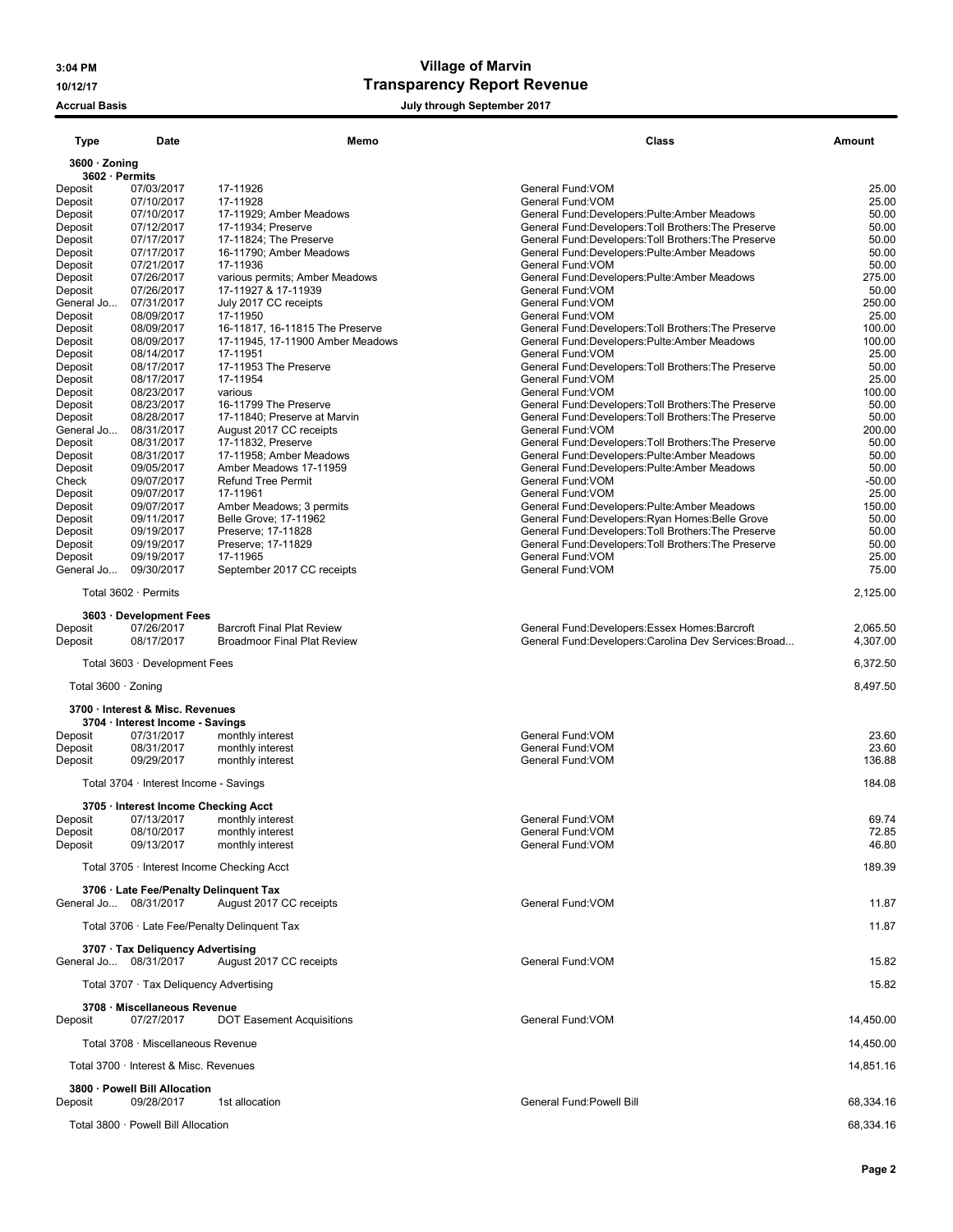## 3:04 PM Village of Marvin 10/12/17 Transparency Report Revenue

| Type         | Date                                             | Memo                 | <b>Class</b>      | Amount     |
|--------------|--------------------------------------------------|----------------------|-------------------|------------|
| Deposit      | 3850 · Fee in Lieu for Green Space<br>08/17/2017 | Barcroft Fee in Lieu | General Fund: VOM | 19.727.00  |
|              | Total 3850 · Fee in Lieu for Green Space         |                      |                   | 19,727.00  |
| <b>TOTAL</b> |                                                  |                      |                   | 309.023.46 |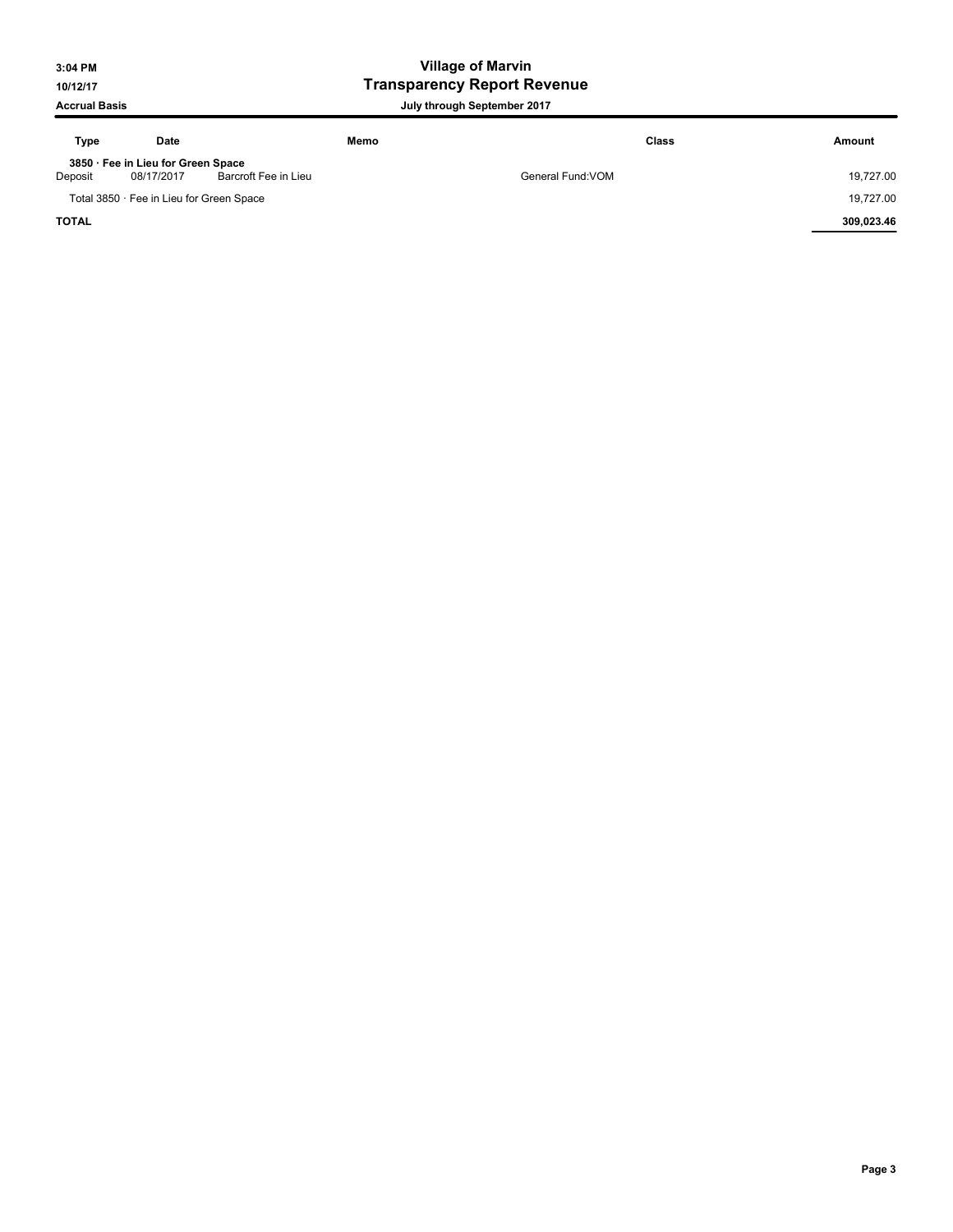### 10/12/17 Transparency Report Expenditures

| uuu                                            |                                                                      |                                                                | unough opptemper zo r                                                      |                                        |                        |
|------------------------------------------------|----------------------------------------------------------------------|----------------------------------------------------------------|----------------------------------------------------------------------------|----------------------------------------|------------------------|
| Type                                           | Date                                                                 | Name                                                           | Memo                                                                       | Class                                  | Amount                 |
| General J 07/01/2017                           | 7060 · Transfers Out - Capital Project                               |                                                                | Transfer to Capital Project Fund                                           | General Fund: VOM                      | 246,900.00             |
|                                                | Total 7060 · Transfers Out - Capital Project                         |                                                                |                                                                            |                                        | 246,900.00             |
|                                                | 4000 · Community Outreach<br>4001 · Community Events                 |                                                                |                                                                            |                                        |                        |
| Check                                          | 4001a · National Night Out<br>07/31/2017                             | Darla Ladd                                                     | Toys for the kids (Reimbursement)                                          | General Fund: VOM                      | 83.62                  |
| Bill                                           | 07/31/2017                                                           | The Hinson Girls, LLC                                          | Entertainment                                                              | General Fund: VOM                      | 500.00                 |
| Bill<br>Credit Car                             | 07/31/2017<br>08/01/2017                                             | Shea Rose Farm, Inc.<br><b>SAMS Club</b>                       | Pony Rides<br>Hot Dogs and Hamburgers                                      | General Fund: VOM<br>General Fund: VOM | 300.00<br>222.70       |
| Credit Car 08/01/2017<br>Credit Car 08/01/2017 |                                                                      | BJ's Warehouse<br>Publix Grocerty Store                        | Propane for grill<br>Hot Dog and Hamburger Buns                            | General Fund:VOM<br>General Fund:VOM   | 8.99<br>172.16         |
|                                                | Total 4001a · National Night Out                                     |                                                                |                                                                            |                                        | 1,287.47               |
|                                                | 4001b · Movie Night                                                  |                                                                |                                                                            |                                        |                        |
| Bill<br>Bill                                   | 07/31/2017<br>07/31/2017                                             | Bounce House Man<br>Bounce House Man                           | Summer movie night - Castle Combo<br>Summer movie night - snowcone machine | General Fund: VOM<br>General Fund: VOM | 225.00<br>70.00        |
| Bill                                           | 07/31/2017                                                           | Bounce House Man                                               | Summer movie night - 150 servings                                          | General Fund: VOM                      | 20.00                  |
|                                                | Total 4001b · Movie Night                                            |                                                                |                                                                            |                                        | 315.00                 |
|                                                | Total 4001 · Community Events                                        |                                                                |                                                                            |                                        | 1,602.47               |
| Deposit                                        | 4003 · Vendor/HOA Event Contributions<br>07/03/2017                  |                                                                | Valhalla Farms HOA                                                         | General Fund: VOM                      | $-100.00$              |
| Deposit<br>Deposit                             | 07/06/2017<br>07/17/2017                                             |                                                                | Robert Epps Custom Homes<br>Marvin Creek HOA                               | General Fund: VOM<br>General Fund:VOM  | $-100.00$<br>$-200.00$ |
| Credit Car<br>Deposit                          | 08/01/2017<br>08/02/2017                                             | Publix Grocerty Store                                          | Andy Wortman                                                               | General Fund: VOM<br>General Fund:VOM  | $-100.00$<br>$-200.00$ |
| General J<br>Deposit                           | 08/07/2017<br>08/23/2017                                             |                                                                | Andy Wortman - NSF check<br>Kohls Cares for NNO                            | General Fund:VOM<br>General Fund: VOM  | 200.00<br>$-500.00$    |
|                                                |                                                                      | Total 4003 · Vendor/HOA Event Contributions                    |                                                                            |                                        | $-1,000.00$            |
|                                                | 4004 · Publications                                                  |                                                                |                                                                            |                                        |                        |
| Bill                                           | 09/15/2017                                                           | Professional Mail Services, Inc.                               | <b>Fall Newsletter</b>                                                     | General Fund: VOM                      | 456.25                 |
|                                                | Total 4004 · Publications                                            |                                                                |                                                                            |                                        | 456.25                 |
|                                                | Total 4000 · Community Outreach                                      |                                                                |                                                                            |                                        | 1,058.72               |
|                                                | 4100 · Dues & Subscriptions<br>4150 · Membership Dues                |                                                                |                                                                            |                                        |                        |
|                                                | 4153 · Dues - Centralina Coun<br>07/01/2017                          | Centralina Council of Governments Annual Dues 2017-18          |                                                                            |                                        |                        |
| Bill                                           |                                                                      |                                                                |                                                                            | General Fund: VOM                      | 1,483.44               |
|                                                | Total 4153 · Dues - Centralina Coun                                  | 4154 · Dues - NC Leag of Municipalitie                         |                                                                            |                                        | 1,483.44               |
| Bill                                           | 07/01/2017                                                           | <b>NCLM</b>                                                    | 2017-18 Annual Service Fee & Subscriptions                                 | General Fund: VOM                      | 6,913.00               |
|                                                |                                                                      | Total 4154 · Dues - NC Leag of Municipalitie                   |                                                                            |                                        | 6,913.00               |
|                                                | 4156 · Dues - School of Govt                                         |                                                                |                                                                            |                                        |                        |
| Bill                                           | 07/01/2017                                                           | School of Government Foundatio                                 | 2017-18 Annual Dues                                                        | General Fund:VOM                       | 793.00                 |
|                                                | Total 4156 · Dues - School of Govt                                   |                                                                |                                                                            |                                        | 793.00                 |
| Check                                          | 4158 · Dues - Accounting & Finance<br>07/01/2017                     | <b>NCGFOA</b>                                                  | Annual Membership                                                          | General Fund: VOM                      | 50.00                  |
|                                                |                                                                      | Total 4158 · Dues - Accounting & Finance                       |                                                                            |                                        | 50.00                  |
| Credit Car 08/04/2017                          | 4160 NC Recreation and Park Assoc                                    | North Carolina Recreation & Park One year membership for Derek |                                                                            | General Fund:VOM                       | 65.00                  |
|                                                |                                                                      | Total 4160 · NC Recreation and Park Assoc                      |                                                                            |                                        | 65.00                  |
|                                                | Total 4150 · Membership Dues                                         |                                                                |                                                                            |                                        | 9,304.44               |
|                                                | Total 4100 · Dues & Subscriptions                                    |                                                                |                                                                            |                                        | 9,304.44               |
|                                                | 4500 · Insurance and Bonds                                           |                                                                |                                                                            |                                        |                        |
| BШ                                             | 4501 · Insurance - Liab & Property<br>0//01/201/                     | Interlocal Risk Financing Fund of  2017-18 Annual Premium      |                                                                            | General Fund: VOM                      | 9,086.85               |
|                                                | Total 4501 · Insurance - Liab & Property                             |                                                                |                                                                            |                                        | 9,086.85               |
|                                                | 4502 · Insurance - Worker's Comp                                     |                                                                |                                                                            |                                        |                        |
| Bill                                           | 07/01/2017                                                           | NC Interlocal Risk Management                                  | 2017-18 Annual Premium                                                     | General Fund: VOM                      | 3,053.68               |
|                                                | Total 4502 · Insurance - Worker's Comp                               |                                                                |                                                                            |                                        | 3,053.68               |
|                                                | Total 4500 · Insurance and Bonds                                     |                                                                |                                                                            |                                        | 12,140.53              |
| 4700 · Occupancy                               | 4702 · Occupancy - Electricity                                       |                                                                |                                                                            |                                        |                        |
| Bill<br>Bill                                   | 07/18/2017<br>08/18/2017                                             | Union Power Cooperative<br>Union Power Cooperative             | 5369518001 Village Hall<br>5369518001 Village Hall                         | General Fund: VOM<br>General Fund: VOM | 184.30<br>189.85       |
| Bill                                           | 09/18/2017                                                           | Union Power Cooperative                                        | 5369518001 Village Hall                                                    | General Fund:VOM                       | 158.55                 |
|                                                | Total 4702 · Occupancy - Electricity                                 |                                                                |                                                                            |                                        | 532.70                 |
| Check                                          | 4704 · Occupancy - Gas heat<br>07/18/2017                            | Piedmont Natural Gas                                           | monthly billing                                                            | General Fund: VOM                      | 22.00                  |
| Check                                          | 08/17/2017<br>09/18/2017                                             | Piedmont Natural Gas                                           | monthly billing                                                            | General Fund: VOM                      | 22.00                  |
| Check                                          |                                                                      | Piedmont Natural Gas                                           | monthly billing                                                            | General Fund: VOM                      | 22.00                  |
|                                                | Total 4704 · Occupancy - Gas heat<br>4705 · Occupancy - Lawn Service |                                                                |                                                                            |                                        | 66.00                  |
| Bill                                           | 07/31/2017                                                           | The Long Group, LLC                                            | Lawn service at Village Hall                                               | General Fund: VOM                      | 188.00                 |
| Bill<br>Bill                                   | 08/28/2017<br>09/30/2017                                             | The Long Group, LLC<br>The Long Group, LLC                     | Lawn service at Village Hall<br>Lawn service at Village Hall               | General Fund:VOM<br>General Fund: VOM  | 188.00<br>188.00       |
|                                                | Total 4705 · Occupancy - Lawn Service                                |                                                                |                                                                            |                                        | 564.00                 |
|                                                |                                                                      | 4706 · Occupancy - Maintenance/Repairs                         |                                                                            |                                        |                        |
| Credit Car 08/01/2017                          | Credit Car 07/01/2017                                                | Liberty Waste<br>Liberty Waste                                 | Qtly trash collection<br>Qtly trash collection                             | General Fund: VOM<br>General Fund: VOM | 60.00<br>60.00         |
|                                                |                                                                      | Total 4706 · Occupancy - Maintenance/Repairs                   |                                                                            |                                        | 120.00                 |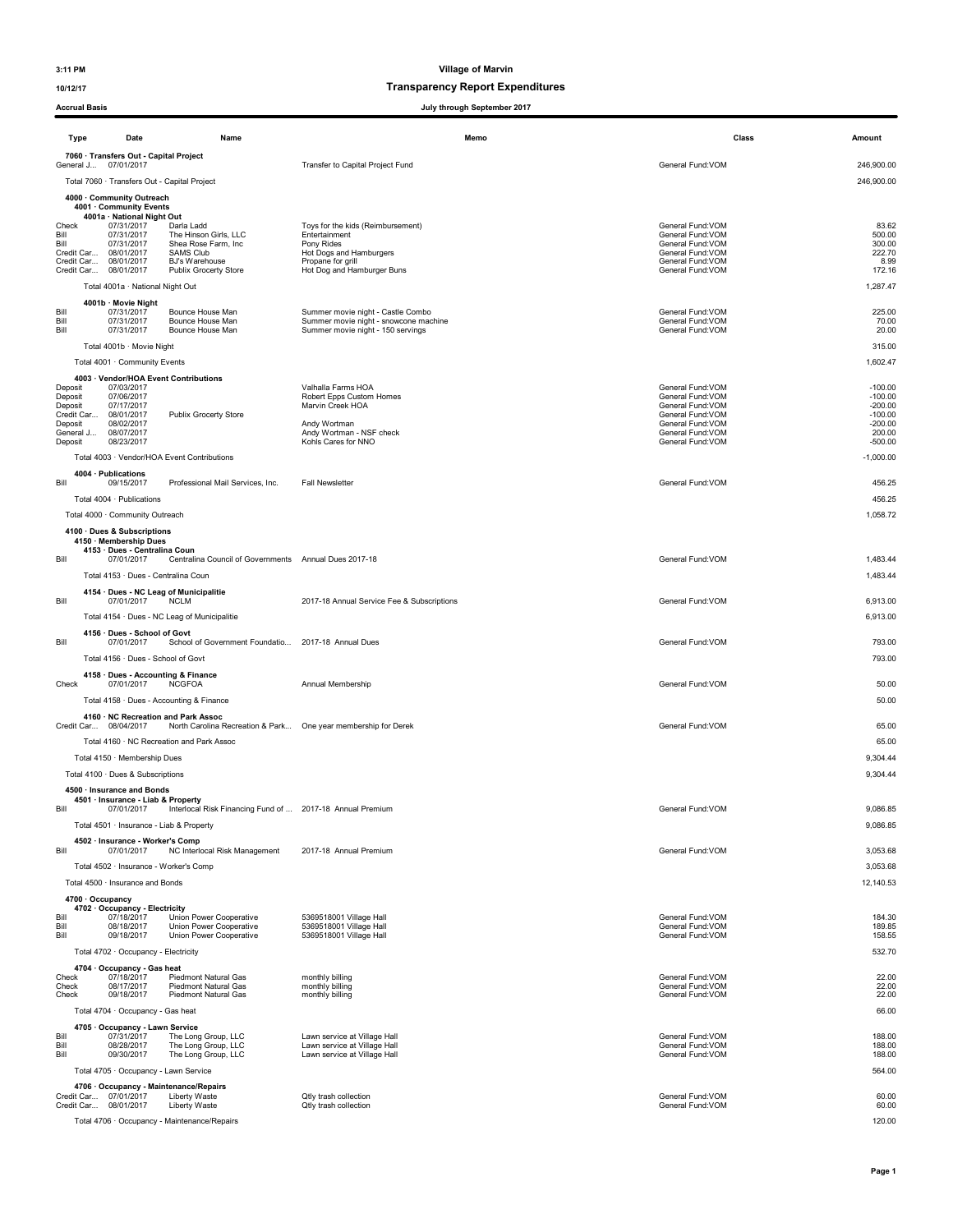### 10/12/17 Transparency Report Expenditures

|                                                                                                        | Type                                                                                                                       | Date                                                                                                                                                                                                                                                                     | Name                                                                                                                                                                                                                                                                         | Memo                                                                                                                                                                                                                                                                                                                                                                                                                                                                                                                                                                                                                                                                           |                                                                                                                                                                                                                                                                                                                                                                | Class<br>Amount                                                                                                                                           |
|--------------------------------------------------------------------------------------------------------|----------------------------------------------------------------------------------------------------------------------------|--------------------------------------------------------------------------------------------------------------------------------------------------------------------------------------------------------------------------------------------------------------------------|------------------------------------------------------------------------------------------------------------------------------------------------------------------------------------------------------------------------------------------------------------------------------|--------------------------------------------------------------------------------------------------------------------------------------------------------------------------------------------------------------------------------------------------------------------------------------------------------------------------------------------------------------------------------------------------------------------------------------------------------------------------------------------------------------------------------------------------------------------------------------------------------------------------------------------------------------------------------|----------------------------------------------------------------------------------------------------------------------------------------------------------------------------------------------------------------------------------------------------------------------------------------------------------------------------------------------------------------|-----------------------------------------------------------------------------------------------------------------------------------------------------------|
| Bill<br>Bill<br>Bill<br>Bill                                                                           |                                                                                                                            | 4708 · Occupancy - Office Cleaning<br>07/31/2017<br>07/31/2017<br>08/31/2017<br>09/30/2017                                                                                                                                                                               | Maid Brigade-Charlotte NC<br>Maid Brigade-Charlotte NC<br>Maid Brigade-Charlotte NC<br>Maid Brigade-Charlotte NC                                                                                                                                                             | Office cleaning July 12, 2017<br>Office cleaning July 27, 2017<br>Office cleaning Aug 2017<br>Office cleaning Sept 2017                                                                                                                                                                                                                                                                                                                                                                                                                                                                                                                                                        | General Fund: VOM<br>General Fund: VOM<br>General Fund: VOM<br>General Fund: VOM                                                                                                                                                                                                                                                                               | 103.00<br>103.00<br>206.00<br>206.00                                                                                                                      |
| Check                                                                                                  |                                                                                                                            | Total 4708 · Occupancy - Office Cleaning<br>4709 · Occupancy - Security Monitoring<br>07/26/2017                                                                                                                                                                         | <b>ADT Security Services</b><br>Total 4709 · Occupancy - Security Monitoring                                                                                                                                                                                                 | Qtly Payment 7/24 - 10/25/17                                                                                                                                                                                                                                                                                                                                                                                                                                                                                                                                                                                                                                                   | General Fund:VOM                                                                                                                                                                                                                                                                                                                                               | 618.00<br>116.97<br>116.97                                                                                                                                |
| Check<br>Check<br>Check                                                                                |                                                                                                                            | 4710 · Occupancy - Town Hall Rent<br>07/02/2017<br>08/01/2017<br>09/02/2017                                                                                                                                                                                              | T.R. Lawing Realty. Inc.<br>T.R. Lawing Realty. Inc.<br>T.R. Lawing Realty. Inc.                                                                                                                                                                                             | monthly rent on town hall<br>monthly rent on town hall<br>monthly rent on town hall                                                                                                                                                                                                                                                                                                                                                                                                                                                                                                                                                                                            | General Fund: VOM<br>General Fund: VOM<br>General Fund: VOM                                                                                                                                                                                                                                                                                                    | 915.00<br>915.00<br>915.00                                                                                                                                |
|                                                                                                        |                                                                                                                            | Total 4710 · Occupancy - Town Hall Rent                                                                                                                                                                                                                                  |                                                                                                                                                                                                                                                                              |                                                                                                                                                                                                                                                                                                                                                                                                                                                                                                                                                                                                                                                                                |                                                                                                                                                                                                                                                                                                                                                                | 2,745.00                                                                                                                                                  |
|                                                                                                        |                                                                                                                            | Total 4700 · Occupancy<br>4800 · Office Expenditures                                                                                                                                                                                                                     |                                                                                                                                                                                                                                                                              |                                                                                                                                                                                                                                                                                                                                                                                                                                                                                                                                                                                                                                                                                |                                                                                                                                                                                                                                                                                                                                                                | 4,762.67                                                                                                                                                  |
| Bill<br>Bill                                                                                           |                                                                                                                            | 4802 Office Exp - Advertising<br>08/31/2017<br>09/25/2017                                                                                                                                                                                                                | <b>NCLM</b><br><b>NCLM</b>                                                                                                                                                                                                                                                   | Part- time planner ad - July/August 2017<br>Administrator Ad - July/August 2017                                                                                                                                                                                                                                                                                                                                                                                                                                                                                                                                                                                                | General Fund: VOM<br>General Fund: VOM                                                                                                                                                                                                                                                                                                                         | 28.00<br>42.00                                                                                                                                            |
|                                                                                                        |                                                                                                                            | Total 4802 · Office Exp - Advertising                                                                                                                                                                                                                                    |                                                                                                                                                                                                                                                                              |                                                                                                                                                                                                                                                                                                                                                                                                                                                                                                                                                                                                                                                                                |                                                                                                                                                                                                                                                                                                                                                                | 70.00                                                                                                                                                     |
| Check<br>Check<br>Deposit<br>Check                                                                     |                                                                                                                            | 4803 · Office Exp - Bank Fees<br>07/31/2017<br>08/31/2017<br>09/25/2017<br>09/29/2017                                                                                                                                                                                    | <b>Heartland Payment Systems</b><br><b>Heartland Payment Systems</b><br>Fifth Third Bank<br><b>Heartland Payment Systems</b>                                                                                                                                                 | monthly CC fees<br>monthly CC fees<br>Electronic Deposit Mgr Fee Refund<br>monthly CC fees                                                                                                                                                                                                                                                                                                                                                                                                                                                                                                                                                                                     | General Fund: VOM<br>General Fund: VOM<br>General Fund: VOM<br>General Fund: VOM                                                                                                                                                                                                                                                                               | 45.00<br>45.00<br>$-3.80$<br>45.00                                                                                                                        |
|                                                                                                        |                                                                                                                            | Total 4803 · Office Exp - Bank Fees                                                                                                                                                                                                                                      |                                                                                                                                                                                                                                                                              |                                                                                                                                                                                                                                                                                                                                                                                                                                                                                                                                                                                                                                                                                |                                                                                                                                                                                                                                                                                                                                                                | 131.20                                                                                                                                                    |
| Bill<br>Bill<br>Bill                                                                                   |                                                                                                                            | 4804 · Office Exp - Copier Rental<br>07/15/2017<br>08/15/2017<br>09/14/2017                                                                                                                                                                                              | RICOH USA, INC/Ikon Office Sol<br>RICOH USA, INC/Ikon Office Sol<br>RICOH USA, INC/Ikon Office Sol                                                                                                                                                                           | Monthly copier rental<br>Monthly copier rental<br>Monthly copier rental                                                                                                                                                                                                                                                                                                                                                                                                                                                                                                                                                                                                        | General Fund: VOM<br>General Fund: VOM<br>General Fund:VOM                                                                                                                                                                                                                                                                                                     | 183.99<br>183.99<br>183.99                                                                                                                                |
|                                                                                                        |                                                                                                                            | Total 4804 · Office Exp - Copier Rental                                                                                                                                                                                                                                  |                                                                                                                                                                                                                                                                              |                                                                                                                                                                                                                                                                                                                                                                                                                                                                                                                                                                                                                                                                                |                                                                                                                                                                                                                                                                                                                                                                | 551.97                                                                                                                                                    |
|                                                                                                        |                                                                                                                            | 4805 · Office Exp - Meals<br>Credit Car 07/11/2017<br>Credit Car 07/26/2017                                                                                                                                                                                              | Restaurant<br>Restaurant                                                                                                                                                                                                                                                     | Staff lunch- Barbie and Robyn<br>Personnel discussion - Robyn and Derek                                                                                                                                                                                                                                                                                                                                                                                                                                                                                                                                                                                                        | General Fund:VOM<br>General Fund: VOM                                                                                                                                                                                                                                                                                                                          | 28.17<br>18.90                                                                                                                                            |
|                                                                                                        |                                                                                                                            | Total 4805 · Office Exp - Meals<br>4806 · Office Exp - Mileage                                                                                                                                                                                                           |                                                                                                                                                                                                                                                                              |                                                                                                                                                                                                                                                                                                                                                                                                                                                                                                                                                                                                                                                                                |                                                                                                                                                                                                                                                                                                                                                                | 47.07                                                                                                                                                     |
|                                                                                                        |                                                                                                                            | General J 08/31/2017<br>Total 4806 · Office Exp - Mileage                                                                                                                                                                                                                |                                                                                                                                                                                                                                                                              | 8/25/17 mileage report - BB                                                                                                                                                                                                                                                                                                                                                                                                                                                                                                                                                                                                                                                    | General Fund: VOM                                                                                                                                                                                                                                                                                                                                              | 36.11<br>36.11                                                                                                                                            |
| Bill<br>Bill<br>Bill<br>Bill                                                                           |                                                                                                                            | 4807 · Office Exp - Per Copy Costs<br>07/01/2017<br>08/01/2017<br>09/01/2017<br>09/03/2017                                                                                                                                                                               | RICOH USA, INC (Per Copy Cost)<br>RICOH USA, INC (Per Copy Cost)<br>RICOH USA, INC (Per Copy Cost)<br>RICOH USA, INC (Per Copy Cost)                                                                                                                                         | Base July 2017 Actual Color June 2017<br>Base August 2017 Actual Color July 2017<br>Base Sept 2017 Actual Color Aug 2017<br>Equipment repair costs                                                                                                                                                                                                                                                                                                                                                                                                                                                                                                                             | General Fund:VOM<br>General Fund: VOM<br>General Fund:VOM<br>General Fund: VOM                                                                                                                                                                                                                                                                                 | 94.99<br>247.89<br>207.71<br>320.95                                                                                                                       |
|                                                                                                        |                                                                                                                            | Total 4807 · Office Exp - Per Copy Costs                                                                                                                                                                                                                                 |                                                                                                                                                                                                                                                                              |                                                                                                                                                                                                                                                                                                                                                                                                                                                                                                                                                                                                                                                                                |                                                                                                                                                                                                                                                                                                                                                                | 871.54                                                                                                                                                    |
| Bill<br>Bill<br>Bill                                                                                   |                                                                                                                            | 4809 · Office Exp - Software<br>07/07/2017<br>08/15/2017<br>08/15/2017                                                                                                                                                                                                   | Hour Computer Man<br>Harris Computer Systems<br>Harris Computer Systems                                                                                                                                                                                                      | Hitman Pro 1 year subscription - Kelley and Derek<br>Annual SmartFusion Maintenance 9/1/17 - 8/31/18<br>Annual MyGovHub online tax lookup 9/1/17 - 8/31/18                                                                                                                                                                                                                                                                                                                                                                                                                                                                                                                     | General Fund: VOM<br>General Fund: VOM<br>General Fund: VOM                                                                                                                                                                                                                                                                                                    | 54.95<br>2,457.59<br>836.79                                                                                                                               |
|                                                                                                        |                                                                                                                            | Total 4809 · Office Exp - Software                                                                                                                                                                                                                                       |                                                                                                                                                                                                                                                                              |                                                                                                                                                                                                                                                                                                                                                                                                                                                                                                                                                                                                                                                                                |                                                                                                                                                                                                                                                                                                                                                                | 3,349.33                                                                                                                                                  |
| Credit<br>Bill<br>Bill<br>Bill<br>Bill<br>Bill<br>Bill<br>Bill<br>Bill<br>Bill<br>Bill<br>Bill<br>Bill | Credit Car<br>General J<br>Credit Car<br>Credit Car                                                                        | 4810 Office Exp - Supplies<br>07/13/2017<br>07/20/2017<br>07/31/2017<br>08/03/2017<br>08/14/2017<br>08/31/2017<br>09/01/2017<br>09/01/2017<br>09/01/2017<br>09/01/2017<br>09/19/2017<br>09/27/2017<br>09/27/2017<br>09/27/2017<br>09/27/2017<br>09/28/2017<br>09/30/2017 | Office Depot<br>Office Depot<br>Crystal Springs<br>Walmart<br>Office Depot<br><b>Crystal Springs</b><br>Office Depot<br>Office Depot<br>Office Depot<br>Vista Print<br>Office Depot<br>Office Depot<br>Office Depot<br>Office Depot<br>At A Glance<br><b>Crystal Springs</b> | returned defective keyboard; Inv 940167909001<br>office supplies; Inv 944661109001<br>office water<br>Waters, kitchen supplies for office<br>New digital recorder<br>8/21/17 expense report - JP<br>office water<br>office supplies; Inv 952035407001<br>office supplies; Inv 952035226001<br>office supplies; Inv 952035405001<br>Business Cards - Marv<br>office supplies; Inv 966008015001<br>office supplies; Inv 966012136001<br>office supplies; Inv 966012137001<br>office supplies; Inv 966012138001<br>Desk Calendar for Finance<br>office water                                                                                                                      | General Fund: VOM<br>General Fund: VOM<br>General Fund:VOM<br>General Fund: VOM<br>General Fund:VOM<br>General Fund: VOM<br>General Fund: VOM<br>General Fund: VOM<br>General Fund: VOM<br>General Fund: VOM<br>General Fund: VOM<br>General Fund: VOM<br>General Fund: VOM<br>General Fund: VOM<br>General Fund: VOM<br>General Fund: VOM<br>General Fund:VOM | $-69.83$<br>145.16<br>11.31<br>66.49<br>39.99<br>5.16<br>7.13<br>12.79<br>297.41<br>17.99<br>18.97<br>28.79<br>28.28<br>200.58<br>25.99<br>27.08<br>11.18 |
|                                                                                                        |                                                                                                                            | Total 4810 · Office Exp - Supplies                                                                                                                                                                                                                                       |                                                                                                                                                                                                                                                                              |                                                                                                                                                                                                                                                                                                                                                                                                                                                                                                                                                                                                                                                                                |                                                                                                                                                                                                                                                                                                                                                                | 874.47                                                                                                                                                    |
| Check<br>Check<br>Check                                                                                |                                                                                                                            | 4811 · Office Exp - Telephone/DSL<br>07/12/2017<br>08/22/2017<br>09/22/2017                                                                                                                                                                                              | Windstream<br>Windstream<br>Windstream                                                                                                                                                                                                                                       | Village Hall phone and internet<br>Village Hall phone and internet<br>Village Hall phone and internet                                                                                                                                                                                                                                                                                                                                                                                                                                                                                                                                                                          | General Fund: VOM<br>General Fund: VOM<br>General Fund: VOM                                                                                                                                                                                                                                                                                                    | 449.25<br>449.19<br>449.19                                                                                                                                |
|                                                                                                        |                                                                                                                            | Total 4811 · Office Exp - Telephone/DSL                                                                                                                                                                                                                                  |                                                                                                                                                                                                                                                                              |                                                                                                                                                                                                                                                                                                                                                                                                                                                                                                                                                                                                                                                                                |                                                                                                                                                                                                                                                                                                                                                                | 1,347.63                                                                                                                                                  |
| Bill<br>Bill                                                                                           | Credit Car<br>Credit Car<br>Credit Car<br>Credit Car<br>Credit Car<br>Credit Car<br>Credit Car<br>Credit Car<br>Credit Car | 4812 · Office Exp - Website Host/Email<br>07/01/2017<br>07/13/2017<br>07/13/2017<br>07/13/2017<br>08/13/2017<br>08/13/2017<br>08/13/2017<br>09/13/2017<br>09/13/2017<br>09/13/2017<br>09/15/2017                                                                         | VC3, Inc.<br>Microsoft online<br>Microsoft online<br>Microsoft online<br>Microsoft online<br>Microsoft online<br>Microsoft online<br>Microsoft online<br>Microsoft online<br>Microsoft online<br>HereToHost, LLC                                                             | Annual website hosting FY17-18<br>Email for planning board members and tax collector<br>Sharepoint for Council, Clerk, Village Administrator, Finance Officer, Planning Board Chair<br>Office 365 Enterprise E3 for Kelley<br>Email for planning board members and tax collector<br>Sharepoint for Council, Clerk, Village Administrator, Finance Officer, Planning Board Chair<br>Office 365 Enterprise E3 for Kelley<br>Email for planning board members and tax collector<br>Sharepoint for Council, Clerk, Village Administrator, Finance Officer, Planning Board Chair<br>Office 365 Enterprise E3 for Karen<br>Elist Manager with Web (online alarm system registration) | General Fund: VOM<br>General Fund: VOM<br>General Fund:VOM<br>General Fund: VOM<br>General Fund: VOM<br>General Fund: VOM<br>General Fund: VOM<br>General Fund:VOM<br>General Fund:VOM<br>General Fund: VOM<br>General Fund: VOM                                                                                                                               | 1,140.00<br>14.00<br>54.00<br>20.00<br>14.00<br>54.00<br>20.00<br>14.00<br>70.45<br>20.00<br>240.00                                                       |
|                                                                                                        |                                                                                                                            |                                                                                                                                                                                                                                                                          | Total 4812 · Office Exp - Website Host/Email                                                                                                                                                                                                                                 |                                                                                                                                                                                                                                                                                                                                                                                                                                                                                                                                                                                                                                                                                |                                                                                                                                                                                                                                                                                                                                                                | 1,660.45                                                                                                                                                  |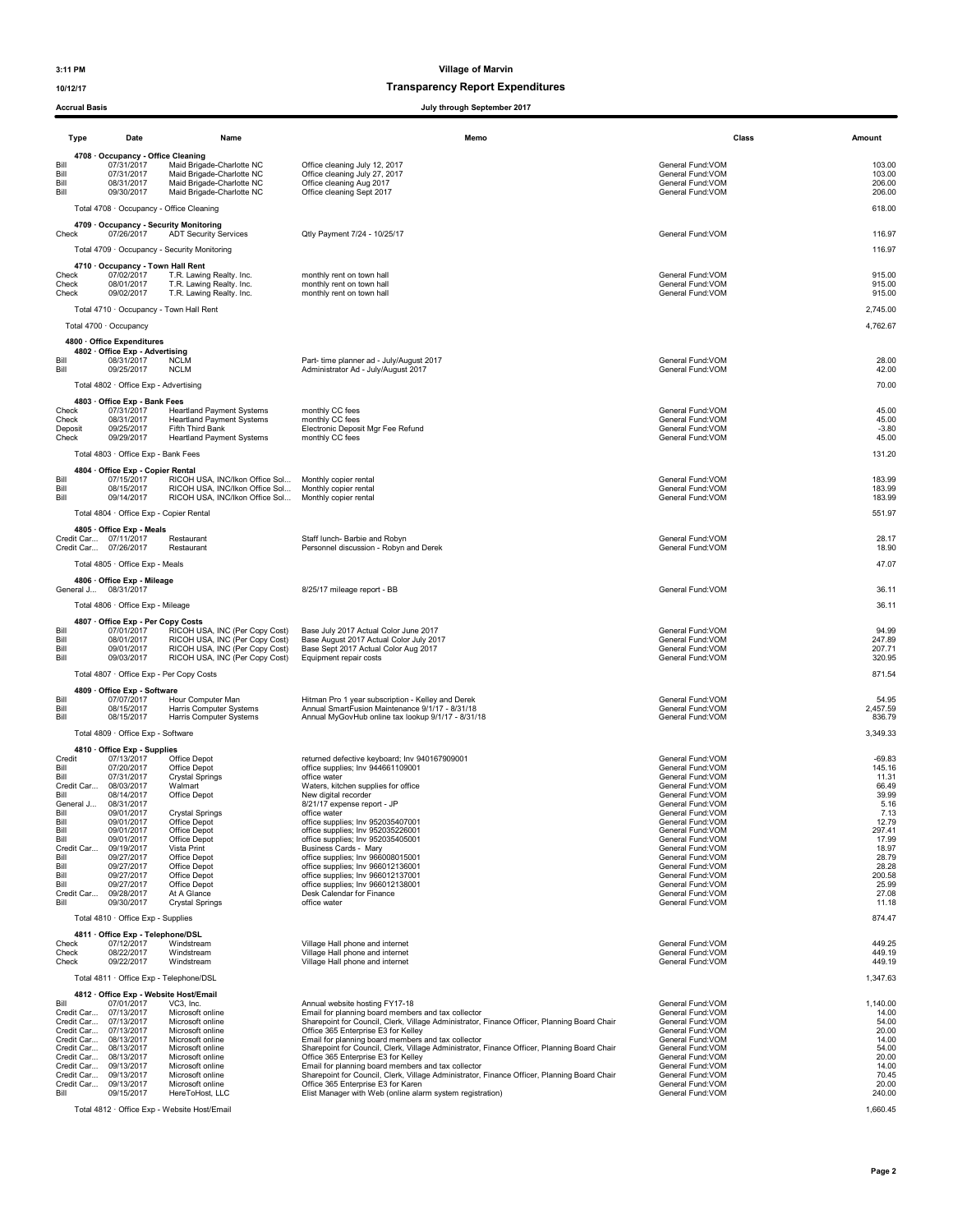### 10/12/17 Transparency Report Expenditures

| Memo<br>Class<br><b>Type</b><br>Date<br>Name<br>Amount<br>4813 Office Exp - Postage Mach Rental<br>09/05/2017<br>FP Mailing Solutions<br>General Fund: VOM<br>73.08<br>Bill<br>Quarterly postage machine rental<br>73.08<br>Total 4813 · Office Exp - Postage Mach Rental<br>4814 Off Exp-Accounting Adjustments<br>General J 08/31/2017<br>Correct payroll liabliity adjustments<br>General Fund: VOM<br>$-0.14$<br>General J 08/31/2017<br>General Fund:VOM<br>adjust payroll liablilities<br>0.07<br>$-0.07$<br>Total 4814 · Off Exp-Accounting Adjustments<br>Total 4800 · Office Expenditures<br>9,012.78<br>5000 · Professional Services<br>5001 · Prof Fees - Attorney<br>50010 · Retainer<br>Bill<br>07/31/2017<br>Cox Law Firm, PLLC<br>Retainer - July 2017<br>General Fund:VOM<br>250.00<br>Cox Law Firm, PLLC<br>Retainer - August 2017<br>General Fund: VOM<br>250.00<br>Bill<br>08/31/2017<br>Bill<br>09/30/2017<br>Cox Law Firm, PLLC<br>Retainer - Septemer 2017<br>General Fund: VOM<br>250.00<br>Total 50010 · Retainer<br>750.00<br>50011 · On Call Services<br>Bill<br>07/31/2017<br>Cox Law Firm, PLLC<br>Time Entries - July (13 hours)<br>General Fund: VOM<br>2,925.00<br>Interlocal Risk Financing Fund of<br>Deductible for legal claim 3160081817<br>General Fund: VOM<br>Bill<br>07/31/2017<br>1,000.00<br>Cox Law Firm, PLLC<br>Time Entries - August (18.6 hours)<br>General Fund: VOM<br>Bill<br>08/31/2017<br>4,115.00<br>Bill<br>08/31/2017<br>Cox Law Firm, PLLC<br>VOM share of Municipal Attorney's Conference (Aug 2017)<br>General Fund:VOM<br>530.22<br>Bill<br>09/30/2017<br>Cox Law Firm, PLLC<br>Time Entries - September (19.8 hours)<br>General Fund: VOM<br>4,455.00<br>Total 50011 · On Call Services<br>13,025.22<br>Total 5001 · Prof Fees - Attorney<br>13.775.22<br>5004 · Prof Fees - Computer Consultant<br>07/05/2017<br>Hour Computer Man<br>Onsite support - various issues<br>General Fund:VOM<br>18.75<br>Bill<br>Hour Computer Man<br>Bill<br>07/10/2017<br>Onsite support - various issues<br>General Fund: VOM<br>37.50<br>Bill<br>08/16/2017<br>General Fund: VOM<br>Hour Computer Man<br>Onsite support - various issues<br>75.00<br>General Fund: VOM<br>Bill<br>08/19/2017<br>Hour Computer Man<br>Carbonite Annual Subscription<br>99.99<br>General Fund: VOM<br>Bill<br>08/21/2017<br>Hour Computer Man<br>Onsite support - various issues<br>75.00<br>General Fund:VOM<br>Bill<br>08/21/2017<br>Hour Computer Man<br>In shop repair service - updated old computer<br>112.50<br>Bill<br>09/07/2017<br>Hour Computer Man<br>Onsite support - checked backups prior to Hurrican Irma<br>General Fund: VOM<br>75.00<br>Bill<br>09/27/2017<br>Hour Computer Man<br>Telephone support - YouTube<br>General Fund: VOM<br>18.75<br>Total 5004 · Prof Fees - Computer Consultant<br>512.49<br>5005 · Prof Fees - Tax Bills<br>Bill<br>2017 Tax Bills<br>General Fund:VOM<br>432.66<br>09/15/2017<br>Professional Mail Services, Inc.<br>Total 5005 · Prof Fees - Tax Bills<br>432.66<br>Total 5000 · Professional Services<br>14,720.37<br>5500 · Public Safety<br>5501 · Other Public Safety<br>Bill<br>09/01/2017<br>Thomas Chad Coppedge<br>Traffic Marvin W/E 09-01-2017<br>General Fund: VOM<br>75.00<br>Traffic Marvin W/E 09-01-2017<br>General Fund: VOM<br>Bill<br>09/01/2017<br>Stephen A. Eason<br>75.00<br>Bill<br>09/01/2017<br>James Edward Murray<br>Traffic Marvin W/E 09-01-2017<br>General Fund:VOM<br>75.00<br>General Fund: VOM<br>Bill<br>09/01/2017<br>Malcolm Thomas Murray III<br>Traffic Marvin W/E 09-01-2017<br>300.00<br>09/01/2017<br>Jonathon David Philemon<br>Traffic Marvin W/E 09-01-2017<br>General Fund:VOM<br>Bill<br>75.00<br>General Fund:VOM<br>09/01/2017<br>Traffic Marvin W/E 09-01-2017<br>Bill<br>Jason Rumley<br>150.00<br>Traffic Marvin W/E 09-01-2017<br>Bill<br>09/01/2017<br>Joshua Boyd Rushing<br>General Fund: VOM<br>150.00<br>Bill<br>09/01/2017<br>Lia Fue Yang<br>Traffic Marvin W/E 09-01-2017<br>General Fund: VOM<br>75.00<br>09/08/2017<br>Jerry Chad Barbee<br>Week ended 9/8/17<br>General Fund: VOM<br>75.00<br>Bill<br>Bill<br>09/08/2017<br>Stephen A. Eason<br>Week ended 9/8/17<br>General Fund: VOM<br>75.00<br>Christopher Hicks<br>Week ended 9/8/17<br>General Fund: VOM<br>Bill<br>09/08/2017<br>118.75<br>Bill<br>09/08/2017<br>Justin L. Keziah<br>Week ended 9/8/17<br>General Fund: VOM<br>75.00<br>General Fund:VOM<br>Bill<br>09/08/2017<br>James Michael Maye<br>week ended 9/8/17<br>75.00<br>Bill<br>09/08/2017<br>Darrell Morris<br>Week ended 9/8/17<br>General Fund: VOM<br>75.00<br>09/08/2017<br>James Edward Murray<br>week ended 9/8/17<br>General Fund: VOM<br>Bill<br>75.00<br>Bill<br>09/08/2017<br>Malcolm Thomas Murray III<br>week ended 9/8/17<br>General Fund:VOM<br>150.00<br>Jerry Dale Paxton, Jr.<br>General Fund:VOM<br>Bill<br>09/08/2017<br>week ended 9/8/17<br>75.00<br>Jason Rumley<br>Bill<br>09/08/2017<br>Week ended 9/8/17<br>General Fund: VOM<br>75.00<br>09/15/2017<br>Jerry Chad Barbee<br>Week ended 9/15/17<br>General Fund: VOM<br>75.00<br>Bill<br>Bill<br>09/15/2017<br>James Edward Murray<br>week ended 9/15/17<br>General Fund: VOM<br>75.00<br>Rill<br>09/15/2017<br>Malcolm Thomas Murray III<br>week ended 9/15/17<br>General Fund:VOM<br>75.00<br>Bill<br>week ended 9/15/17<br>09/15/2017<br>Lauren Marleen Ramsey<br>General Fund: VOM<br>75.00<br>Bill<br>09/15/2017<br>Jason Rumley<br>Week ended 9/15/17<br>General Fund: VOM<br>75.00<br>09/22/2017<br>Jerry Chad Barbee<br>Week ended 9/22/17<br>General Fund: VOM<br>Bill<br>150.00<br>Jackson Ross Hunt<br>General Fund:VOM<br>09/22/2017<br>Week ended 9/22/17<br>225.00<br>Bill<br>Bill<br>09/22/2017<br>James Edward Murray<br>Week ended 9/22/17<br>General Fund: VOM<br>150.00<br>Bill<br>09/22/2017<br>Malcolm Thomas Murray III<br>Week ended 9/22/17<br>General Fund: VOM<br>75.00<br>09/22/2017<br>Jerry Dale Paxton, Jr.<br>Week ended 9/22/17<br>General Fund: VOM<br>150.00<br>Bill<br>Lauren Marleen Ramsey<br>General Fund: VOM<br>Bill<br>09/22/2017<br>Week ended 9/22/17<br>75.00<br>Jason Rumley<br>Week ended 9/22/17<br>General Fund: VOM<br>75.00<br>Bill<br>09/22/2017<br>225.00<br>Jackson Ross Hunt<br>week ending 9/29/17<br>General Fund: VOM<br>Bill<br>09/29/2017<br>James Edward Murray<br>week ending 9/29/17<br>General Fund:VOM<br>Bill<br>09/29/2017<br>75.00<br>Jerry Dale Paxton, Jr.<br>General Fund: VOM<br>Bill<br>09/29/2017<br>week ending 9/29/17<br>75.00<br>09/29/2017<br>Jason Rumley<br>Week ended 9/29/17<br>General Fund:VOM<br>75.00<br>Bill<br>09/29/2017<br><b>Christopher Hicks</b><br>Replacement check; original check 8919 was lost<br>General Fund: VOM<br>150.00<br>Bill<br>VOID lost check #8919<br>General Fund: VOM<br>General J<br>09/30/2017<br>$-150.00$<br>Total 5501 · Other Public Safety<br>3,568.75<br>5502 · Public Safety - Deputy Contract<br>Bill<br>2017-18 Deputy Contract - 1st quarter<br>General Fund:VOM<br>07/01/2017<br>Union County Finance Department<br>22,014.50<br>22,014.50<br>Total 5502 · Public Safety - Deputy Contract<br>Total 5500 · Public Safety<br>25,583.25<br>6000 · Salaries & Related Expenditures<br>6001 · Gross Wages<br>6003 · Village Administrator/Senior Pl<br>07/14/2017<br>Robyn M. Stuber<br><b>Direct Deposit</b><br>General Fund:VOM<br>2,625.00<br>Paycheck<br>Robyn M. Stuber<br>Paycheck<br>07/31/2017<br><b>Direct Deposit</b><br>General Fund:VOM<br>2,625.00<br>Paycheck<br>08/15/2017<br>Robyn M. Stuber<br><b>Direct Deposit</b><br>General Fund:VOM<br>2,625.00<br>Paycheck<br>09/15/2017<br>Mary G. Shkut<br><b>Direct Deposit</b><br>General Fund: VOM<br>5,734.62<br>Mary G. Shkut<br><b>Direct Deposit</b><br>General Fund: VOM<br>2,625.00<br>Paycheck<br>09/29/2017<br>09/30/2017<br>General Fund:VOM<br>995.85<br>General J<br>Reclass vacation pay - 1st qtr | <b>Accrual Basis</b> |  | July through September 2017 |  |
|--------------------------------------------------------------------------------------------------------------------------------------------------------------------------------------------------------------------------------------------------------------------------------------------------------------------------------------------------------------------------------------------------------------------------------------------------------------------------------------------------------------------------------------------------------------------------------------------------------------------------------------------------------------------------------------------------------------------------------------------------------------------------------------------------------------------------------------------------------------------------------------------------------------------------------------------------------------------------------------------------------------------------------------------------------------------------------------------------------------------------------------------------------------------------------------------------------------------------------------------------------------------------------------------------------------------------------------------------------------------------------------------------------------------------------------------------------------------------------------------------------------------------------------------------------------------------------------------------------------------------------------------------------------------------------------------------------------------------------------------------------------------------------------------------------------------------------------------------------------------------------------------------------------------------------------------------------------------------------------------------------------------------------------------------------------------------------------------------------------------------------------------------------------------------------------------------------------------------------------------------------------------------------------------------------------------------------------------------------------------------------------------------------------------------------------------------------------------------------------------------------------------------------------------------------------------------------------------------------------------------------------------------------------------------------------------------------------------------------------------------------------------------------------------------------------------------------------------------------------------------------------------------------------------------------------------------------------------------------------------------------------------------------------------------------------------------------------------------------------------------------------------------------------------------------------------------------------------------------------------------------------------------------------------------------------------------------------------------------------------------------------------------------------------------------------------------------------------------------------------------------------------------------------------------------------------------------------------------------------------------------------------------------------------------------------------------------------------------------------------------------------------------------------------------------------------------------------------------------------------------------------------------------------------------------------------------------------------------------------------------------------------------------------------------------------------------------------------------------------------------------------------------------------------------------------------------------------------------------------------------------------------------------------------------------------------------------------------------------------------------------------------------------------------------------------------------------------------------------------------------------------------------------------------------------------------------------------------------------------------------------------------------------------------------------------------------------------------------------------------------------------------------------------------------------------------------------------------------------------------------------------------------------------------------------------------------------------------------------------------------------------------------------------------------------------------------------------------------------------------------------------------------------------------------------------------------------------------------------------------------------------------------------------------------------------------------------------------------------------------------------------------------------------------------------------------------------------------------------------------------------------------------------------------------------------------------------------------------------------------------------------------------------------------------------------------------------------------------------------------------------------------------------------------------------------------------------------------------------------------------------------------------------------------------------------------------------------------------------------------------------------------------------------------------------------------------------------------------------------------------------------------------------------------------------------------------------------------------------------------------------------------------------------------------------------------------------------------------------------------------------------------------------------------------------------------------------------------------------------------------------------------------------------------------------------------------------------------------------------------------------------------------------------------------------------------------------------------------------------------------------------------------------------------------------------------------------------------------------------------------------------------------------------------------------------------------------------------------------------------------------------------------------------------------------------------------------------------------------------------------------------------------------------------------------------------------------------------------------------------------------------------------------------------------------------------------------------------------------------------------------------------------------------------------------------------------------------------------------------------------------------------------------------------------------------------------------------------------------------------------------------------------------------------------------------------------------------------------------------------------------------------------------------------------------------------------------------------------------------------------------------------------------------------------------------------------|----------------------|--|-----------------------------|--|
|                                                                                                                                                                                                                                                                                                                                                                                                                                                                                                                                                                                                                                                                                                                                                                                                                                                                                                                                                                                                                                                                                                                                                                                                                                                                                                                                                                                                                                                                                                                                                                                                                                                                                                                                                                                                                                                                                                                                                                                                                                                                                                                                                                                                                                                                                                                                                                                                                                                                                                                                                                                                                                                                                                                                                                                                                                                                                                                                                                                                                                                                                                                                                                                                                                                                                                                                                                                                                                                                                                                                                                                                                                                                                                                                                                                                                                                                                                                                                                                                                                                                                                                                                                                                                                                                                                                                                                                                                                                                                                                                                                                                                                                                                                                                                                                                                                                                                                                                                                                                                                                                                                                                                                                                                                                                                                                                                                                                                                                                                                                                                                                                                                                                                                                                                                                                                                                                                                                                                                                                                                                                                                                                                                                                                                                                                                                                                                                                                                                                                                                                                                                                                                                                                                                                                                                                                                                                                                                                                                                                                                                                                                                                                                                                                                                                                                                                                                                                                                                                                                                                                                                                                                                                                                                                                                                                                                                                                                                                                  |                      |  |                             |  |
|                                                                                                                                                                                                                                                                                                                                                                                                                                                                                                                                                                                                                                                                                                                                                                                                                                                                                                                                                                                                                                                                                                                                                                                                                                                                                                                                                                                                                                                                                                                                                                                                                                                                                                                                                                                                                                                                                                                                                                                                                                                                                                                                                                                                                                                                                                                                                                                                                                                                                                                                                                                                                                                                                                                                                                                                                                                                                                                                                                                                                                                                                                                                                                                                                                                                                                                                                                                                                                                                                                                                                                                                                                                                                                                                                                                                                                                                                                                                                                                                                                                                                                                                                                                                                                                                                                                                                                                                                                                                                                                                                                                                                                                                                                                                                                                                                                                                                                                                                                                                                                                                                                                                                                                                                                                                                                                                                                                                                                                                                                                                                                                                                                                                                                                                                                                                                                                                                                                                                                                                                                                                                                                                                                                                                                                                                                                                                                                                                                                                                                                                                                                                                                                                                                                                                                                                                                                                                                                                                                                                                                                                                                                                                                                                                                                                                                                                                                                                                                                                                                                                                                                                                                                                                                                                                                                                                                                                                                                                                  |                      |  |                             |  |
|                                                                                                                                                                                                                                                                                                                                                                                                                                                                                                                                                                                                                                                                                                                                                                                                                                                                                                                                                                                                                                                                                                                                                                                                                                                                                                                                                                                                                                                                                                                                                                                                                                                                                                                                                                                                                                                                                                                                                                                                                                                                                                                                                                                                                                                                                                                                                                                                                                                                                                                                                                                                                                                                                                                                                                                                                                                                                                                                                                                                                                                                                                                                                                                                                                                                                                                                                                                                                                                                                                                                                                                                                                                                                                                                                                                                                                                                                                                                                                                                                                                                                                                                                                                                                                                                                                                                                                                                                                                                                                                                                                                                                                                                                                                                                                                                                                                                                                                                                                                                                                                                                                                                                                                                                                                                                                                                                                                                                                                                                                                                                                                                                                                                                                                                                                                                                                                                                                                                                                                                                                                                                                                                                                                                                                                                                                                                                                                                                                                                                                                                                                                                                                                                                                                                                                                                                                                                                                                                                                                                                                                                                                                                                                                                                                                                                                                                                                                                                                                                                                                                                                                                                                                                                                                                                                                                                                                                                                                                                  |                      |  |                             |  |
|                                                                                                                                                                                                                                                                                                                                                                                                                                                                                                                                                                                                                                                                                                                                                                                                                                                                                                                                                                                                                                                                                                                                                                                                                                                                                                                                                                                                                                                                                                                                                                                                                                                                                                                                                                                                                                                                                                                                                                                                                                                                                                                                                                                                                                                                                                                                                                                                                                                                                                                                                                                                                                                                                                                                                                                                                                                                                                                                                                                                                                                                                                                                                                                                                                                                                                                                                                                                                                                                                                                                                                                                                                                                                                                                                                                                                                                                                                                                                                                                                                                                                                                                                                                                                                                                                                                                                                                                                                                                                                                                                                                                                                                                                                                                                                                                                                                                                                                                                                                                                                                                                                                                                                                                                                                                                                                                                                                                                                                                                                                                                                                                                                                                                                                                                                                                                                                                                                                                                                                                                                                                                                                                                                                                                                                                                                                                                                                                                                                                                                                                                                                                                                                                                                                                                                                                                                                                                                                                                                                                                                                                                                                                                                                                                                                                                                                                                                                                                                                                                                                                                                                                                                                                                                                                                                                                                                                                                                                                                  |                      |  |                             |  |
|                                                                                                                                                                                                                                                                                                                                                                                                                                                                                                                                                                                                                                                                                                                                                                                                                                                                                                                                                                                                                                                                                                                                                                                                                                                                                                                                                                                                                                                                                                                                                                                                                                                                                                                                                                                                                                                                                                                                                                                                                                                                                                                                                                                                                                                                                                                                                                                                                                                                                                                                                                                                                                                                                                                                                                                                                                                                                                                                                                                                                                                                                                                                                                                                                                                                                                                                                                                                                                                                                                                                                                                                                                                                                                                                                                                                                                                                                                                                                                                                                                                                                                                                                                                                                                                                                                                                                                                                                                                                                                                                                                                                                                                                                                                                                                                                                                                                                                                                                                                                                                                                                                                                                                                                                                                                                                                                                                                                                                                                                                                                                                                                                                                                                                                                                                                                                                                                                                                                                                                                                                                                                                                                                                                                                                                                                                                                                                                                                                                                                                                                                                                                                                                                                                                                                                                                                                                                                                                                                                                                                                                                                                                                                                                                                                                                                                                                                                                                                                                                                                                                                                                                                                                                                                                                                                                                                                                                                                                                                  |                      |  |                             |  |
|                                                                                                                                                                                                                                                                                                                                                                                                                                                                                                                                                                                                                                                                                                                                                                                                                                                                                                                                                                                                                                                                                                                                                                                                                                                                                                                                                                                                                                                                                                                                                                                                                                                                                                                                                                                                                                                                                                                                                                                                                                                                                                                                                                                                                                                                                                                                                                                                                                                                                                                                                                                                                                                                                                                                                                                                                                                                                                                                                                                                                                                                                                                                                                                                                                                                                                                                                                                                                                                                                                                                                                                                                                                                                                                                                                                                                                                                                                                                                                                                                                                                                                                                                                                                                                                                                                                                                                                                                                                                                                                                                                                                                                                                                                                                                                                                                                                                                                                                                                                                                                                                                                                                                                                                                                                                                                                                                                                                                                                                                                                                                                                                                                                                                                                                                                                                                                                                                                                                                                                                                                                                                                                                                                                                                                                                                                                                                                                                                                                                                                                                                                                                                                                                                                                                                                                                                                                                                                                                                                                                                                                                                                                                                                                                                                                                                                                                                                                                                                                                                                                                                                                                                                                                                                                                                                                                                                                                                                                                                  |                      |  |                             |  |
|                                                                                                                                                                                                                                                                                                                                                                                                                                                                                                                                                                                                                                                                                                                                                                                                                                                                                                                                                                                                                                                                                                                                                                                                                                                                                                                                                                                                                                                                                                                                                                                                                                                                                                                                                                                                                                                                                                                                                                                                                                                                                                                                                                                                                                                                                                                                                                                                                                                                                                                                                                                                                                                                                                                                                                                                                                                                                                                                                                                                                                                                                                                                                                                                                                                                                                                                                                                                                                                                                                                                                                                                                                                                                                                                                                                                                                                                                                                                                                                                                                                                                                                                                                                                                                                                                                                                                                                                                                                                                                                                                                                                                                                                                                                                                                                                                                                                                                                                                                                                                                                                                                                                                                                                                                                                                                                                                                                                                                                                                                                                                                                                                                                                                                                                                                                                                                                                                                                                                                                                                                                                                                                                                                                                                                                                                                                                                                                                                                                                                                                                                                                                                                                                                                                                                                                                                                                                                                                                                                                                                                                                                                                                                                                                                                                                                                                                                                                                                                                                                                                                                                                                                                                                                                                                                                                                                                                                                                                                                  |                      |  |                             |  |
|                                                                                                                                                                                                                                                                                                                                                                                                                                                                                                                                                                                                                                                                                                                                                                                                                                                                                                                                                                                                                                                                                                                                                                                                                                                                                                                                                                                                                                                                                                                                                                                                                                                                                                                                                                                                                                                                                                                                                                                                                                                                                                                                                                                                                                                                                                                                                                                                                                                                                                                                                                                                                                                                                                                                                                                                                                                                                                                                                                                                                                                                                                                                                                                                                                                                                                                                                                                                                                                                                                                                                                                                                                                                                                                                                                                                                                                                                                                                                                                                                                                                                                                                                                                                                                                                                                                                                                                                                                                                                                                                                                                                                                                                                                                                                                                                                                                                                                                                                                                                                                                                                                                                                                                                                                                                                                                                                                                                                                                                                                                                                                                                                                                                                                                                                                                                                                                                                                                                                                                                                                                                                                                                                                                                                                                                                                                                                                                                                                                                                                                                                                                                                                                                                                                                                                                                                                                                                                                                                                                                                                                                                                                                                                                                                                                                                                                                                                                                                                                                                                                                                                                                                                                                                                                                                                                                                                                                                                                                                  |                      |  |                             |  |
|                                                                                                                                                                                                                                                                                                                                                                                                                                                                                                                                                                                                                                                                                                                                                                                                                                                                                                                                                                                                                                                                                                                                                                                                                                                                                                                                                                                                                                                                                                                                                                                                                                                                                                                                                                                                                                                                                                                                                                                                                                                                                                                                                                                                                                                                                                                                                                                                                                                                                                                                                                                                                                                                                                                                                                                                                                                                                                                                                                                                                                                                                                                                                                                                                                                                                                                                                                                                                                                                                                                                                                                                                                                                                                                                                                                                                                                                                                                                                                                                                                                                                                                                                                                                                                                                                                                                                                                                                                                                                                                                                                                                                                                                                                                                                                                                                                                                                                                                                                                                                                                                                                                                                                                                                                                                                                                                                                                                                                                                                                                                                                                                                                                                                                                                                                                                                                                                                                                                                                                                                                                                                                                                                                                                                                                                                                                                                                                                                                                                                                                                                                                                                                                                                                                                                                                                                                                                                                                                                                                                                                                                                                                                                                                                                                                                                                                                                                                                                                                                                                                                                                                                                                                                                                                                                                                                                                                                                                                                                  |                      |  |                             |  |
|                                                                                                                                                                                                                                                                                                                                                                                                                                                                                                                                                                                                                                                                                                                                                                                                                                                                                                                                                                                                                                                                                                                                                                                                                                                                                                                                                                                                                                                                                                                                                                                                                                                                                                                                                                                                                                                                                                                                                                                                                                                                                                                                                                                                                                                                                                                                                                                                                                                                                                                                                                                                                                                                                                                                                                                                                                                                                                                                                                                                                                                                                                                                                                                                                                                                                                                                                                                                                                                                                                                                                                                                                                                                                                                                                                                                                                                                                                                                                                                                                                                                                                                                                                                                                                                                                                                                                                                                                                                                                                                                                                                                                                                                                                                                                                                                                                                                                                                                                                                                                                                                                                                                                                                                                                                                                                                                                                                                                                                                                                                                                                                                                                                                                                                                                                                                                                                                                                                                                                                                                                                                                                                                                                                                                                                                                                                                                                                                                                                                                                                                                                                                                                                                                                                                                                                                                                                                                                                                                                                                                                                                                                                                                                                                                                                                                                                                                                                                                                                                                                                                                                                                                                                                                                                                                                                                                                                                                                                                                  |                      |  |                             |  |
|                                                                                                                                                                                                                                                                                                                                                                                                                                                                                                                                                                                                                                                                                                                                                                                                                                                                                                                                                                                                                                                                                                                                                                                                                                                                                                                                                                                                                                                                                                                                                                                                                                                                                                                                                                                                                                                                                                                                                                                                                                                                                                                                                                                                                                                                                                                                                                                                                                                                                                                                                                                                                                                                                                                                                                                                                                                                                                                                                                                                                                                                                                                                                                                                                                                                                                                                                                                                                                                                                                                                                                                                                                                                                                                                                                                                                                                                                                                                                                                                                                                                                                                                                                                                                                                                                                                                                                                                                                                                                                                                                                                                                                                                                                                                                                                                                                                                                                                                                                                                                                                                                                                                                                                                                                                                                                                                                                                                                                                                                                                                                                                                                                                                                                                                                                                                                                                                                                                                                                                                                                                                                                                                                                                                                                                                                                                                                                                                                                                                                                                                                                                                                                                                                                                                                                                                                                                                                                                                                                                                                                                                                                                                                                                                                                                                                                                                                                                                                                                                                                                                                                                                                                                                                                                                                                                                                                                                                                                                                  |                      |  |                             |  |
|                                                                                                                                                                                                                                                                                                                                                                                                                                                                                                                                                                                                                                                                                                                                                                                                                                                                                                                                                                                                                                                                                                                                                                                                                                                                                                                                                                                                                                                                                                                                                                                                                                                                                                                                                                                                                                                                                                                                                                                                                                                                                                                                                                                                                                                                                                                                                                                                                                                                                                                                                                                                                                                                                                                                                                                                                                                                                                                                                                                                                                                                                                                                                                                                                                                                                                                                                                                                                                                                                                                                                                                                                                                                                                                                                                                                                                                                                                                                                                                                                                                                                                                                                                                                                                                                                                                                                                                                                                                                                                                                                                                                                                                                                                                                                                                                                                                                                                                                                                                                                                                                                                                                                                                                                                                                                                                                                                                                                                                                                                                                                                                                                                                                                                                                                                                                                                                                                                                                                                                                                                                                                                                                                                                                                                                                                                                                                                                                                                                                                                                                                                                                                                                                                                                                                                                                                                                                                                                                                                                                                                                                                                                                                                                                                                                                                                                                                                                                                                                                                                                                                                                                                                                                                                                                                                                                                                                                                                                                                  |                      |  |                             |  |
|                                                                                                                                                                                                                                                                                                                                                                                                                                                                                                                                                                                                                                                                                                                                                                                                                                                                                                                                                                                                                                                                                                                                                                                                                                                                                                                                                                                                                                                                                                                                                                                                                                                                                                                                                                                                                                                                                                                                                                                                                                                                                                                                                                                                                                                                                                                                                                                                                                                                                                                                                                                                                                                                                                                                                                                                                                                                                                                                                                                                                                                                                                                                                                                                                                                                                                                                                                                                                                                                                                                                                                                                                                                                                                                                                                                                                                                                                                                                                                                                                                                                                                                                                                                                                                                                                                                                                                                                                                                                                                                                                                                                                                                                                                                                                                                                                                                                                                                                                                                                                                                                                                                                                                                                                                                                                                                                                                                                                                                                                                                                                                                                                                                                                                                                                                                                                                                                                                                                                                                                                                                                                                                                                                                                                                                                                                                                                                                                                                                                                                                                                                                                                                                                                                                                                                                                                                                                                                                                                                                                                                                                                                                                                                                                                                                                                                                                                                                                                                                                                                                                                                                                                                                                                                                                                                                                                                                                                                                                                  |                      |  |                             |  |
|                                                                                                                                                                                                                                                                                                                                                                                                                                                                                                                                                                                                                                                                                                                                                                                                                                                                                                                                                                                                                                                                                                                                                                                                                                                                                                                                                                                                                                                                                                                                                                                                                                                                                                                                                                                                                                                                                                                                                                                                                                                                                                                                                                                                                                                                                                                                                                                                                                                                                                                                                                                                                                                                                                                                                                                                                                                                                                                                                                                                                                                                                                                                                                                                                                                                                                                                                                                                                                                                                                                                                                                                                                                                                                                                                                                                                                                                                                                                                                                                                                                                                                                                                                                                                                                                                                                                                                                                                                                                                                                                                                                                                                                                                                                                                                                                                                                                                                                                                                                                                                                                                                                                                                                                                                                                                                                                                                                                                                                                                                                                                                                                                                                                                                                                                                                                                                                                                                                                                                                                                                                                                                                                                                                                                                                                                                                                                                                                                                                                                                                                                                                                                                                                                                                                                                                                                                                                                                                                                                                                                                                                                                                                                                                                                                                                                                                                                                                                                                                                                                                                                                                                                                                                                                                                                                                                                                                                                                                                                  |                      |  |                             |  |
|                                                                                                                                                                                                                                                                                                                                                                                                                                                                                                                                                                                                                                                                                                                                                                                                                                                                                                                                                                                                                                                                                                                                                                                                                                                                                                                                                                                                                                                                                                                                                                                                                                                                                                                                                                                                                                                                                                                                                                                                                                                                                                                                                                                                                                                                                                                                                                                                                                                                                                                                                                                                                                                                                                                                                                                                                                                                                                                                                                                                                                                                                                                                                                                                                                                                                                                                                                                                                                                                                                                                                                                                                                                                                                                                                                                                                                                                                                                                                                                                                                                                                                                                                                                                                                                                                                                                                                                                                                                                                                                                                                                                                                                                                                                                                                                                                                                                                                                                                                                                                                                                                                                                                                                                                                                                                                                                                                                                                                                                                                                                                                                                                                                                                                                                                                                                                                                                                                                                                                                                                                                                                                                                                                                                                                                                                                                                                                                                                                                                                                                                                                                                                                                                                                                                                                                                                                                                                                                                                                                                                                                                                                                                                                                                                                                                                                                                                                                                                                                                                                                                                                                                                                                                                                                                                                                                                                                                                                                                                  |                      |  |                             |  |
|                                                                                                                                                                                                                                                                                                                                                                                                                                                                                                                                                                                                                                                                                                                                                                                                                                                                                                                                                                                                                                                                                                                                                                                                                                                                                                                                                                                                                                                                                                                                                                                                                                                                                                                                                                                                                                                                                                                                                                                                                                                                                                                                                                                                                                                                                                                                                                                                                                                                                                                                                                                                                                                                                                                                                                                                                                                                                                                                                                                                                                                                                                                                                                                                                                                                                                                                                                                                                                                                                                                                                                                                                                                                                                                                                                                                                                                                                                                                                                                                                                                                                                                                                                                                                                                                                                                                                                                                                                                                                                                                                                                                                                                                                                                                                                                                                                                                                                                                                                                                                                                                                                                                                                                                                                                                                                                                                                                                                                                                                                                                                                                                                                                                                                                                                                                                                                                                                                                                                                                                                                                                                                                                                                                                                                                                                                                                                                                                                                                                                                                                                                                                                                                                                                                                                                                                                                                                                                                                                                                                                                                                                                                                                                                                                                                                                                                                                                                                                                                                                                                                                                                                                                                                                                                                                                                                                                                                                                                                                  |                      |  |                             |  |
|                                                                                                                                                                                                                                                                                                                                                                                                                                                                                                                                                                                                                                                                                                                                                                                                                                                                                                                                                                                                                                                                                                                                                                                                                                                                                                                                                                                                                                                                                                                                                                                                                                                                                                                                                                                                                                                                                                                                                                                                                                                                                                                                                                                                                                                                                                                                                                                                                                                                                                                                                                                                                                                                                                                                                                                                                                                                                                                                                                                                                                                                                                                                                                                                                                                                                                                                                                                                                                                                                                                                                                                                                                                                                                                                                                                                                                                                                                                                                                                                                                                                                                                                                                                                                                                                                                                                                                                                                                                                                                                                                                                                                                                                                                                                                                                                                                                                                                                                                                                                                                                                                                                                                                                                                                                                                                                                                                                                                                                                                                                                                                                                                                                                                                                                                                                                                                                                                                                                                                                                                                                                                                                                                                                                                                                                                                                                                                                                                                                                                                                                                                                                                                                                                                                                                                                                                                                                                                                                                                                                                                                                                                                                                                                                                                                                                                                                                                                                                                                                                                                                                                                                                                                                                                                                                                                                                                                                                                                                                  |                      |  |                             |  |
|                                                                                                                                                                                                                                                                                                                                                                                                                                                                                                                                                                                                                                                                                                                                                                                                                                                                                                                                                                                                                                                                                                                                                                                                                                                                                                                                                                                                                                                                                                                                                                                                                                                                                                                                                                                                                                                                                                                                                                                                                                                                                                                                                                                                                                                                                                                                                                                                                                                                                                                                                                                                                                                                                                                                                                                                                                                                                                                                                                                                                                                                                                                                                                                                                                                                                                                                                                                                                                                                                                                                                                                                                                                                                                                                                                                                                                                                                                                                                                                                                                                                                                                                                                                                                                                                                                                                                                                                                                                                                                                                                                                                                                                                                                                                                                                                                                                                                                                                                                                                                                                                                                                                                                                                                                                                                                                                                                                                                                                                                                                                                                                                                                                                                                                                                                                                                                                                                                                                                                                                                                                                                                                                                                                                                                                                                                                                                                                                                                                                                                                                                                                                                                                                                                                                                                                                                                                                                                                                                                                                                                                                                                                                                                                                                                                                                                                                                                                                                                                                                                                                                                                                                                                                                                                                                                                                                                                                                                                                                  |                      |  |                             |  |
|                                                                                                                                                                                                                                                                                                                                                                                                                                                                                                                                                                                                                                                                                                                                                                                                                                                                                                                                                                                                                                                                                                                                                                                                                                                                                                                                                                                                                                                                                                                                                                                                                                                                                                                                                                                                                                                                                                                                                                                                                                                                                                                                                                                                                                                                                                                                                                                                                                                                                                                                                                                                                                                                                                                                                                                                                                                                                                                                                                                                                                                                                                                                                                                                                                                                                                                                                                                                                                                                                                                                                                                                                                                                                                                                                                                                                                                                                                                                                                                                                                                                                                                                                                                                                                                                                                                                                                                                                                                                                                                                                                                                                                                                                                                                                                                                                                                                                                                                                                                                                                                                                                                                                                                                                                                                                                                                                                                                                                                                                                                                                                                                                                                                                                                                                                                                                                                                                                                                                                                                                                                                                                                                                                                                                                                                                                                                                                                                                                                                                                                                                                                                                                                                                                                                                                                                                                                                                                                                                                                                                                                                                                                                                                                                                                                                                                                                                                                                                                                                                                                                                                                                                                                                                                                                                                                                                                                                                                                                                  |                      |  |                             |  |
|                                                                                                                                                                                                                                                                                                                                                                                                                                                                                                                                                                                                                                                                                                                                                                                                                                                                                                                                                                                                                                                                                                                                                                                                                                                                                                                                                                                                                                                                                                                                                                                                                                                                                                                                                                                                                                                                                                                                                                                                                                                                                                                                                                                                                                                                                                                                                                                                                                                                                                                                                                                                                                                                                                                                                                                                                                                                                                                                                                                                                                                                                                                                                                                                                                                                                                                                                                                                                                                                                                                                                                                                                                                                                                                                                                                                                                                                                                                                                                                                                                                                                                                                                                                                                                                                                                                                                                                                                                                                                                                                                                                                                                                                                                                                                                                                                                                                                                                                                                                                                                                                                                                                                                                                                                                                                                                                                                                                                                                                                                                                                                                                                                                                                                                                                                                                                                                                                                                                                                                                                                                                                                                                                                                                                                                                                                                                                                                                                                                                                                                                                                                                                                                                                                                                                                                                                                                                                                                                                                                                                                                                                                                                                                                                                                                                                                                                                                                                                                                                                                                                                                                                                                                                                                                                                                                                                                                                                                                                                  |                      |  |                             |  |
|                                                                                                                                                                                                                                                                                                                                                                                                                                                                                                                                                                                                                                                                                                                                                                                                                                                                                                                                                                                                                                                                                                                                                                                                                                                                                                                                                                                                                                                                                                                                                                                                                                                                                                                                                                                                                                                                                                                                                                                                                                                                                                                                                                                                                                                                                                                                                                                                                                                                                                                                                                                                                                                                                                                                                                                                                                                                                                                                                                                                                                                                                                                                                                                                                                                                                                                                                                                                                                                                                                                                                                                                                                                                                                                                                                                                                                                                                                                                                                                                                                                                                                                                                                                                                                                                                                                                                                                                                                                                                                                                                                                                                                                                                                                                                                                                                                                                                                                                                                                                                                                                                                                                                                                                                                                                                                                                                                                                                                                                                                                                                                                                                                                                                                                                                                                                                                                                                                                                                                                                                                                                                                                                                                                                                                                                                                                                                                                                                                                                                                                                                                                                                                                                                                                                                                                                                                                                                                                                                                                                                                                                                                                                                                                                                                                                                                                                                                                                                                                                                                                                                                                                                                                                                                                                                                                                                                                                                                                                                  |                      |  |                             |  |
|                                                                                                                                                                                                                                                                                                                                                                                                                                                                                                                                                                                                                                                                                                                                                                                                                                                                                                                                                                                                                                                                                                                                                                                                                                                                                                                                                                                                                                                                                                                                                                                                                                                                                                                                                                                                                                                                                                                                                                                                                                                                                                                                                                                                                                                                                                                                                                                                                                                                                                                                                                                                                                                                                                                                                                                                                                                                                                                                                                                                                                                                                                                                                                                                                                                                                                                                                                                                                                                                                                                                                                                                                                                                                                                                                                                                                                                                                                                                                                                                                                                                                                                                                                                                                                                                                                                                                                                                                                                                                                                                                                                                                                                                                                                                                                                                                                                                                                                                                                                                                                                                                                                                                                                                                                                                                                                                                                                                                                                                                                                                                                                                                                                                                                                                                                                                                                                                                                                                                                                                                                                                                                                                                                                                                                                                                                                                                                                                                                                                                                                                                                                                                                                                                                                                                                                                                                                                                                                                                                                                                                                                                                                                                                                                                                                                                                                                                                                                                                                                                                                                                                                                                                                                                                                                                                                                                                                                                                                                                  |                      |  |                             |  |
|                                                                                                                                                                                                                                                                                                                                                                                                                                                                                                                                                                                                                                                                                                                                                                                                                                                                                                                                                                                                                                                                                                                                                                                                                                                                                                                                                                                                                                                                                                                                                                                                                                                                                                                                                                                                                                                                                                                                                                                                                                                                                                                                                                                                                                                                                                                                                                                                                                                                                                                                                                                                                                                                                                                                                                                                                                                                                                                                                                                                                                                                                                                                                                                                                                                                                                                                                                                                                                                                                                                                                                                                                                                                                                                                                                                                                                                                                                                                                                                                                                                                                                                                                                                                                                                                                                                                                                                                                                                                                                                                                                                                                                                                                                                                                                                                                                                                                                                                                                                                                                                                                                                                                                                                                                                                                                                                                                                                                                                                                                                                                                                                                                                                                                                                                                                                                                                                                                                                                                                                                                                                                                                                                                                                                                                                                                                                                                                                                                                                                                                                                                                                                                                                                                                                                                                                                                                                                                                                                                                                                                                                                                                                                                                                                                                                                                                                                                                                                                                                                                                                                                                                                                                                                                                                                                                                                                                                                                                                                  |                      |  |                             |  |
|                                                                                                                                                                                                                                                                                                                                                                                                                                                                                                                                                                                                                                                                                                                                                                                                                                                                                                                                                                                                                                                                                                                                                                                                                                                                                                                                                                                                                                                                                                                                                                                                                                                                                                                                                                                                                                                                                                                                                                                                                                                                                                                                                                                                                                                                                                                                                                                                                                                                                                                                                                                                                                                                                                                                                                                                                                                                                                                                                                                                                                                                                                                                                                                                                                                                                                                                                                                                                                                                                                                                                                                                                                                                                                                                                                                                                                                                                                                                                                                                                                                                                                                                                                                                                                                                                                                                                                                                                                                                                                                                                                                                                                                                                                                                                                                                                                                                                                                                                                                                                                                                                                                                                                                                                                                                                                                                                                                                                                                                                                                                                                                                                                                                                                                                                                                                                                                                                                                                                                                                                                                                                                                                                                                                                                                                                                                                                                                                                                                                                                                                                                                                                                                                                                                                                                                                                                                                                                                                                                                                                                                                                                                                                                                                                                                                                                                                                                                                                                                                                                                                                                                                                                                                                                                                                                                                                                                                                                                                                  |                      |  |                             |  |
|                                                                                                                                                                                                                                                                                                                                                                                                                                                                                                                                                                                                                                                                                                                                                                                                                                                                                                                                                                                                                                                                                                                                                                                                                                                                                                                                                                                                                                                                                                                                                                                                                                                                                                                                                                                                                                                                                                                                                                                                                                                                                                                                                                                                                                                                                                                                                                                                                                                                                                                                                                                                                                                                                                                                                                                                                                                                                                                                                                                                                                                                                                                                                                                                                                                                                                                                                                                                                                                                                                                                                                                                                                                                                                                                                                                                                                                                                                                                                                                                                                                                                                                                                                                                                                                                                                                                                                                                                                                                                                                                                                                                                                                                                                                                                                                                                                                                                                                                                                                                                                                                                                                                                                                                                                                                                                                                                                                                                                                                                                                                                                                                                                                                                                                                                                                                                                                                                                                                                                                                                                                                                                                                                                                                                                                                                                                                                                                                                                                                                                                                                                                                                                                                                                                                                                                                                                                                                                                                                                                                                                                                                                                                                                                                                                                                                                                                                                                                                                                                                                                                                                                                                                                                                                                                                                                                                                                                                                                                                  |                      |  |                             |  |
|                                                                                                                                                                                                                                                                                                                                                                                                                                                                                                                                                                                                                                                                                                                                                                                                                                                                                                                                                                                                                                                                                                                                                                                                                                                                                                                                                                                                                                                                                                                                                                                                                                                                                                                                                                                                                                                                                                                                                                                                                                                                                                                                                                                                                                                                                                                                                                                                                                                                                                                                                                                                                                                                                                                                                                                                                                                                                                                                                                                                                                                                                                                                                                                                                                                                                                                                                                                                                                                                                                                                                                                                                                                                                                                                                                                                                                                                                                                                                                                                                                                                                                                                                                                                                                                                                                                                                                                                                                                                                                                                                                                                                                                                                                                                                                                                                                                                                                                                                                                                                                                                                                                                                                                                                                                                                                                                                                                                                                                                                                                                                                                                                                                                                                                                                                                                                                                                                                                                                                                                                                                                                                                                                                                                                                                                                                                                                                                                                                                                                                                                                                                                                                                                                                                                                                                                                                                                                                                                                                                                                                                                                                                                                                                                                                                                                                                                                                                                                                                                                                                                                                                                                                                                                                                                                                                                                                                                                                                                                  |                      |  |                             |  |
|                                                                                                                                                                                                                                                                                                                                                                                                                                                                                                                                                                                                                                                                                                                                                                                                                                                                                                                                                                                                                                                                                                                                                                                                                                                                                                                                                                                                                                                                                                                                                                                                                                                                                                                                                                                                                                                                                                                                                                                                                                                                                                                                                                                                                                                                                                                                                                                                                                                                                                                                                                                                                                                                                                                                                                                                                                                                                                                                                                                                                                                                                                                                                                                                                                                                                                                                                                                                                                                                                                                                                                                                                                                                                                                                                                                                                                                                                                                                                                                                                                                                                                                                                                                                                                                                                                                                                                                                                                                                                                                                                                                                                                                                                                                                                                                                                                                                                                                                                                                                                                                                                                                                                                                                                                                                                                                                                                                                                                                                                                                                                                                                                                                                                                                                                                                                                                                                                                                                                                                                                                                                                                                                                                                                                                                                                                                                                                                                                                                                                                                                                                                                                                                                                                                                                                                                                                                                                                                                                                                                                                                                                                                                                                                                                                                                                                                                                                                                                                                                                                                                                                                                                                                                                                                                                                                                                                                                                                                                                  |                      |  |                             |  |
|                                                                                                                                                                                                                                                                                                                                                                                                                                                                                                                                                                                                                                                                                                                                                                                                                                                                                                                                                                                                                                                                                                                                                                                                                                                                                                                                                                                                                                                                                                                                                                                                                                                                                                                                                                                                                                                                                                                                                                                                                                                                                                                                                                                                                                                                                                                                                                                                                                                                                                                                                                                                                                                                                                                                                                                                                                                                                                                                                                                                                                                                                                                                                                                                                                                                                                                                                                                                                                                                                                                                                                                                                                                                                                                                                                                                                                                                                                                                                                                                                                                                                                                                                                                                                                                                                                                                                                                                                                                                                                                                                                                                                                                                                                                                                                                                                                                                                                                                                                                                                                                                                                                                                                                                                                                                                                                                                                                                                                                                                                                                                                                                                                                                                                                                                                                                                                                                                                                                                                                                                                                                                                                                                                                                                                                                                                                                                                                                                                                                                                                                                                                                                                                                                                                                                                                                                                                                                                                                                                                                                                                                                                                                                                                                                                                                                                                                                                                                                                                                                                                                                                                                                                                                                                                                                                                                                                                                                                                                                  |                      |  |                             |  |
|                                                                                                                                                                                                                                                                                                                                                                                                                                                                                                                                                                                                                                                                                                                                                                                                                                                                                                                                                                                                                                                                                                                                                                                                                                                                                                                                                                                                                                                                                                                                                                                                                                                                                                                                                                                                                                                                                                                                                                                                                                                                                                                                                                                                                                                                                                                                                                                                                                                                                                                                                                                                                                                                                                                                                                                                                                                                                                                                                                                                                                                                                                                                                                                                                                                                                                                                                                                                                                                                                                                                                                                                                                                                                                                                                                                                                                                                                                                                                                                                                                                                                                                                                                                                                                                                                                                                                                                                                                                                                                                                                                                                                                                                                                                                                                                                                                                                                                                                                                                                                                                                                                                                                                                                                                                                                                                                                                                                                                                                                                                                                                                                                                                                                                                                                                                                                                                                                                                                                                                                                                                                                                                                                                                                                                                                                                                                                                                                                                                                                                                                                                                                                                                                                                                                                                                                                                                                                                                                                                                                                                                                                                                                                                                                                                                                                                                                                                                                                                                                                                                                                                                                                                                                                                                                                                                                                                                                                                                                                  |                      |  |                             |  |
|                                                                                                                                                                                                                                                                                                                                                                                                                                                                                                                                                                                                                                                                                                                                                                                                                                                                                                                                                                                                                                                                                                                                                                                                                                                                                                                                                                                                                                                                                                                                                                                                                                                                                                                                                                                                                                                                                                                                                                                                                                                                                                                                                                                                                                                                                                                                                                                                                                                                                                                                                                                                                                                                                                                                                                                                                                                                                                                                                                                                                                                                                                                                                                                                                                                                                                                                                                                                                                                                                                                                                                                                                                                                                                                                                                                                                                                                                                                                                                                                                                                                                                                                                                                                                                                                                                                                                                                                                                                                                                                                                                                                                                                                                                                                                                                                                                                                                                                                                                                                                                                                                                                                                                                                                                                                                                                                                                                                                                                                                                                                                                                                                                                                                                                                                                                                                                                                                                                                                                                                                                                                                                                                                                                                                                                                                                                                                                                                                                                                                                                                                                                                                                                                                                                                                                                                                                                                                                                                                                                                                                                                                                                                                                                                                                                                                                                                                                                                                                                                                                                                                                                                                                                                                                                                                                                                                                                                                                                                                  |                      |  |                             |  |
|                                                                                                                                                                                                                                                                                                                                                                                                                                                                                                                                                                                                                                                                                                                                                                                                                                                                                                                                                                                                                                                                                                                                                                                                                                                                                                                                                                                                                                                                                                                                                                                                                                                                                                                                                                                                                                                                                                                                                                                                                                                                                                                                                                                                                                                                                                                                                                                                                                                                                                                                                                                                                                                                                                                                                                                                                                                                                                                                                                                                                                                                                                                                                                                                                                                                                                                                                                                                                                                                                                                                                                                                                                                                                                                                                                                                                                                                                                                                                                                                                                                                                                                                                                                                                                                                                                                                                                                                                                                                                                                                                                                                                                                                                                                                                                                                                                                                                                                                                                                                                                                                                                                                                                                                                                                                                                                                                                                                                                                                                                                                                                                                                                                                                                                                                                                                                                                                                                                                                                                                                                                                                                                                                                                                                                                                                                                                                                                                                                                                                                                                                                                                                                                                                                                                                                                                                                                                                                                                                                                                                                                                                                                                                                                                                                                                                                                                                                                                                                                                                                                                                                                                                                                                                                                                                                                                                                                                                                                                                  |                      |  |                             |  |
|                                                                                                                                                                                                                                                                                                                                                                                                                                                                                                                                                                                                                                                                                                                                                                                                                                                                                                                                                                                                                                                                                                                                                                                                                                                                                                                                                                                                                                                                                                                                                                                                                                                                                                                                                                                                                                                                                                                                                                                                                                                                                                                                                                                                                                                                                                                                                                                                                                                                                                                                                                                                                                                                                                                                                                                                                                                                                                                                                                                                                                                                                                                                                                                                                                                                                                                                                                                                                                                                                                                                                                                                                                                                                                                                                                                                                                                                                                                                                                                                                                                                                                                                                                                                                                                                                                                                                                                                                                                                                                                                                                                                                                                                                                                                                                                                                                                                                                                                                                                                                                                                                                                                                                                                                                                                                                                                                                                                                                                                                                                                                                                                                                                                                                                                                                                                                                                                                                                                                                                                                                                                                                                                                                                                                                                                                                                                                                                                                                                                                                                                                                                                                                                                                                                                                                                                                                                                                                                                                                                                                                                                                                                                                                                                                                                                                                                                                                                                                                                                                                                                                                                                                                                                                                                                                                                                                                                                                                                                                  |                      |  |                             |  |
|                                                                                                                                                                                                                                                                                                                                                                                                                                                                                                                                                                                                                                                                                                                                                                                                                                                                                                                                                                                                                                                                                                                                                                                                                                                                                                                                                                                                                                                                                                                                                                                                                                                                                                                                                                                                                                                                                                                                                                                                                                                                                                                                                                                                                                                                                                                                                                                                                                                                                                                                                                                                                                                                                                                                                                                                                                                                                                                                                                                                                                                                                                                                                                                                                                                                                                                                                                                                                                                                                                                                                                                                                                                                                                                                                                                                                                                                                                                                                                                                                                                                                                                                                                                                                                                                                                                                                                                                                                                                                                                                                                                                                                                                                                                                                                                                                                                                                                                                                                                                                                                                                                                                                                                                                                                                                                                                                                                                                                                                                                                                                                                                                                                                                                                                                                                                                                                                                                                                                                                                                                                                                                                                                                                                                                                                                                                                                                                                                                                                                                                                                                                                                                                                                                                                                                                                                                                                                                                                                                                                                                                                                                                                                                                                                                                                                                                                                                                                                                                                                                                                                                                                                                                                                                                                                                                                                                                                                                                                                  |                      |  |                             |  |
|                                                                                                                                                                                                                                                                                                                                                                                                                                                                                                                                                                                                                                                                                                                                                                                                                                                                                                                                                                                                                                                                                                                                                                                                                                                                                                                                                                                                                                                                                                                                                                                                                                                                                                                                                                                                                                                                                                                                                                                                                                                                                                                                                                                                                                                                                                                                                                                                                                                                                                                                                                                                                                                                                                                                                                                                                                                                                                                                                                                                                                                                                                                                                                                                                                                                                                                                                                                                                                                                                                                                                                                                                                                                                                                                                                                                                                                                                                                                                                                                                                                                                                                                                                                                                                                                                                                                                                                                                                                                                                                                                                                                                                                                                                                                                                                                                                                                                                                                                                                                                                                                                                                                                                                                                                                                                                                                                                                                                                                                                                                                                                                                                                                                                                                                                                                                                                                                                                                                                                                                                                                                                                                                                                                                                                                                                                                                                                                                                                                                                                                                                                                                                                                                                                                                                                                                                                                                                                                                                                                                                                                                                                                                                                                                                                                                                                                                                                                                                                                                                                                                                                                                                                                                                                                                                                                                                                                                                                                                                  |                      |  |                             |  |
|                                                                                                                                                                                                                                                                                                                                                                                                                                                                                                                                                                                                                                                                                                                                                                                                                                                                                                                                                                                                                                                                                                                                                                                                                                                                                                                                                                                                                                                                                                                                                                                                                                                                                                                                                                                                                                                                                                                                                                                                                                                                                                                                                                                                                                                                                                                                                                                                                                                                                                                                                                                                                                                                                                                                                                                                                                                                                                                                                                                                                                                                                                                                                                                                                                                                                                                                                                                                                                                                                                                                                                                                                                                                                                                                                                                                                                                                                                                                                                                                                                                                                                                                                                                                                                                                                                                                                                                                                                                                                                                                                                                                                                                                                                                                                                                                                                                                                                                                                                                                                                                                                                                                                                                                                                                                                                                                                                                                                                                                                                                                                                                                                                                                                                                                                                                                                                                                                                                                                                                                                                                                                                                                                                                                                                                                                                                                                                                                                                                                                                                                                                                                                                                                                                                                                                                                                                                                                                                                                                                                                                                                                                                                                                                                                                                                                                                                                                                                                                                                                                                                                                                                                                                                                                                                                                                                                                                                                                                                                  |                      |  |                             |  |
|                                                                                                                                                                                                                                                                                                                                                                                                                                                                                                                                                                                                                                                                                                                                                                                                                                                                                                                                                                                                                                                                                                                                                                                                                                                                                                                                                                                                                                                                                                                                                                                                                                                                                                                                                                                                                                                                                                                                                                                                                                                                                                                                                                                                                                                                                                                                                                                                                                                                                                                                                                                                                                                                                                                                                                                                                                                                                                                                                                                                                                                                                                                                                                                                                                                                                                                                                                                                                                                                                                                                                                                                                                                                                                                                                                                                                                                                                                                                                                                                                                                                                                                                                                                                                                                                                                                                                                                                                                                                                                                                                                                                                                                                                                                                                                                                                                                                                                                                                                                                                                                                                                                                                                                                                                                                                                                                                                                                                                                                                                                                                                                                                                                                                                                                                                                                                                                                                                                                                                                                                                                                                                                                                                                                                                                                                                                                                                                                                                                                                                                                                                                                                                                                                                                                                                                                                                                                                                                                                                                                                                                                                                                                                                                                                                                                                                                                                                                                                                                                                                                                                                                                                                                                                                                                                                                                                                                                                                                                                  |                      |  |                             |  |
|                                                                                                                                                                                                                                                                                                                                                                                                                                                                                                                                                                                                                                                                                                                                                                                                                                                                                                                                                                                                                                                                                                                                                                                                                                                                                                                                                                                                                                                                                                                                                                                                                                                                                                                                                                                                                                                                                                                                                                                                                                                                                                                                                                                                                                                                                                                                                                                                                                                                                                                                                                                                                                                                                                                                                                                                                                                                                                                                                                                                                                                                                                                                                                                                                                                                                                                                                                                                                                                                                                                                                                                                                                                                                                                                                                                                                                                                                                                                                                                                                                                                                                                                                                                                                                                                                                                                                                                                                                                                                                                                                                                                                                                                                                                                                                                                                                                                                                                                                                                                                                                                                                                                                                                                                                                                                                                                                                                                                                                                                                                                                                                                                                                                                                                                                                                                                                                                                                                                                                                                                                                                                                                                                                                                                                                                                                                                                                                                                                                                                                                                                                                                                                                                                                                                                                                                                                                                                                                                                                                                                                                                                                                                                                                                                                                                                                                                                                                                                                                                                                                                                                                                                                                                                                                                                                                                                                                                                                                                                  |                      |  |                             |  |
|                                                                                                                                                                                                                                                                                                                                                                                                                                                                                                                                                                                                                                                                                                                                                                                                                                                                                                                                                                                                                                                                                                                                                                                                                                                                                                                                                                                                                                                                                                                                                                                                                                                                                                                                                                                                                                                                                                                                                                                                                                                                                                                                                                                                                                                                                                                                                                                                                                                                                                                                                                                                                                                                                                                                                                                                                                                                                                                                                                                                                                                                                                                                                                                                                                                                                                                                                                                                                                                                                                                                                                                                                                                                                                                                                                                                                                                                                                                                                                                                                                                                                                                                                                                                                                                                                                                                                                                                                                                                                                                                                                                                                                                                                                                                                                                                                                                                                                                                                                                                                                                                                                                                                                                                                                                                                                                                                                                                                                                                                                                                                                                                                                                                                                                                                                                                                                                                                                                                                                                                                                                                                                                                                                                                                                                                                                                                                                                                                                                                                                                                                                                                                                                                                                                                                                                                                                                                                                                                                                                                                                                                                                                                                                                                                                                                                                                                                                                                                                                                                                                                                                                                                                                                                                                                                                                                                                                                                                                                                  |                      |  |                             |  |
|                                                                                                                                                                                                                                                                                                                                                                                                                                                                                                                                                                                                                                                                                                                                                                                                                                                                                                                                                                                                                                                                                                                                                                                                                                                                                                                                                                                                                                                                                                                                                                                                                                                                                                                                                                                                                                                                                                                                                                                                                                                                                                                                                                                                                                                                                                                                                                                                                                                                                                                                                                                                                                                                                                                                                                                                                                                                                                                                                                                                                                                                                                                                                                                                                                                                                                                                                                                                                                                                                                                                                                                                                                                                                                                                                                                                                                                                                                                                                                                                                                                                                                                                                                                                                                                                                                                                                                                                                                                                                                                                                                                                                                                                                                                                                                                                                                                                                                                                                                                                                                                                                                                                                                                                                                                                                                                                                                                                                                                                                                                                                                                                                                                                                                                                                                                                                                                                                                                                                                                                                                                                                                                                                                                                                                                                                                                                                                                                                                                                                                                                                                                                                                                                                                                                                                                                                                                                                                                                                                                                                                                                                                                                                                                                                                                                                                                                                                                                                                                                                                                                                                                                                                                                                                                                                                                                                                                                                                                                                  |                      |  |                             |  |
|                                                                                                                                                                                                                                                                                                                                                                                                                                                                                                                                                                                                                                                                                                                                                                                                                                                                                                                                                                                                                                                                                                                                                                                                                                                                                                                                                                                                                                                                                                                                                                                                                                                                                                                                                                                                                                                                                                                                                                                                                                                                                                                                                                                                                                                                                                                                                                                                                                                                                                                                                                                                                                                                                                                                                                                                                                                                                                                                                                                                                                                                                                                                                                                                                                                                                                                                                                                                                                                                                                                                                                                                                                                                                                                                                                                                                                                                                                                                                                                                                                                                                                                                                                                                                                                                                                                                                                                                                                                                                                                                                                                                                                                                                                                                                                                                                                                                                                                                                                                                                                                                                                                                                                                                                                                                                                                                                                                                                                                                                                                                                                                                                                                                                                                                                                                                                                                                                                                                                                                                                                                                                                                                                                                                                                                                                                                                                                                                                                                                                                                                                                                                                                                                                                                                                                                                                                                                                                                                                                                                                                                                                                                                                                                                                                                                                                                                                                                                                                                                                                                                                                                                                                                                                                                                                                                                                                                                                                                                                  |                      |  |                             |  |
|                                                                                                                                                                                                                                                                                                                                                                                                                                                                                                                                                                                                                                                                                                                                                                                                                                                                                                                                                                                                                                                                                                                                                                                                                                                                                                                                                                                                                                                                                                                                                                                                                                                                                                                                                                                                                                                                                                                                                                                                                                                                                                                                                                                                                                                                                                                                                                                                                                                                                                                                                                                                                                                                                                                                                                                                                                                                                                                                                                                                                                                                                                                                                                                                                                                                                                                                                                                                                                                                                                                                                                                                                                                                                                                                                                                                                                                                                                                                                                                                                                                                                                                                                                                                                                                                                                                                                                                                                                                                                                                                                                                                                                                                                                                                                                                                                                                                                                                                                                                                                                                                                                                                                                                                                                                                                                                                                                                                                                                                                                                                                                                                                                                                                                                                                                                                                                                                                                                                                                                                                                                                                                                                                                                                                                                                                                                                                                                                                                                                                                                                                                                                                                                                                                                                                                                                                                                                                                                                                                                                                                                                                                                                                                                                                                                                                                                                                                                                                                                                                                                                                                                                                                                                                                                                                                                                                                                                                                                                                  |                      |  |                             |  |
|                                                                                                                                                                                                                                                                                                                                                                                                                                                                                                                                                                                                                                                                                                                                                                                                                                                                                                                                                                                                                                                                                                                                                                                                                                                                                                                                                                                                                                                                                                                                                                                                                                                                                                                                                                                                                                                                                                                                                                                                                                                                                                                                                                                                                                                                                                                                                                                                                                                                                                                                                                                                                                                                                                                                                                                                                                                                                                                                                                                                                                                                                                                                                                                                                                                                                                                                                                                                                                                                                                                                                                                                                                                                                                                                                                                                                                                                                                                                                                                                                                                                                                                                                                                                                                                                                                                                                                                                                                                                                                                                                                                                                                                                                                                                                                                                                                                                                                                                                                                                                                                                                                                                                                                                                                                                                                                                                                                                                                                                                                                                                                                                                                                                                                                                                                                                                                                                                                                                                                                                                                                                                                                                                                                                                                                                                                                                                                                                                                                                                                                                                                                                                                                                                                                                                                                                                                                                                                                                                                                                                                                                                                                                                                                                                                                                                                                                                                                                                                                                                                                                                                                                                                                                                                                                                                                                                                                                                                                                                  |                      |  |                             |  |
|                                                                                                                                                                                                                                                                                                                                                                                                                                                                                                                                                                                                                                                                                                                                                                                                                                                                                                                                                                                                                                                                                                                                                                                                                                                                                                                                                                                                                                                                                                                                                                                                                                                                                                                                                                                                                                                                                                                                                                                                                                                                                                                                                                                                                                                                                                                                                                                                                                                                                                                                                                                                                                                                                                                                                                                                                                                                                                                                                                                                                                                                                                                                                                                                                                                                                                                                                                                                                                                                                                                                                                                                                                                                                                                                                                                                                                                                                                                                                                                                                                                                                                                                                                                                                                                                                                                                                                                                                                                                                                                                                                                                                                                                                                                                                                                                                                                                                                                                                                                                                                                                                                                                                                                                                                                                                                                                                                                                                                                                                                                                                                                                                                                                                                                                                                                                                                                                                                                                                                                                                                                                                                                                                                                                                                                                                                                                                                                                                                                                                                                                                                                                                                                                                                                                                                                                                                                                                                                                                                                                                                                                                                                                                                                                                                                                                                                                                                                                                                                                                                                                                                                                                                                                                                                                                                                                                                                                                                                                                  |                      |  |                             |  |
|                                                                                                                                                                                                                                                                                                                                                                                                                                                                                                                                                                                                                                                                                                                                                                                                                                                                                                                                                                                                                                                                                                                                                                                                                                                                                                                                                                                                                                                                                                                                                                                                                                                                                                                                                                                                                                                                                                                                                                                                                                                                                                                                                                                                                                                                                                                                                                                                                                                                                                                                                                                                                                                                                                                                                                                                                                                                                                                                                                                                                                                                                                                                                                                                                                                                                                                                                                                                                                                                                                                                                                                                                                                                                                                                                                                                                                                                                                                                                                                                                                                                                                                                                                                                                                                                                                                                                                                                                                                                                                                                                                                                                                                                                                                                                                                                                                                                                                                                                                                                                                                                                                                                                                                                                                                                                                                                                                                                                                                                                                                                                                                                                                                                                                                                                                                                                                                                                                                                                                                                                                                                                                                                                                                                                                                                                                                                                                                                                                                                                                                                                                                                                                                                                                                                                                                                                                                                                                                                                                                                                                                                                                                                                                                                                                                                                                                                                                                                                                                                                                                                                                                                                                                                                                                                                                                                                                                                                                                                                  |                      |  |                             |  |
|                                                                                                                                                                                                                                                                                                                                                                                                                                                                                                                                                                                                                                                                                                                                                                                                                                                                                                                                                                                                                                                                                                                                                                                                                                                                                                                                                                                                                                                                                                                                                                                                                                                                                                                                                                                                                                                                                                                                                                                                                                                                                                                                                                                                                                                                                                                                                                                                                                                                                                                                                                                                                                                                                                                                                                                                                                                                                                                                                                                                                                                                                                                                                                                                                                                                                                                                                                                                                                                                                                                                                                                                                                                                                                                                                                                                                                                                                                                                                                                                                                                                                                                                                                                                                                                                                                                                                                                                                                                                                                                                                                                                                                                                                                                                                                                                                                                                                                                                                                                                                                                                                                                                                                                                                                                                                                                                                                                                                                                                                                                                                                                                                                                                                                                                                                                                                                                                                                                                                                                                                                                                                                                                                                                                                                                                                                                                                                                                                                                                                                                                                                                                                                                                                                                                                                                                                                                                                                                                                                                                                                                                                                                                                                                                                                                                                                                                                                                                                                                                                                                                                                                                                                                                                                                                                                                                                                                                                                                                                  |                      |  |                             |  |
|                                                                                                                                                                                                                                                                                                                                                                                                                                                                                                                                                                                                                                                                                                                                                                                                                                                                                                                                                                                                                                                                                                                                                                                                                                                                                                                                                                                                                                                                                                                                                                                                                                                                                                                                                                                                                                                                                                                                                                                                                                                                                                                                                                                                                                                                                                                                                                                                                                                                                                                                                                                                                                                                                                                                                                                                                                                                                                                                                                                                                                                                                                                                                                                                                                                                                                                                                                                                                                                                                                                                                                                                                                                                                                                                                                                                                                                                                                                                                                                                                                                                                                                                                                                                                                                                                                                                                                                                                                                                                                                                                                                                                                                                                                                                                                                                                                                                                                                                                                                                                                                                                                                                                                                                                                                                                                                                                                                                                                                                                                                                                                                                                                                                                                                                                                                                                                                                                                                                                                                                                                                                                                                                                                                                                                                                                                                                                                                                                                                                                                                                                                                                                                                                                                                                                                                                                                                                                                                                                                                                                                                                                                                                                                                                                                                                                                                                                                                                                                                                                                                                                                                                                                                                                                                                                                                                                                                                                                                                                  |                      |  |                             |  |
|                                                                                                                                                                                                                                                                                                                                                                                                                                                                                                                                                                                                                                                                                                                                                                                                                                                                                                                                                                                                                                                                                                                                                                                                                                                                                                                                                                                                                                                                                                                                                                                                                                                                                                                                                                                                                                                                                                                                                                                                                                                                                                                                                                                                                                                                                                                                                                                                                                                                                                                                                                                                                                                                                                                                                                                                                                                                                                                                                                                                                                                                                                                                                                                                                                                                                                                                                                                                                                                                                                                                                                                                                                                                                                                                                                                                                                                                                                                                                                                                                                                                                                                                                                                                                                                                                                                                                                                                                                                                                                                                                                                                                                                                                                                                                                                                                                                                                                                                                                                                                                                                                                                                                                                                                                                                                                                                                                                                                                                                                                                                                                                                                                                                                                                                                                                                                                                                                                                                                                                                                                                                                                                                                                                                                                                                                                                                                                                                                                                                                                                                                                                                                                                                                                                                                                                                                                                                                                                                                                                                                                                                                                                                                                                                                                                                                                                                                                                                                                                                                                                                                                                                                                                                                                                                                                                                                                                                                                                                                  |                      |  |                             |  |
|                                                                                                                                                                                                                                                                                                                                                                                                                                                                                                                                                                                                                                                                                                                                                                                                                                                                                                                                                                                                                                                                                                                                                                                                                                                                                                                                                                                                                                                                                                                                                                                                                                                                                                                                                                                                                                                                                                                                                                                                                                                                                                                                                                                                                                                                                                                                                                                                                                                                                                                                                                                                                                                                                                                                                                                                                                                                                                                                                                                                                                                                                                                                                                                                                                                                                                                                                                                                                                                                                                                                                                                                                                                                                                                                                                                                                                                                                                                                                                                                                                                                                                                                                                                                                                                                                                                                                                                                                                                                                                                                                                                                                                                                                                                                                                                                                                                                                                                                                                                                                                                                                                                                                                                                                                                                                                                                                                                                                                                                                                                                                                                                                                                                                                                                                                                                                                                                                                                                                                                                                                                                                                                                                                                                                                                                                                                                                                                                                                                                                                                                                                                                                                                                                                                                                                                                                                                                                                                                                                                                                                                                                                                                                                                                                                                                                                                                                                                                                                                                                                                                                                                                                                                                                                                                                                                                                                                                                                                                                  |                      |  |                             |  |
|                                                                                                                                                                                                                                                                                                                                                                                                                                                                                                                                                                                                                                                                                                                                                                                                                                                                                                                                                                                                                                                                                                                                                                                                                                                                                                                                                                                                                                                                                                                                                                                                                                                                                                                                                                                                                                                                                                                                                                                                                                                                                                                                                                                                                                                                                                                                                                                                                                                                                                                                                                                                                                                                                                                                                                                                                                                                                                                                                                                                                                                                                                                                                                                                                                                                                                                                                                                                                                                                                                                                                                                                                                                                                                                                                                                                                                                                                                                                                                                                                                                                                                                                                                                                                                                                                                                                                                                                                                                                                                                                                                                                                                                                                                                                                                                                                                                                                                                                                                                                                                                                                                                                                                                                                                                                                                                                                                                                                                                                                                                                                                                                                                                                                                                                                                                                                                                                                                                                                                                                                                                                                                                                                                                                                                                                                                                                                                                                                                                                                                                                                                                                                                                                                                                                                                                                                                                                                                                                                                                                                                                                                                                                                                                                                                                                                                                                                                                                                                                                                                                                                                                                                                                                                                                                                                                                                                                                                                                                                  |                      |  |                             |  |
|                                                                                                                                                                                                                                                                                                                                                                                                                                                                                                                                                                                                                                                                                                                                                                                                                                                                                                                                                                                                                                                                                                                                                                                                                                                                                                                                                                                                                                                                                                                                                                                                                                                                                                                                                                                                                                                                                                                                                                                                                                                                                                                                                                                                                                                                                                                                                                                                                                                                                                                                                                                                                                                                                                                                                                                                                                                                                                                                                                                                                                                                                                                                                                                                                                                                                                                                                                                                                                                                                                                                                                                                                                                                                                                                                                                                                                                                                                                                                                                                                                                                                                                                                                                                                                                                                                                                                                                                                                                                                                                                                                                                                                                                                                                                                                                                                                                                                                                                                                                                                                                                                                                                                                                                                                                                                                                                                                                                                                                                                                                                                                                                                                                                                                                                                                                                                                                                                                                                                                                                                                                                                                                                                                                                                                                                                                                                                                                                                                                                                                                                                                                                                                                                                                                                                                                                                                                                                                                                                                                                                                                                                                                                                                                                                                                                                                                                                                                                                                                                                                                                                                                                                                                                                                                                                                                                                                                                                                                                                  |                      |  |                             |  |
|                                                                                                                                                                                                                                                                                                                                                                                                                                                                                                                                                                                                                                                                                                                                                                                                                                                                                                                                                                                                                                                                                                                                                                                                                                                                                                                                                                                                                                                                                                                                                                                                                                                                                                                                                                                                                                                                                                                                                                                                                                                                                                                                                                                                                                                                                                                                                                                                                                                                                                                                                                                                                                                                                                                                                                                                                                                                                                                                                                                                                                                                                                                                                                                                                                                                                                                                                                                                                                                                                                                                                                                                                                                                                                                                                                                                                                                                                                                                                                                                                                                                                                                                                                                                                                                                                                                                                                                                                                                                                                                                                                                                                                                                                                                                                                                                                                                                                                                                                                                                                                                                                                                                                                                                                                                                                                                                                                                                                                                                                                                                                                                                                                                                                                                                                                                                                                                                                                                                                                                                                                                                                                                                                                                                                                                                                                                                                                                                                                                                                                                                                                                                                                                                                                                                                                                                                                                                                                                                                                                                                                                                                                                                                                                                                                                                                                                                                                                                                                                                                                                                                                                                                                                                                                                                                                                                                                                                                                                                                  |                      |  |                             |  |
|                                                                                                                                                                                                                                                                                                                                                                                                                                                                                                                                                                                                                                                                                                                                                                                                                                                                                                                                                                                                                                                                                                                                                                                                                                                                                                                                                                                                                                                                                                                                                                                                                                                                                                                                                                                                                                                                                                                                                                                                                                                                                                                                                                                                                                                                                                                                                                                                                                                                                                                                                                                                                                                                                                                                                                                                                                                                                                                                                                                                                                                                                                                                                                                                                                                                                                                                                                                                                                                                                                                                                                                                                                                                                                                                                                                                                                                                                                                                                                                                                                                                                                                                                                                                                                                                                                                                                                                                                                                                                                                                                                                                                                                                                                                                                                                                                                                                                                                                                                                                                                                                                                                                                                                                                                                                                                                                                                                                                                                                                                                                                                                                                                                                                                                                                                                                                                                                                                                                                                                                                                                                                                                                                                                                                                                                                                                                                                                                                                                                                                                                                                                                                                                                                                                                                                                                                                                                                                                                                                                                                                                                                                                                                                                                                                                                                                                                                                                                                                                                                                                                                                                                                                                                                                                                                                                                                                                                                                                                                  |                      |  |                             |  |
|                                                                                                                                                                                                                                                                                                                                                                                                                                                                                                                                                                                                                                                                                                                                                                                                                                                                                                                                                                                                                                                                                                                                                                                                                                                                                                                                                                                                                                                                                                                                                                                                                                                                                                                                                                                                                                                                                                                                                                                                                                                                                                                                                                                                                                                                                                                                                                                                                                                                                                                                                                                                                                                                                                                                                                                                                                                                                                                                                                                                                                                                                                                                                                                                                                                                                                                                                                                                                                                                                                                                                                                                                                                                                                                                                                                                                                                                                                                                                                                                                                                                                                                                                                                                                                                                                                                                                                                                                                                                                                                                                                                                                                                                                                                                                                                                                                                                                                                                                                                                                                                                                                                                                                                                                                                                                                                                                                                                                                                                                                                                                                                                                                                                                                                                                                                                                                                                                                                                                                                                                                                                                                                                                                                                                                                                                                                                                                                                                                                                                                                                                                                                                                                                                                                                                                                                                                                                                                                                                                                                                                                                                                                                                                                                                                                                                                                                                                                                                                                                                                                                                                                                                                                                                                                                                                                                                                                                                                                                                  |                      |  |                             |  |
|                                                                                                                                                                                                                                                                                                                                                                                                                                                                                                                                                                                                                                                                                                                                                                                                                                                                                                                                                                                                                                                                                                                                                                                                                                                                                                                                                                                                                                                                                                                                                                                                                                                                                                                                                                                                                                                                                                                                                                                                                                                                                                                                                                                                                                                                                                                                                                                                                                                                                                                                                                                                                                                                                                                                                                                                                                                                                                                                                                                                                                                                                                                                                                                                                                                                                                                                                                                                                                                                                                                                                                                                                                                                                                                                                                                                                                                                                                                                                                                                                                                                                                                                                                                                                                                                                                                                                                                                                                                                                                                                                                                                                                                                                                                                                                                                                                                                                                                                                                                                                                                                                                                                                                                                                                                                                                                                                                                                                                                                                                                                                                                                                                                                                                                                                                                                                                                                                                                                                                                                                                                                                                                                                                                                                                                                                                                                                                                                                                                                                                                                                                                                                                                                                                                                                                                                                                                                                                                                                                                                                                                                                                                                                                                                                                                                                                                                                                                                                                                                                                                                                                                                                                                                                                                                                                                                                                                                                                                                                  |                      |  |                             |  |
|                                                                                                                                                                                                                                                                                                                                                                                                                                                                                                                                                                                                                                                                                                                                                                                                                                                                                                                                                                                                                                                                                                                                                                                                                                                                                                                                                                                                                                                                                                                                                                                                                                                                                                                                                                                                                                                                                                                                                                                                                                                                                                                                                                                                                                                                                                                                                                                                                                                                                                                                                                                                                                                                                                                                                                                                                                                                                                                                                                                                                                                                                                                                                                                                                                                                                                                                                                                                                                                                                                                                                                                                                                                                                                                                                                                                                                                                                                                                                                                                                                                                                                                                                                                                                                                                                                                                                                                                                                                                                                                                                                                                                                                                                                                                                                                                                                                                                                                                                                                                                                                                                                                                                                                                                                                                                                                                                                                                                                                                                                                                                                                                                                                                                                                                                                                                                                                                                                                                                                                                                                                                                                                                                                                                                                                                                                                                                                                                                                                                                                                                                                                                                                                                                                                                                                                                                                                                                                                                                                                                                                                                                                                                                                                                                                                                                                                                                                                                                                                                                                                                                                                                                                                                                                                                                                                                                                                                                                                                                  |                      |  |                             |  |
|                                                                                                                                                                                                                                                                                                                                                                                                                                                                                                                                                                                                                                                                                                                                                                                                                                                                                                                                                                                                                                                                                                                                                                                                                                                                                                                                                                                                                                                                                                                                                                                                                                                                                                                                                                                                                                                                                                                                                                                                                                                                                                                                                                                                                                                                                                                                                                                                                                                                                                                                                                                                                                                                                                                                                                                                                                                                                                                                                                                                                                                                                                                                                                                                                                                                                                                                                                                                                                                                                                                                                                                                                                                                                                                                                                                                                                                                                                                                                                                                                                                                                                                                                                                                                                                                                                                                                                                                                                                                                                                                                                                                                                                                                                                                                                                                                                                                                                                                                                                                                                                                                                                                                                                                                                                                                                                                                                                                                                                                                                                                                                                                                                                                                                                                                                                                                                                                                                                                                                                                                                                                                                                                                                                                                                                                                                                                                                                                                                                                                                                                                                                                                                                                                                                                                                                                                                                                                                                                                                                                                                                                                                                                                                                                                                                                                                                                                                                                                                                                                                                                                                                                                                                                                                                                                                                                                                                                                                                                                  |                      |  |                             |  |

Total 6003 · Village Administrator/Senior Pl 17,230.47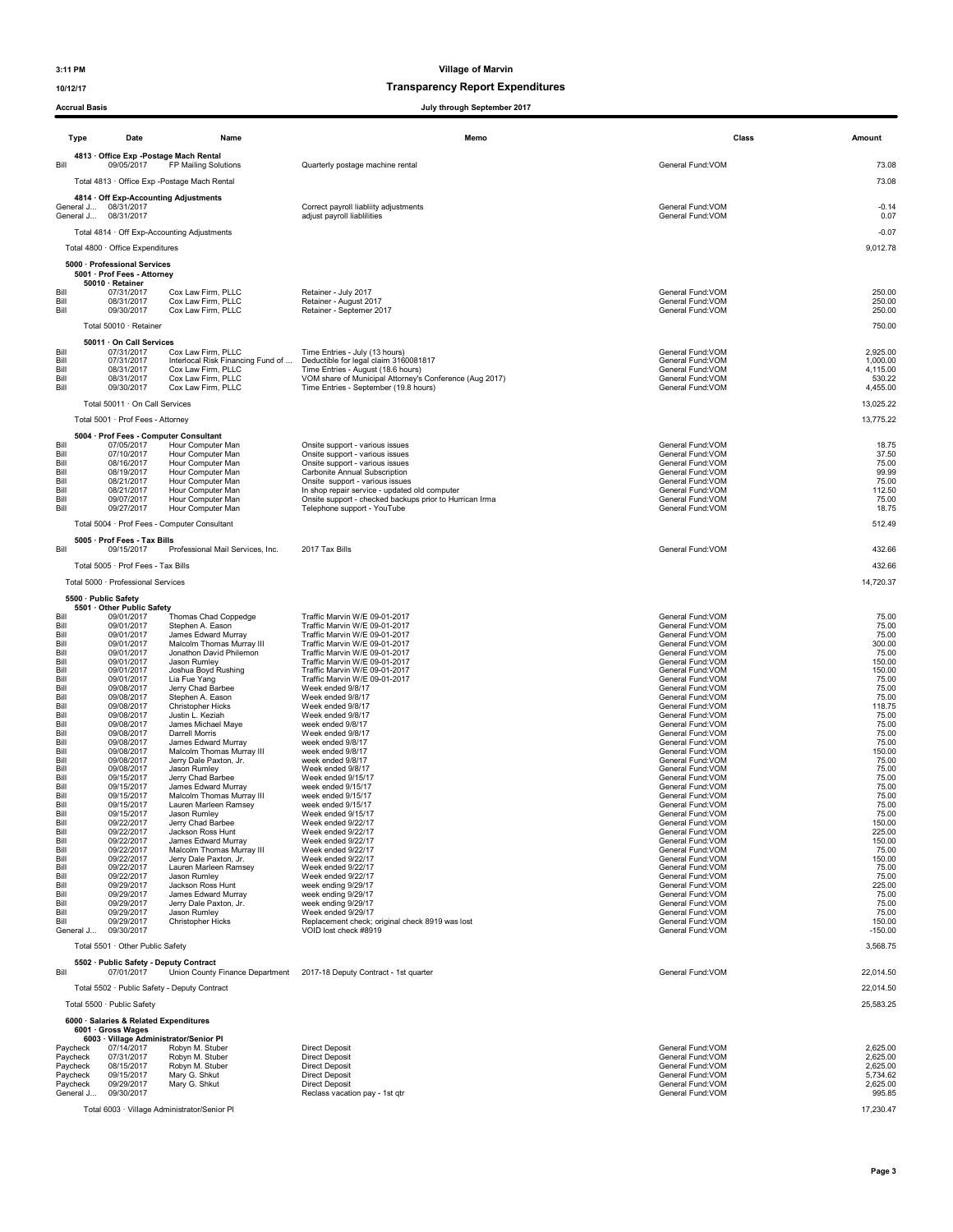### 10/12/17 Transparency Report Expenditures

#### Accrual Basis July through September 2017

|                        |                                                      |                                                | <b>July through September 2017</b>                                                                           |                                                                |                       |
|------------------------|------------------------------------------------------|------------------------------------------------|--------------------------------------------------------------------------------------------------------------|----------------------------------------------------------------|-----------------------|
| Type                   | Date                                                 | Name                                           | Memo                                                                                                         | Class                                                          | Amount                |
|                        | $6004 \cdot$ Clerk                                   |                                                |                                                                                                              |                                                                |                       |
| Pavcheck               | 07/14/2017                                           | Barbara R. Blackwell                           | <b>Direct Deposit</b>                                                                                        | General Fund:VOM                                               | 1,891.03              |
| Paycheck               | 07/31/2017                                           | Barbara R. Blackwell                           | <b>Direct Deposit</b>                                                                                        | General Fund:VOM                                               | 2,083.33              |
| Paycheck               | 08/15/2017                                           | Barbara R. Blackwell                           | <b>Direct Deposit</b>                                                                                        | General Fund:VOM                                               | 2,083.33              |
| Paycheck               | 08/31/2017<br>09/15/2017                             | Barbara R. Blackwell<br>Barbara R. Blackwell   | <b>Direct Deposit</b><br><b>Direct Deposit</b>                                                               | General Fund:VOM<br>General Fund:VOM                           | 2,145.83<br>2,145.83  |
| Paycheck<br>Paycheck   | 09/29/2017                                           | Barbara R. Blackwell                           | <b>Direct Deposit</b>                                                                                        | General Fund: VOM                                              | 2,145.83              |
| General J              | 09/30/2017                                           |                                                | Reclass vacation pay - 1st gtr                                                                               | General Fund:VOM                                               | 192.30                |
|                        | Total 6004 · Clerk                                   |                                                |                                                                                                              |                                                                | 12,687.48             |
|                        | 6005 · Finance Officer                               |                                                |                                                                                                              |                                                                |                       |
| Paycheck               | 07/14/2017<br>07/31/2017                             | Christine A Robertson<br>Christine A Robertson | <b>Direct Deposit</b><br><b>Direct Deposit</b>                                                               | General Fund:VOM<br>General Fund:VOM                           | 968.00<br>448.00      |
| Paycheck<br>Paycheck   | 08/15/2017                                           | Christine A Robertson                          | <b>Direct Deposit</b>                                                                                        | General Fund:VOM                                               | 752.00                |
| Paycheck               | 08/31/2017                                           | Christine A Robertson                          | <b>Direct Deposit</b>                                                                                        | General Fund:VOM                                               | 1,163.25              |
| Paycheck               | 09/15/2017                                           | Christine A Robertson                          | <b>Direct Deposit</b>                                                                                        | General Fund:VOM                                               | 651.75                |
| Paycheck               | 09/29/2017                                           | Christine A Robertson                          | <b>Direct Deposit</b>                                                                                        | General Fund: VOM                                              | 808.50                |
|                        | Total 6005 · Finance Officer                         |                                                |                                                                                                              |                                                                | 4,791.50              |
|                        | 6002 · Tax Collector                                 |                                                |                                                                                                              |                                                                |                       |
| Paycheck<br>Paycheck   | 07/14/2017<br>07/31/2017                             | Nancy A. Schneeberger<br>Nancy A. Schneeberger | <b>Direct Deposit</b><br><b>Direct Deposit</b>                                                               | General Fund: VOM<br>General Fund:VOM                          | 256.00<br>208.00      |
| Paycheck               | 08/15/2017                                           | Nancy A. Schneeberger                          | <b>Direct Deposit</b>                                                                                        | General Fund:VOM                                               | 464.00                |
| Paycheck               | 08/31/2017                                           | Nancy A. Schneeberger                          | <b>Direct Deposit</b>                                                                                        | General Fund:VOM                                               | 693.00                |
| Paycheck               | 09/15/2017                                           | Nancy A. Schneeberger                          | <b>Direct Deposit</b>                                                                                        | General Fund:VOM                                               | 565.13                |
| Paycheck               | 09/29/2017                                           | Nancy A. Schneeberger                          | <b>Direct Deposit</b>                                                                                        | General Fund:VOM                                               | 462.00                |
|                        | Total 6002 · Tax Collector                           |                                                |                                                                                                              |                                                                | 2,648.13              |
|                        | 6007 · Zoning Assistant<br>07/14/2017                | Kelley S. Moore                                |                                                                                                              |                                                                | 367.50                |
| Paycheck<br>Paycheck   | 07/31/2017                                           | Kelley S. Moore                                | <b>Direct Deposit</b><br><b>Direct Deposit</b>                                                               | General Fund: VOM<br>General Fund:VOM                          | 412.50                |
| Paycheck               | 08/15/2017                                           | Kelley S. Moore                                | <b>Direct Deposit</b>                                                                                        | General Fund:VOM                                               | 521.25                |
| Paycheck               | 08/31/2017                                           | Kelley S. Moore                                | <b>Direct Deposit</b>                                                                                        | General Fund: VOM                                              | 610.50                |
| Paycheck               | 09/15/2017                                           | Kelley S. Moore                                | <b>Direct Deposit</b>                                                                                        | General Fund: VOM                                              | 705.38                |
| Paycheck               | 09/29/2017                                           | Kelley S. Moore                                | <b>Direct Deposit</b>                                                                                        | General Fund: VOM                                              | 486.75                |
|                        | Total 6007 · Zoning Assistant                        |                                                |                                                                                                              |                                                                | 3,103.88              |
| Paycheck               | 6031 · Park Mgr / Code Enforcement<br>07/14/2017     | Derek R Durst                                  | <b>Direct Deposit</b>                                                                                        | General Fund: Park Operations                                  | 1,516.67              |
| Paycheck               | 07/31/2017                                           | Derek R Durst                                  | <b>Direct Deposit</b>                                                                                        | General Fund: Park Operations                                  | 1,516.67              |
| Paycheck               | 08/15/2017                                           | Derek R Durst                                  | <b>Direct Deposit</b>                                                                                        | General Fund: Park Operations                                  | 1,516.67              |
| Paycheck               | 08/31/2017                                           | Derek R Durst                                  | <b>Direct Deposit</b>                                                                                        | General Fund: Park Operations                                  | 1,666.67              |
| Paycheck               | 09/15/2017                                           | Derek R Durst                                  | <b>Direct Deposit</b>                                                                                        | General Fund: Park Operations                                  | 1,666.67              |
| Paycheck<br>General J  | 09/29/2017<br>09/30/2017                             | Derek R Durst                                  | <b>Direct Deposit</b><br>Reclass vacation pay - 1st qtr                                                      | General Fund: Park Operations<br>General Fund: VOM             | 1,540.14<br>126.53    |
|                        |                                                      | Total 6031 · Park Mgr / Code Enforcement       |                                                                                                              |                                                                | 9,550.02              |
|                        | 6711 · Park Maintenance Associates                   |                                                |                                                                                                              |                                                                |                       |
| Paycheck               | 07/14/2017                                           | Justin T Moore                                 | <b>Direct Deposit</b>                                                                                        | General Fund: Park Operations                                  | 92.50                 |
| Paycheck               | 07/14/2017                                           | Nicholas R Muti                                | <b>Direct Deposit</b>                                                                                        | General Fund: Park Operations                                  | 203.00                |
| Paycheck               | 07/14/2017<br>07/14/2017                             | Nicholas R Muti<br>Willis E. Helms             | <b>Direct Deposit</b><br>Direct Deposit                                                                      | General Fund: Park Operations                                  | 29.00                 |
| Paycheck<br>Paycheck   | 07/14/2017                                           | Willis E. Helms                                | <b>Direct Deposit</b>                                                                                        | General Fund: Park Operations<br>General Fund: Park Operations | 471.25<br>14.50       |
| Paycheck               | 07/31/2017                                           | Justin T Moore                                 | <b>Direct Deposit</b>                                                                                        | General Fund: Park Operations                                  | 132.50                |
| Paycheck               | 07/31/2017                                           | Nicholas R Muti                                | <b>Direct Deposit</b>                                                                                        | General Fund: Park Operations                                  | 558.25                |
| Paycheck               | 07/31/2017                                           | Willis E. Helms                                | <b>Direct Deposit</b>                                                                                        | General Fund: Park Operations                                  | 416.88                |
| General J              | 07/31/2017<br>08/15/2017                             | Justin T Moore                                 | Reclass Justin's gross pay for July<br><b>Direct Deposit</b>                                                 | General Fund: VOM                                              | $-225.00$<br>185.00   |
| Paycheck<br>Paycheck   | 08/15/2017                                           | Willis E. Helms                                | <b>Direct Deposit</b>                                                                                        | General Fund: Park Operations<br>General Fund: Park Operations | 493.00                |
| Paycheck               | 08/31/2017                                           | Justin T Moore                                 | <b>Direct Deposit</b>                                                                                        | General Fund: Park Operations                                  | 207.50                |
| Paycheck               | 08/31/2017                                           | Willis E. Helms                                | <b>Direct Deposit</b>                                                                                        | General Fund: Park Operations                                  | 731.25                |
| Paycheck               | 09/15/2017                                           | Justin T Moore                                 | <b>Direct Deposit</b>                                                                                        | General Fund: Park Operations                                  | 125.00                |
| Paycheck               | 09/15/2017                                           | Willis E. Helms                                | <b>Direct Deposit</b>                                                                                        | General Fund: Park Operations                                  | 450.00                |
| Paycheck<br>Paycheck   | 09/15/2017<br>09/29/2017                             | Willis E. Helms<br>Justin T Moore              | <b>Direct Deposit</b><br><b>Direct Deposit</b>                                                               | General Fund: Park Operations<br>General Fund: Park Operations | 22.50<br>145.00       |
| Paycheck               | 09/29/2017                                           | Willis E. Helms                                | <b>Direct Deposit</b>                                                                                        | General Fund: Park Operations                                  | 375.00                |
|                        |                                                      | Total 6711 · Park Maintenance Associates       |                                                                                                              |                                                                | 4,427.13              |
|                        | 6711b · Park Seasonal Associates                     |                                                |                                                                                                              |                                                                |                       |
| General J              | 07/31/2017                                           |                                                | Reclass Justin's gross pay for July                                                                          | General Fund: VOM                                              | 225.00                |
|                        | Total 6711b · Park Seasonal Associates               |                                                |                                                                                                              |                                                                | 225.00                |
| Paycheck               | 6001 · Gross Wages - Other<br>07/14/2017             | Barbara R. Blackwell                           | <b>Direct Deposit</b>                                                                                        | General Fund: VOM                                              | 192.30                |
| Paycheck               | 07/14/2017                                           | Robyn M. Stuber                                | <b>Direct Deposit</b>                                                                                        | General Fund:VOM                                               | 0.00                  |
| Paycheck               | 08/15/2017                                           | Robyn M. Stuber                                | <b>Direct Deposit</b>                                                                                        | General Fund: VOM                                              | 995.85                |
| Paycheck<br>General J  | 09/29/2017<br>09/30/2017                             | Derek R Durst                                  | <b>Direct Deposit</b><br>Reclass vacation pay - 1st qtr                                                      | General Fund: Park Operations<br>General Fund: VOM             | 126.53<br>$-1,314.68$ |
|                        | Total 6001 · Gross Wages - Other                     |                                                |                                                                                                              |                                                                | 0.00                  |
|                        | Total 6001 · Gross Wages                             |                                                |                                                                                                              |                                                                | 54,663.61             |
|                        | 6080 · Fringe Benefits                               |                                                |                                                                                                              |                                                                |                       |
| Bill                   | 6083 · Payroll - Health/Life Insurance<br>07/01/2017 | Municipal Insurance Trust of NC                | monthly health insurance full time staff - July                                                              | General Fund: VOM                                              |                       |
| Bill                   | 08/01/2017                                           | Municipal Insurance Trust of NC                | monthly health insurance full time staff - May                                                               | General Fund: VOM                                              | 2,178.00<br>2,178.00  |
| Bill                   | 09/01/2017                                           | Municipal Insurance Trust of NC                | monthly health insurance full time staff - Sept                                                              | General Fund:VOM                                               | 1,452.00              |
| General J              | 09/30/2017                                           |                                                | Reverse June 30th accrual                                                                                    | General Fund: VOM                                              | $-53.50$              |
| General J<br>General J | 09/30/2017<br>09/30/2017                             |                                                | Record refund rec'd from Robyn's August health insurance premiums<br>Reverse August health insurance accrual | General Fund: VOM<br>General Fund:VOM                          | $-900.50$<br>174.50   |

Total 6083 · Payroll - Health/Life Insurance 5,028.50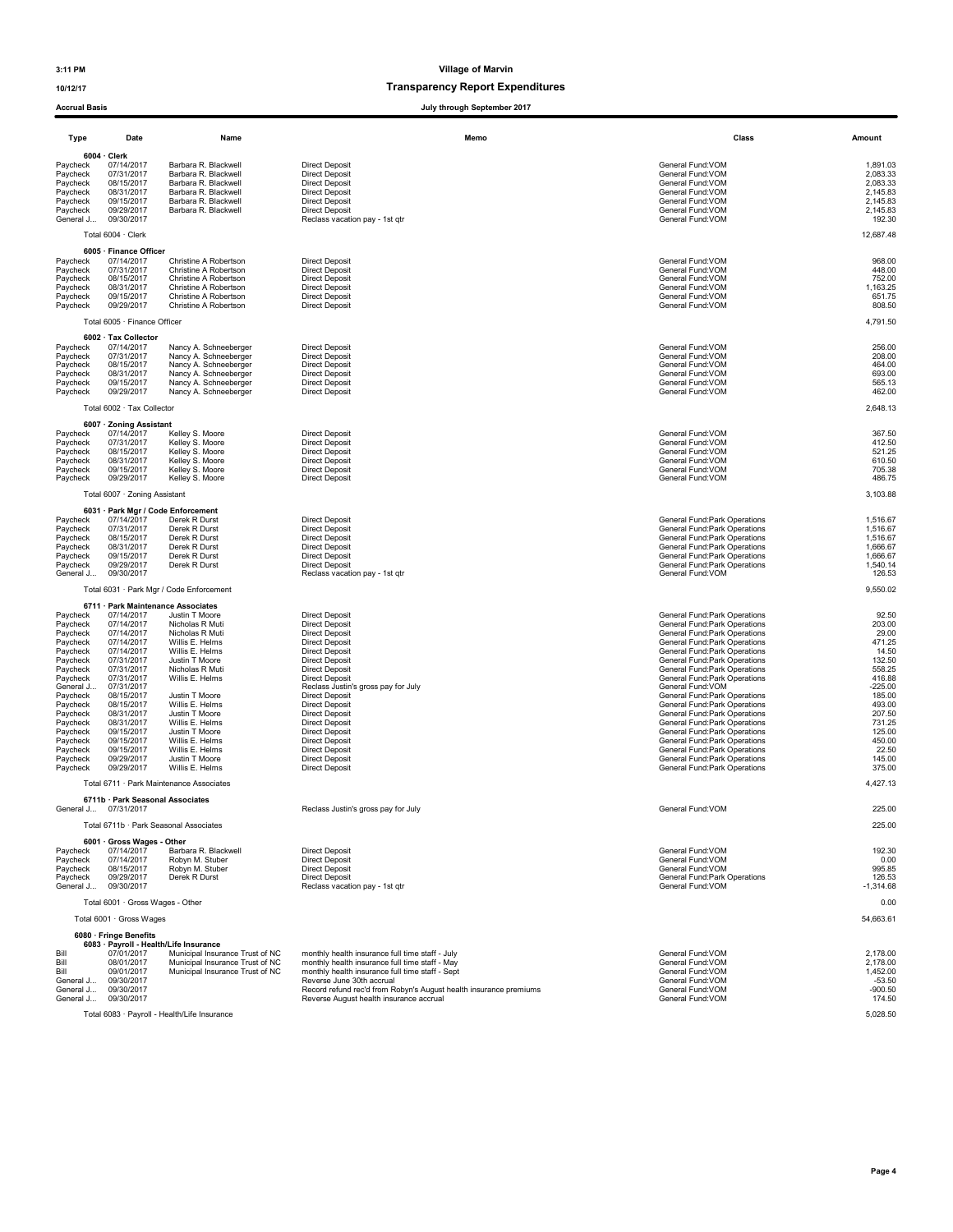10/12/17 Transparency Report Expenditures

| Type                 | Date                                               | Name                                           |                                                | Memo | Class                                                          | Amount           |
|----------------------|----------------------------------------------------|------------------------------------------------|------------------------------------------------|------|----------------------------------------------------------------|------------------|
|                      | 6084 · Payroll - Retirement Exp                    |                                                |                                                |      |                                                                |                  |
| Paycheck<br>Paycheck | 07/14/2017<br>07/14/2017                           | Barbara R. Blackwell<br>Derek R Durst          | <b>Direct Deposit</b><br><b>Direct Deposit</b> |      | General Fund: VOM<br>General Fund: Park Operations             | 156.25<br>113.75 |
| Paycheck             | 07/14/2017                                         | Robyn M. Stuber                                | <b>Direct Deposit</b>                          |      | General Fund: VOM                                              | 196.88           |
| Paycheck             | 07/31/2017                                         | Barbara R. Blackwell                           | <b>Direct Deposit</b>                          |      | General Fund: VOM                                              | 156.25           |
| Paycheck<br>Paycheck | 07/31/2017<br>07/31/2017                           | Derek R Durst<br>Robyn M. Stuber               | <b>Direct Deposit</b><br><b>Direct Deposit</b> |      | General Fund: Park Operations<br>General Fund:VOM              | 113.75<br>196.88 |
| Paycheck             | 08/15/2017                                         | Barbara R. Blackwell                           | <b>Direct Deposit</b>                          |      | General Fund:VOM                                               | 156.25           |
| Paycheck             | 08/15/2017                                         | Derek R Durst                                  | <b>Direct Deposit</b>                          |      | General Fund: Park Operations                                  | 113.75<br>271.56 |
| Paycheck<br>Paycheck | 08/15/2017<br>08/31/2017                           | Robyn M. Stuber<br>Barbara R. Blackwell        | <b>Direct Deposit</b><br><b>Direct Deposit</b> |      | General Fund: VOM<br>General Fund:VOM                          | 160.94           |
| Paycheck             | 08/31/2017                                         | Derek R Durst                                  | <b>Direct Deposit</b>                          |      | General Fund: Park Operations                                  | 125.00           |
| Paycheck<br>Paycheck | 09/15/2017<br>09/15/2017                           | Barbara R. Blackwell<br>Derek R Durst          | <b>Direct Deposit</b><br><b>Direct Deposit</b> |      | General Fund:VOM<br>General Fund: Park Operations              | 160.94<br>125.00 |
| Paycheck             | 09/15/2017                                         | Mary G. Shkut                                  | <b>Direct Deposit</b>                          |      | General Fund:VOM                                               | 430.10           |
| Pavcheck             | 09/29/2017                                         | Barbara R. Blackwell                           | <b>Direct Deposit</b>                          |      | General Fund:VOM                                               | 160.94<br>125.00 |
| Paycheck<br>Paycheck | 09/29/2017<br>09/29/2017                           | Derek R Durst<br>Mary G. Shkut                 | <b>Direct Deposit</b><br><b>Direct Deposit</b> |      | General Fund: Park Operations<br>General Fund: VOM             | 196.88           |
|                      | Total 6084 · Payroll - Retirement Exp              |                                                |                                                |      |                                                                | 2,960.12         |
|                      | Total 6080 · Fringe Benefits                       |                                                |                                                |      |                                                                | 7,988.62         |
|                      | 6090 · Payroll Tax<br>6091 · FICA/941 (Town match) |                                                |                                                |      |                                                                |                  |
| Paycheck             | 07/14/2017                                         | Barbara R. Blackwell                           | <b>Direct Deposit</b>                          |      | General Fund:VOM                                               | 125.49           |
| Paycheck             | 07/14/2017                                         | Barbara R. Blackwell                           | <b>Direct Deposit</b>                          |      | General Fund:VOM                                               | 29.35            |
| Paycheck<br>Paycheck | 07/14/2017<br>07/14/2017                           | Christine A Robertson<br>Christine A Robertson | <b>Direct Deposit</b><br><b>Direct Deposit</b> |      | General Fund:VOM<br>General Fund: VOM                          | 60.02<br>14.04   |
| Paycheck             | 07/14/2017                                         | Derek R Durst                                  | <b>Direct Deposit</b>                          |      | General Fund: Park Operations                                  | 88.36            |
| Paycheck<br>Paycheck | 07/14/2017<br>07/14/2017                           | Derek R Durst<br>Justin T Moore                | <b>Direct Deposit</b><br><b>Direct Deposit</b> |      | General Fund: Park Operations<br>General Fund: Park Operations | 20.67<br>5.74    |
| Paycheck             | 07/14/2017                                         | Justin T Moore                                 | <b>Direct Deposit</b>                          |      | General Fund:Park Operations                                   | 1.34             |
| Paycheck             | 07/14/2017                                         | Kelley S. Moore                                | <b>Direct Deposit</b>                          |      | General Fund:VOM                                               | 22.79            |
| Paycheck<br>Paycheck | 07/14/2017<br>07/14/2017                           | Kelley S. Moore<br>Nancy A. Schneeberger       | <b>Direct Deposit</b><br><b>Direct Deposit</b> |      | General Fund: VOM<br>General Fund:VOM                          | 5.33<br>15.87    |
| Paycheck             | 07/14/2017                                         | Nancy A. Schneeberger                          | <b>Direct Deposit</b>                          |      | General Fund: VOM                                              | 3.71             |
| Paycheck             | 07/14/2017                                         | Nicholas R Muti<br>Nicholas R Muti             | <b>Direct Deposit</b>                          |      | General Fund: Park Operations                                  | 14.38            |
| Paycheck<br>Paycheck | 07/14/2017<br>07/14/2017                           | Robyn M. Stuber                                | <b>Direct Deposit</b><br><b>Direct Deposit</b> |      | General Fund: Park Operations<br>General Fund:VOM              | 3.36<br>157.34   |
| Paycheck             | 07/14/2017                                         | Robyn M. Stuber                                | <b>Direct Deposit</b>                          |      | General Fund: VOM                                              | 36.80            |
| Paycheck             | 07/14/2017<br>07/14/2017                           | Willis E. Helms<br>Willis E. Helms             | <b>Direct Deposit</b><br><b>Direct Deposit</b> |      | General Fund: Park Operations<br>General Fund: Park Operations | 30.11<br>7.04    |
| Paycheck<br>Paycheck | 07/31/2017                                         | Brian W. Beaty                                 | <b>Direct Deposit</b>                          |      | General Fund:VOM                                               | 27.90            |
| Paycheck             | 07/31/2017                                         | Brian W. Beaty                                 | Direct Deposit                                 |      | General Fund:VOM                                               | 6.53             |
| Paycheck<br>Paycheck | 07/31/2017<br>07/31/2017                           | Joseph E. Pollino Jr.<br>Joseph E. Pollino Jr. | <b>Direct Deposit</b><br><b>Direct Deposit</b> |      | General Fund: VOM<br>General Fund:VOM                          | 31.00<br>7.25    |
| Paycheck             | 07/31/2017                                         | Nicholas R. Dispenziere                        | <b>Direct Deposit</b>                          |      | General Fund:VOM                                               | 24.80            |
| Paycheck             | 07/31/2017                                         | Nicholas R. Dispenziere                        | <b>Direct Deposit</b>                          |      | General Fund:VOM                                               | 5.80             |
| Paycheck<br>Paycheck | 07/31/2017<br>07/31/2017                           | Robert E Epps<br>Robert E Epps                 | <b>Direct Deposit</b><br><b>Direct Deposit</b> |      | General Fund:VOM<br>General Fund:VOM                           | 24.80<br>5.80    |
| Paycheck             | 07/31/2017                                         | Ronald J. Salimao                              | <b>Direct Deposit</b>                          |      | General Fund:VOM                                               | 24.80            |
| Paycheck             | 07/31/2017                                         | Ronald J. Salimao                              | <b>Direct Deposit</b>                          |      | General Fund: VOM                                              | 5.80<br>125.49   |
| Paycheck<br>Paycheck | 07/31/2017<br>07/31/2017                           | Barbara R. Blackwell<br>Barbara R. Blackwell   | <b>Direct Deposit</b><br><b>Direct Deposit</b> |      | General Fund: VOM<br>General Fund:VOM                          | 29.35            |
| Paycheck             | 07/31/2017                                         | Christine A Robertson                          | <b>Direct Deposit</b>                          |      | General Fund:VOM                                               | 27.77            |
| Paycheck<br>Paycheck | 07/31/2017<br>07/31/2017                           | Christine A Robertson<br>Derek R Durst         | <b>Direct Deposit</b><br><b>Direct Deposit</b> |      | General Fund: VOM<br>General Fund: Park Operations             | 6.49<br>88.36    |
| Paycheck             | 07/31/2017                                         | Derek R Durst                                  | <b>Direct Deposit</b>                          |      | General Fund: Park Operations                                  | 20.66            |
| Paycheck             | 07/31/2017                                         | Justin T Moore                                 | <b>Direct Deposit</b>                          |      | General Fund: Park Operations                                  | 8.21             |
| Paycheck<br>Paycheck | 07/31/2017<br>07/31/2017                           | Justin T Moore<br>Kelley S. Moore              | <b>Direct Deposit</b><br><b>Direct Deposit</b> |      | General Fund: Park Operations<br>General Fund:VOM              | 1.92<br>25.57    |
| Paycheck             | 07/31/2017                                         | Kelley S. Moore                                | <b>Direct Deposit</b>                          |      | General Fund:VOM                                               | 5.98             |
| Paycheck<br>Paycheck | 07/31/2017<br>07/31/2017                           | Nancy A. Schneeberger<br>Nancy A. Schneeberger | <b>Direct Deposit</b><br><b>Direct Deposit</b> |      | General Fund:VOM<br>General Fund:VOM                           | 12.89<br>3.01    |
| Paycheck             | 07/31/2017                                         | Nicholas R Muti                                | <b>Direct Deposit</b>                          |      | General Fund: Park Operations                                  | 34.61            |
| Paycheck             | 07/31/2017                                         | Nicholas R Muti                                | <b>Direct Deposit</b>                          |      | General Fund: Park Operations                                  | 8.10             |
| Paycheck<br>Paycheck | 07/31/2017<br>07/31/2017                           | Robyn M. Stuber<br>Robyn M. Stuber             | <b>Direct Deposit</b><br><b>Direct Deposit</b> |      | General Fund: VOM<br>General Fund:VOM                          | 157.34<br>36.80  |
| Paycheck             | 07/31/2017                                         | Willis E. Helms                                | <b>Direct Deposit</b>                          |      | General Fund: Park Operations                                  | 25.85            |
| Paycheck             | 07/31/2017                                         | Willis E. Helms                                | <b>Direct Deposit</b>                          |      | General Fund: Park Operations                                  | 6.04             |
| Paycheck<br>Paycheck | 08/15/2017<br>08/15/2017                           | Barbara R. Blackwell<br>Barbara R. Blackwell   | <b>Direct Deposit</b><br><b>Direct Deposit</b> |      | General Fund:VOM<br>General Fund:VOM                           | 122.10<br>28.55  |
| Paycheck             | 08/15/2017                                         | Christine A Robertson                          | <b>Direct Deposit</b>                          |      | General Fund:VOM                                               | 46.63            |
| Paycheck             | 08/15/2017<br>08/15/2017                           | Christine A Robertson                          | <b>Direct Deposit</b>                          |      | General Fund: VOM                                              | 10.91            |
| Paycheck<br>Paycheck | 08/15/2017                                         | Derek R Durst<br>Derek R Durst                 | <b>Direct Deposit</b><br><b>Direct Deposit</b> |      | General Fund:Park Operations<br>General Fund: Park Operations  | 88.36<br>20.67   |
| Paycheck             | 08/15/2017                                         | Justin T Moore                                 | <b>Direct Deposit</b>                          |      | General Fund:Park Operations                                   | 11.47            |
| Paycheck<br>Paycheck | 08/15/2017<br>08/15/2017                           | Justin T Moore<br>Kelley S. Moore              | <b>Direct Deposit</b><br><b>Direct Deposit</b> |      | General Fund: Park Operations<br>General Fund: VOM             | 2.69<br>32.32    |
| Paycheck             | 08/15/2017                                         | Kelley S. Moore                                | <b>Direct Deposit</b>                          |      | General Fund:VOM                                               | 7.56             |
| Paycheck             | 08/15/2017                                         | Nancy A. Schneeberger                          | <b>Direct Deposit</b>                          |      | General Fund:VOM                                               | 28.77            |
| Paycheck<br>Paycheck | 08/15/2017<br>08/15/2017                           | Nancy A. Schneeberger<br>Robyn M. Stuber       | <b>Direct Deposit</b><br><b>Direct Deposit</b> |      | General Fund: VOM<br>General Fund:VOM                          | 6.73<br>219.08   |
| Paycheck             | 08/15/2017                                         | Robyn M. Stuber                                | <b>Direct Deposit</b>                          |      | General Fund: VOM                                              | 51.23            |
| Paycheck             | 08/15/2017                                         | Willis E. Helms                                | <b>Direct Deposit</b>                          |      | General Fund: Park Operations                                  | 30.57            |
| Paycheck<br>Paycheck | 08/15/2017<br>08/31/2017                           | Willis E. Helms<br>Brian W. Beaty              | <b>Direct Deposit</b><br><b>Direct Deposit</b> |      | General Fund: Park Operations<br>General Fund: VOM             | 7.15<br>27.90    |
| Paycheck             | 08/31/2017                                         | Brian W. Beaty                                 | <b>Direct Deposit</b>                          |      | General Fund:VOM                                               | 6.52             |
| Paycheck<br>Paycheck | 08/31/2017<br>08/31/2017                           | Joseph E. Pollino Jr.<br>Joseph E. Pollino Jr. | <b>Direct Deposit</b><br><b>Direct Deposit</b> |      | General Fund: VOM<br>General Fund:VOM                          | 31.00<br>7.25    |
| Paycheck             | 08/31/2017                                         | Nicholas R. Dispenziere                        | <b>Direct Deposit</b>                          |      | General Fund: VOM                                              | 24.80            |
| Paycheck             | 08/31/2017                                         | Nicholas R. Dispenziere                        | <b>Direct Deposit</b>                          |      | General Fund:VOM                                               | 5.80             |
| Paycheck<br>Paycheck | 08/31/2017<br>08/31/2017                           | Robert E Epps<br>Robert E Epps                 | <b>Direct Deposit</b><br><b>Direct Deposit</b> |      | General Fund:VOM<br>General Fund: VOM                          | 24.80<br>5.80    |
| Paycheck             | 08/31/2017                                         | Ronald J. Salimao                              | <b>Direct Deposit</b>                          |      | General Fund: VOM                                              | 24.80            |
| Pavcheck             | 08/31/2017                                         | Ronald J. Salimao                              | <b>Direct Deposit</b>                          |      | General Fund: VOM                                              | 5.80             |
| Paycheck<br>Paycheck | 08/31/2017<br>08/31/2017                           | Barbara R. Blackwell<br>Barbara R. Blackwell   | <b>Direct Deposit</b><br><b>Direct Deposit</b> |      | General Fund: VOM<br>General Fund:VOM                          | 125.97<br>29.46  |
| Paycheck             | 08/31/2017                                         | Christine A Robertson                          | <b>Direct Deposit</b>                          |      | General Fund:VOM                                               | 72.12            |
| Paycheck             | 08/31/2017                                         | Christine A Robertson                          | <b>Direct Deposit</b>                          |      | General Fund:VOM                                               | 16.87            |
| Paycheck<br>Paycheck | 08/31/2017<br>08/31/2017                           | Derek R Durst<br>Derek R Durst                 | <b>Direct Deposit</b><br><b>Direct Deposit</b> |      | General Fund: Park Operations<br>General Fund: Park Operations | 97.66<br>22.84   |
| Paycheck             | 08/31/2017                                         | Justin T Moore                                 | <b>Direct Deposit</b>                          |      | General Fund: Park Operations                                  | 12.87            |
| Paycheck             | 08/31/2017                                         | Justin T Moore                                 | <b>Direct Deposit</b>                          |      | General Fund: Park Operations                                  | 3.00             |
| Paycheck<br>Paycheck | 08/31/2017<br>08/31/2017                           | Kelley S. Moore<br>Kelley S. Moore             | <b>Direct Deposit</b><br><b>Direct Deposit</b> |      | General Fund:VOM<br>General Fund:VOM                           | 37.85<br>8.85    |
| Paycheck             | 08/31/2017                                         | Nancy A. Schneeberger                          | <b>Direct Deposit</b>                          |      | General Fund: VOM                                              | 42.97            |
| Paycheck             | 08/31/2017                                         | Nancy A. Schneeberger                          | <b>Direct Deposit</b>                          |      | General Fund: VOM                                              | 10.05            |
| Paycheck<br>Paycheck | 08/31/2017<br>08/31/2017                           | Willis E. Helms<br>Willis E. Helms             | <b>Direct Deposit</b><br><b>Direct Deposit</b> |      | General Fund: Park Operations<br>General Fund: Park Operations | 45.33<br>10.61   |
| Paycheck             | 09/15/2017                                         | Barbara R. Blackwell                           | <b>Direct Deposit</b>                          |      | General Fund: VOM                                              | 127.64           |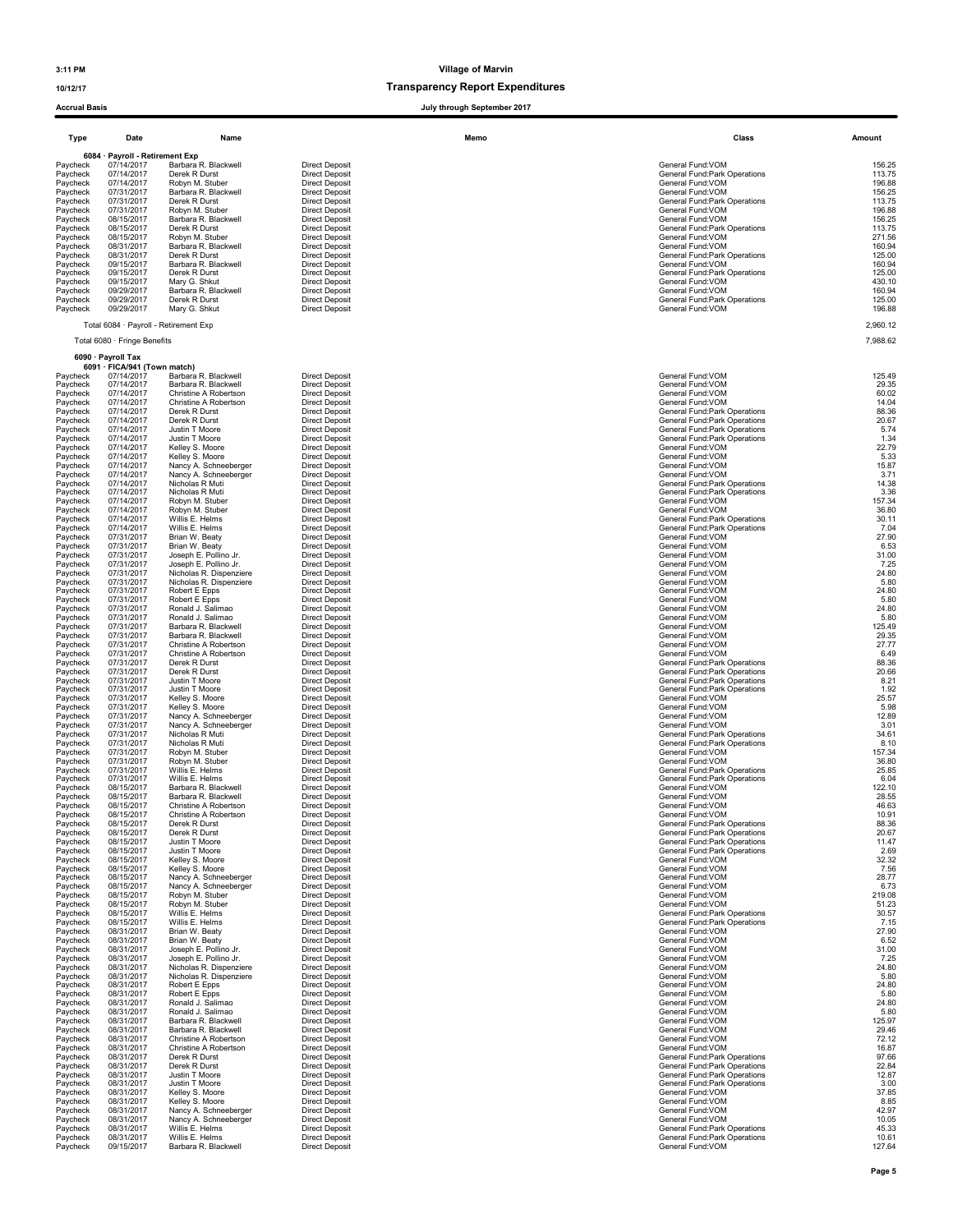#### 10/12/17 Transparency Report Expenditures

Accrual Basis July through September 2017

| 09/15/2017<br>Barbara R. Blackwell<br><b>Direct Deposit</b><br>General Fund:VOM<br>Paycheck<br>Paycheck<br>09/15/2017<br>Christine A Robertson<br><b>Direct Deposit</b><br>General Fund:VOM<br>Paycheck<br>09/15/2017<br>Christine A Robertson<br><b>Direct Deposit</b><br>General Fund: VOM<br>Paycheck<br>09/15/2017<br>Derek R Durst<br><b>Direct Deposit</b><br>General Fund: Park Operations<br>09/15/2017<br>Derek R Durst<br>General Fund: Park Operations<br>Paycheck<br><b>Direct Deposit</b><br>09/15/2017<br>Justin T Moore<br>General Fund: Park Operations<br>Paycheck<br><b>Direct Deposit</b><br>09/15/2017<br>Paycheck<br>Justin T Moore<br><b>Direct Deposit</b><br>General Fund: Park Operations<br>Paycheck<br>09/15/2017<br>Kelley S. Moore<br><b>Direct Deposit</b><br>General Fund: VOM<br>Paycheck<br>09/15/2017<br>Kelley S. Moore<br><b>Direct Deposit</b><br>General Fund:VOM<br>Paycheck<br>09/15/2017<br>Mary G. Shkut<br><b>Direct Deposit</b><br>General Fund:VOM<br>09/15/2017<br>Paycheck<br>Mary G. Shkut<br><b>Direct Deposit</b><br>General Fund: VOM<br>Paycheck<br>09/15/2017<br>Nancy A. Schneeberger<br><b>Direct Deposit</b><br>General Fund: VOM<br>09/15/2017<br>Paycheck<br>Nancy A. Schneeberger<br><b>Direct Deposit</b><br>General Fund:VOM<br>Paycheck<br>09/15/2017<br>Willis E. Helms<br><b>Direct Deposit</b><br>General Fund: Park Operations<br>09/15/2017<br>Paycheck<br>Willis E. Helms<br><b>Direct Deposit</b><br>General Fund: Park Operations<br>Paycheck<br>09/29/2017<br>Brian W. Beaty<br><b>Direct Deposit</b><br>General Fund:VOM<br>09/29/2017<br>Brian W. Beaty<br>General Fund:VOM<br>Paycheck<br><b>Direct Deposit</b><br>General Fund: VOM<br>09/29/2017<br>Joseph E. Pollino Jr.<br><b>Direct Deposit</b><br>Paycheck<br>09/29/2017<br>General Fund:VOM<br>Paycheck<br>Joseph E. Pollino Jr.<br><b>Direct Deposit</b><br>Paycheck<br>09/29/2017<br>Nicholas R. Dispenziere<br><b>Direct Deposit</b><br>General Fund:VOM<br>09/29/2017<br>Nicholas R. Dispenziere<br><b>Direct Deposit</b><br>General Fund:VOM<br>Paycheck<br>Paycheck<br>09/29/2017<br>Robert E Epps<br><b>Direct Deposit</b><br>General Fund:VOM<br>Paycheck<br>09/29/2017<br>Robert E Epps<br><b>Direct Deposit</b><br>General Fund:VOM<br>09/29/2017<br><b>Direct Deposit</b><br>General Fund:VOM<br>Paycheck<br>Ronald J. Salimao<br>09/29/2017<br><b>Direct Deposit</b><br>General Fund:VOM<br>Paycheck<br>Ronald J. Salimao<br>09/29/2017<br><b>Direct Deposit</b><br>General Fund:VOM<br>Paycheck<br>Barbara R. Blackwell<br>General Fund: VOM<br>Paycheck<br>09/29/2017<br>Barbara R. Blackwell<br><b>Direct Deposit</b><br>Paycheck<br>09/29/2017<br>Christine A Robertson<br><b>Direct Deposit</b><br>General Fund:VOM<br>Paycheck<br>09/29/2017<br>Christine A Robertson<br><b>Direct Deposit</b><br>General Fund:VOM<br>09/29/2017<br>Derek R Durst<br>General Fund: Park Operations<br>Paycheck<br><b>Direct Deposit</b><br>09/29/2017<br>Derek R Durst<br>Paycheck<br><b>Direct Deposit</b><br>General Fund: Park Operations<br>09/29/2017<br>Paycheck<br>Justin T Moore<br><b>Direct Deposit</b><br>General Fund: Park Operations<br>Paycheck<br>09/29/2017<br>Justin T Moore<br><b>Direct Deposit</b><br>General Fund:Park Operations<br>Paycheck<br>09/29/2017<br>Kelley S. Moore<br><b>Direct Deposit</b><br>General Fund: VOM<br>Paycheck<br>09/29/2017<br>Kelley S. Moore<br><b>Direct Deposit</b><br>General Fund:VOM<br>09/29/2017<br>Paycheck<br>Mary G. Shkut<br><b>Direct Deposit</b><br>General Fund: VOM<br>09/29/2017<br>Mary G. Shkut<br><b>Direct Deposit</b><br>General Fund:VOM<br>Paycheck<br>09/29/2017<br>Nancy A. Schneeberger<br><b>Direct Deposit</b><br>General Fund:VOM<br>Paycheck<br>09/29/2017<br>Nancy A. Schneeberger<br><b>Direct Deposit</b><br>General Fund:VOM<br>Paycheck<br>Paycheck<br>09/29/2017<br>Willis E. Helms<br><b>Direct Deposit</b><br>General Fund: Park Operations<br>Paycheck<br>09/29/2017<br>Willis E. Helms<br><b>Direct Deposit</b><br>General Fund:Park Operations<br>Total 6091 · FICA/941 (Town match)<br>Total 6090 · Payroll Tax<br>6100 Other Payroll Expenditures<br>6102 · Direct Deposit Fees<br>07/13/2017<br>QuickBooks Payroll Service<br>Fee for 9 direct deposit(s) at \$1.75 each<br>General Fund: VOM<br>Liability C<br>Paycheck<br>07/14/2017<br><b>Direct Deposit</b><br>General Fund:VOM<br>Barbara R. Blackwell<br>07/14/2017<br><b>Direct Deposit</b><br>Paycheck<br>Christine A Robertson<br>General Fund:VOM<br>Paycheck<br>07/14/2017<br>Derek R Durst<br><b>Direct Deposit</b><br>General Fund: Park Operations<br>Paycheck<br>07/14/2017<br>Justin T Moore<br><b>Direct Deposit</b><br>General Fund: Park Operations<br>Paycheck<br>07/14/2017<br>Kelley S. Moore<br><b>Direct Deposit</b><br>General Fund:VOM<br>07/14/2017<br>Nancy A. Schneeberger<br>General Fund:VOM<br>Paycheck<br><b>Direct Deposit</b><br>07/14/2017<br>Nicholas R Muti<br><b>Direct Deposit</b><br>Paycheck<br>General Fund: Park Operations<br>07/14/2017<br><b>Direct Deposit</b><br>Paycheck<br>Robyn M. Stuber<br>General Fund: VOM<br>07/14/2017<br>Paycheck<br>Willis E. Helms<br><b>Direct Deposit</b><br>General Fund: Park Operations<br>Liability C<br>07/28/2017<br>QuickBooks Payroll Service<br>Fee for 14 direct deposit(s) at \$1.75 each<br>General Fund:VOM<br>Paycheck<br>07/31/2017<br>Barbara R. Blackwell<br><b>Direct Deposit</b><br>General Fund:VOM<br>07/31/2017<br><b>Direct Deposit</b><br>Paycheck<br>Christine A Robertson<br>General Fund: VOM<br>07/31/2017<br>Derek R Durst<br><b>Direct Deposit</b><br>Paycheck<br>General Fund: Park Operations<br>07/31/2017<br>Paycheck<br>Justin T Moore<br><b>Direct Deposit</b><br>General Fund: Park Operations<br>Paycheck<br>07/31/2017<br>Kelley S. Moore<br><b>Direct Deposit</b><br>General Fund:VOM<br>07/31/2017<br>Paycheck<br>Nancy A. Schneeberger<br><b>Direct Deposit</b><br>General Fund: VOM<br>Paycheck<br>07/31/2017<br>Nicholas R Muti<br><b>Direct Deposit</b><br>General Fund: Park Operations<br>07/31/2017<br>Robyn M. Stuber<br>Paycheck<br><b>Direct Deposit</b><br>General Fund:VOM<br>07/31/2017<br>Paycheck<br>Willis E. Helms<br>General Fund: Park Operations<br><b>Direct Deposit</b><br>08/14/2017<br>Liability C<br>QuickBooks Payroll Service<br>Fee for 8 direct deposit(s) at \$1.75 each<br>General Fund: VOM<br>Paycheck<br>08/15/2017<br>Barbara R. Blackwell<br><b>Direct Deposit</b><br>General Fund: VOM<br>Paycheck<br>08/15/2017<br>Christine A Robertson<br><b>Direct Deposit</b><br>General Fund: VOM<br>Paycheck<br>08/15/2017<br>Derek R Durst<br><b>Direct Deposit</b><br>General Fund: Park Operations<br>Paycheck<br>08/15/2017<br>Justin T Moore<br><b>Direct Deposit</b><br>General Fund:Park Operations<br>Paycheck<br>08/15/2017<br>Kelley S. Moore<br><b>Direct Deposit</b><br>General Fund: VOM<br>08/15/2017<br><b>Direct Deposit</b><br>General Fund: VOM<br>Paycheck<br>Nancy A. Schneeberger<br>08/15/2017<br><b>Direct Deposit</b><br>General Fund:VOM<br>Paycheck<br>Robyn M. Stuber<br>08/15/2017<br>Paycheck<br>Willis E. Helms<br>Direct Deposit<br>General Fund: Park Operations<br>Liability C<br>08/30/2017<br>QuickBooks Pavroll Service<br>Fee for 12 direct deposit(s) at \$1.75 each<br>General Fund:VOM<br>Barbara R. Blackwell<br>Paycheck<br>08/31/2017<br><b>Direct Deposit</b><br>General Fund:VOM<br>Christine A Robertson<br>08/31/2017<br><b>Direct Deposit</b><br>General Fund:VOM<br>Paycheck<br>Derek R Durst<br><b>Direct Deposit</b><br>Paycheck<br>08/31/2017<br>General Fund: Park Operations<br>Paycheck<br>08/31/2017<br>Justin T Moore<br><b>Direct Deposit</b><br>General Fund: Park Operations<br>08/31/2017<br>Kelley S. Moore<br><b>Direct Deposit</b><br>General Fund: VOM<br>Paycheck<br>Paycheck<br>08/31/2017<br>Nancy A. Schneeberger<br><b>Direct Deposit</b><br>General Fund:VOM<br>Paycheck<br>08/31/2017<br>Willis E. Helms<br><b>Direct Deposit</b><br>General Fund: Park Operations<br>09/14/2017<br>Liability C<br>QuickBooks Payroll Service<br>Fee for 8 direct deposit(s) at \$1.75 each<br>General Fund: VOM<br>09/15/2017<br>Barbara R. Blackwell<br><b>Direct Deposit</b><br>Paycheck<br>General Fund:VOM<br>09/15/2017<br>Christine A Robertson<br><b>Direct Deposit</b><br>General Fund: VOM<br>Paycheck<br>09/15/2017<br>Derek R Durst<br>Paycheck<br><b>Direct Deposit</b><br>General Fund: Park Operations<br>Paycheck<br>09/15/2017<br>Justin T Moore<br><b>Direct Deposit</b><br>General Fund:Park Operations<br>Paycheck<br>09/15/2017<br>Kelley S. Moore<br><b>Direct Deposit</b><br>General Fund: VOM<br>09/15/2017<br>Mary G. Shkut<br>General Fund:VOM<br>Paycheck<br><b>Direct Deposit</b><br>09/15/2017<br>Nancy A. Schneeberger<br>Paycheck<br><b>Direct Deposit</b><br>General Fund: VOM<br>09/15/2017<br>Paycheck<br>Willis E. Helms<br><b>Direct Deposit</b><br>General Fund: Park Operations<br>09/28/2017<br>Liability C<br>QuickBooks Payroll Service<br>Fee for 13 direct deposit(s) at \$1.75 each<br>General Fund:VOM<br>09/29/2017<br>Barbara R. Blackwell<br>Paycheck<br><b>Direct Deposit</b><br>General Fund: VOM<br>Paycheck<br>09/29/2017<br>Christine A Robertson<br><b>Direct Deposit</b><br>General Fund: VOM<br>Paycheck<br>09/29/2017<br>Derek R Durst<br><b>Direct Deposit</b><br>General Fund: Park Operations<br>Paycheck<br>09/29/2017<br><b>Direct Deposit</b><br>General Fund: Park Operations<br>Justin T Moore<br>09/29/2017<br><b>Direct Deposit</b><br>Paycheck<br>Kelley S. Moore<br>General Fund: VOM<br>09/29/2017<br><b>Direct Deposit</b><br>General Fund:VOM<br>Paycheck<br>Mary G. Shkut<br>General Fund: VOM<br>Paycheck<br>09/29/2017<br>Nancy A. Schneeberger<br><b>Direct Deposit</b><br>Paycheck | Amount          | Class | Memo | Name | Date | Type |
|---------------------------------------------------------------------------------------------------------------------------------------------------------------------------------------------------------------------------------------------------------------------------------------------------------------------------------------------------------------------------------------------------------------------------------------------------------------------------------------------------------------------------------------------------------------------------------------------------------------------------------------------------------------------------------------------------------------------------------------------------------------------------------------------------------------------------------------------------------------------------------------------------------------------------------------------------------------------------------------------------------------------------------------------------------------------------------------------------------------------------------------------------------------------------------------------------------------------------------------------------------------------------------------------------------------------------------------------------------------------------------------------------------------------------------------------------------------------------------------------------------------------------------------------------------------------------------------------------------------------------------------------------------------------------------------------------------------------------------------------------------------------------------------------------------------------------------------------------------------------------------------------------------------------------------------------------------------------------------------------------------------------------------------------------------------------------------------------------------------------------------------------------------------------------------------------------------------------------------------------------------------------------------------------------------------------------------------------------------------------------------------------------------------------------------------------------------------------------------------------------------------------------------------------------------------------------------------------------------------------------------------------------------------------------------------------------------------------------------------------------------------------------------------------------------------------------------------------------------------------------------------------------------------------------------------------------------------------------------------------------------------------------------------------------------------------------------------------------------------------------------------------------------------------------------------------------------------------------------------------------------------------------------------------------------------------------------------------------------------------------------------------------------------------------------------------------------------------------------------------------------------------------------------------------------------------------------------------------------------------------------------------------------------------------------------------------------------------------------------------------------------------------------------------------------------------------------------------------------------------------------------------------------------------------------------------------------------------------------------------------------------------------------------------------------------------------------------------------------------------------------------------------------------------------------------------------------------------------------------------------------------------------------------------------------------------------------------------------------------------------------------------------------------------------------------------------------------------------------------------------------------------------------------------------------------------------------------------------------------------------------------------------------------------------------------------------------------------------------------------------------------------------------------------------------------------------------------------------------------------------------------------------------------------------------------------------------------------------------------------------------------------------------------------------------------------------------------------------------------------------------------------------------------------------------------------------------------------------------------------------------------------------------------------------------------------------------------------------------------------------------------------------------------------------------------------------------------------------------------------------------------------------------------------------------------------------------------------------------------------------------------------------------------------------------------------------------------------------------------------------------------------------------------------------------------------------------------------------------------------------------------------------------------------------------------------------------------------------------------------------------------------------------------------------------------------------------------------------------------------------------------------------------------------------------------------------------------------------------------------------------------------------------------------------------------------------------------------------------------------------------------------------------------------------------------------------------------------------------------------------------------------------------------------------------------------------------------------------------------------------------------------------------------------------------------------------------------------------------------------------------------------------------------------------------------------------------------------------------------------------------------------------------------------------------------------------------------------------------------------------------------------------------------------------------------------------------------------------------------------------------------------------------------------------------------------------------------------------------------------------------------------------------------------------------------------------------------------------------------------------------------------------------------------------------------------------------------------------------------------------------------------------------------------------------------------------------------------------------------------------------------------------------------------------------------------------------------------------------------------------------------------------------------------------------------------------------------------------------------------------------------------------------------------------------------------------------------------------------------------------------------------------------------------------------------------------------------------------------------------------------------------------------------------------------------------------------------------------------------------------------------------------------------------------------------------------------------------------------------------------------------------------------------------------------------------------------------------------------------------------------------------------------------------------------------------------------------------------------------------------------------------------------------------------------------------------------------------------------------------------------------------------------------------------------------------------------------------------------------------------------------------------------------------------------------------------------------------------------------------------------------------------------------------------------------------------------------------------------------------------------------------------------------------------------------------------------------------------------------------------------------------------------------------------------------------------------------------------------------------------------------------------------------------------------------------------------------------------------------------------------------------------------------------------------------------------------------------------------------------------------------------------------------------------------------------------------------------------------------------------------------------------------------------------------------------------------------------------------------|-----------------|-------|------|------|------|------|
|                                                                                                                                                                                                                                                                                                                                                                                                                                                                                                                                                                                                                                                                                                                                                                                                                                                                                                                                                                                                                                                                                                                                                                                                                                                                                                                                                                                                                                                                                                                                                                                                                                                                                                                                                                                                                                                                                                                                                                                                                                                                                                                                                                                                                                                                                                                                                                                                                                                                                                                                                                                                                                                                                                                                                                                                                                                                                                                                                                                                                                                                                                                                                                                                                                                                                                                                                                                                                                                                                                                                                                                                                                                                                                                                                                                                                                                                                                                                                                                                                                                                                                                                                                                                                                                                                                                                                                                                                                                                                                                                                                                                                                                                                                                                                                                                                                                                                                                                                                                                                                                                                                                                                                                                                                                                                                                                                                                                                                                                                                                                                                                                                                                                                                                                                                                                                                                                                                                                                                                                                                                                                                                                                                                                                                                                                                                                                                                                                                                                                                                                                                                                                                                                                                                                                                                                                                                                                                                                                                                                                                                                                                                                                                                                                                                                                                                                                                                                                                                                                                                                                                                                                                                                                                                                                                                                                                                                                                                                                                                                                                                                                                                                                                                                                                                                                                                                                                                                                                                                                                                                                                                                                                                                                                                                                                                                                                                                                                                                                                                                                                                                                                                                                                                                                                                                                                                                                                                                                                                                                                                                                                                                                                                                                                                                                                                                                                                               | 29.85           |       |      |      |      |      |
|                                                                                                                                                                                                                                                                                                                                                                                                                                                                                                                                                                                                                                                                                                                                                                                                                                                                                                                                                                                                                                                                                                                                                                                                                                                                                                                                                                                                                                                                                                                                                                                                                                                                                                                                                                                                                                                                                                                                                                                                                                                                                                                                                                                                                                                                                                                                                                                                                                                                                                                                                                                                                                                                                                                                                                                                                                                                                                                                                                                                                                                                                                                                                                                                                                                                                                                                                                                                                                                                                                                                                                                                                                                                                                                                                                                                                                                                                                                                                                                                                                                                                                                                                                                                                                                                                                                                                                                                                                                                                                                                                                                                                                                                                                                                                                                                                                                                                                                                                                                                                                                                                                                                                                                                                                                                                                                                                                                                                                                                                                                                                                                                                                                                                                                                                                                                                                                                                                                                                                                                                                                                                                                                                                                                                                                                                                                                                                                                                                                                                                                                                                                                                                                                                                                                                                                                                                                                                                                                                                                                                                                                                                                                                                                                                                                                                                                                                                                                                                                                                                                                                                                                                                                                                                                                                                                                                                                                                                                                                                                                                                                                                                                                                                                                                                                                                                                                                                                                                                                                                                                                                                                                                                                                                                                                                                                                                                                                                                                                                                                                                                                                                                                                                                                                                                                                                                                                                                                                                                                                                                                                                                                                                                                                                                                                                                                                                                                               | 40.41<br>9.45   |       |      |      |      |      |
|                                                                                                                                                                                                                                                                                                                                                                                                                                                                                                                                                                                                                                                                                                                                                                                                                                                                                                                                                                                                                                                                                                                                                                                                                                                                                                                                                                                                                                                                                                                                                                                                                                                                                                                                                                                                                                                                                                                                                                                                                                                                                                                                                                                                                                                                                                                                                                                                                                                                                                                                                                                                                                                                                                                                                                                                                                                                                                                                                                                                                                                                                                                                                                                                                                                                                                                                                                                                                                                                                                                                                                                                                                                                                                                                                                                                                                                                                                                                                                                                                                                                                                                                                                                                                                                                                                                                                                                                                                                                                                                                                                                                                                                                                                                                                                                                                                                                                                                                                                                                                                                                                                                                                                                                                                                                                                                                                                                                                                                                                                                                                                                                                                                                                                                                                                                                                                                                                                                                                                                                                                                                                                                                                                                                                                                                                                                                                                                                                                                                                                                                                                                                                                                                                                                                                                                                                                                                                                                                                                                                                                                                                                                                                                                                                                                                                                                                                                                                                                                                                                                                                                                                                                                                                                                                                                                                                                                                                                                                                                                                                                                                                                                                                                                                                                                                                                                                                                                                                                                                                                                                                                                                                                                                                                                                                                                                                                                                                                                                                                                                                                                                                                                                                                                                                                                                                                                                                                                                                                                                                                                                                                                                                                                                                                                                                                                                                                                               | 97.66           |       |      |      |      |      |
|                                                                                                                                                                                                                                                                                                                                                                                                                                                                                                                                                                                                                                                                                                                                                                                                                                                                                                                                                                                                                                                                                                                                                                                                                                                                                                                                                                                                                                                                                                                                                                                                                                                                                                                                                                                                                                                                                                                                                                                                                                                                                                                                                                                                                                                                                                                                                                                                                                                                                                                                                                                                                                                                                                                                                                                                                                                                                                                                                                                                                                                                                                                                                                                                                                                                                                                                                                                                                                                                                                                                                                                                                                                                                                                                                                                                                                                                                                                                                                                                                                                                                                                                                                                                                                                                                                                                                                                                                                                                                                                                                                                                                                                                                                                                                                                                                                                                                                                                                                                                                                                                                                                                                                                                                                                                                                                                                                                                                                                                                                                                                                                                                                                                                                                                                                                                                                                                                                                                                                                                                                                                                                                                                                                                                                                                                                                                                                                                                                                                                                                                                                                                                                                                                                                                                                                                                                                                                                                                                                                                                                                                                                                                                                                                                                                                                                                                                                                                                                                                                                                                                                                                                                                                                                                                                                                                                                                                                                                                                                                                                                                                                                                                                                                                                                                                                                                                                                                                                                                                                                                                                                                                                                                                                                                                                                                                                                                                                                                                                                                                                                                                                                                                                                                                                                                                                                                                                                                                                                                                                                                                                                                                                                                                                                                                                                                                                                                               | 22.84<br>7.75   |       |      |      |      |      |
|                                                                                                                                                                                                                                                                                                                                                                                                                                                                                                                                                                                                                                                                                                                                                                                                                                                                                                                                                                                                                                                                                                                                                                                                                                                                                                                                                                                                                                                                                                                                                                                                                                                                                                                                                                                                                                                                                                                                                                                                                                                                                                                                                                                                                                                                                                                                                                                                                                                                                                                                                                                                                                                                                                                                                                                                                                                                                                                                                                                                                                                                                                                                                                                                                                                                                                                                                                                                                                                                                                                                                                                                                                                                                                                                                                                                                                                                                                                                                                                                                                                                                                                                                                                                                                                                                                                                                                                                                                                                                                                                                                                                                                                                                                                                                                                                                                                                                                                                                                                                                                                                                                                                                                                                                                                                                                                                                                                                                                                                                                                                                                                                                                                                                                                                                                                                                                                                                                                                                                                                                                                                                                                                                                                                                                                                                                                                                                                                                                                                                                                                                                                                                                                                                                                                                                                                                                                                                                                                                                                                                                                                                                                                                                                                                                                                                                                                                                                                                                                                                                                                                                                                                                                                                                                                                                                                                                                                                                                                                                                                                                                                                                                                                                                                                                                                                                                                                                                                                                                                                                                                                                                                                                                                                                                                                                                                                                                                                                                                                                                                                                                                                                                                                                                                                                                                                                                                                                                                                                                                                                                                                                                                                                                                                                                                                                                                                                                               | 1.82            |       |      |      |      |      |
|                                                                                                                                                                                                                                                                                                                                                                                                                                                                                                                                                                                                                                                                                                                                                                                                                                                                                                                                                                                                                                                                                                                                                                                                                                                                                                                                                                                                                                                                                                                                                                                                                                                                                                                                                                                                                                                                                                                                                                                                                                                                                                                                                                                                                                                                                                                                                                                                                                                                                                                                                                                                                                                                                                                                                                                                                                                                                                                                                                                                                                                                                                                                                                                                                                                                                                                                                                                                                                                                                                                                                                                                                                                                                                                                                                                                                                                                                                                                                                                                                                                                                                                                                                                                                                                                                                                                                                                                                                                                                                                                                                                                                                                                                                                                                                                                                                                                                                                                                                                                                                                                                                                                                                                                                                                                                                                                                                                                                                                                                                                                                                                                                                                                                                                                                                                                                                                                                                                                                                                                                                                                                                                                                                                                                                                                                                                                                                                                                                                                                                                                                                                                                                                                                                                                                                                                                                                                                                                                                                                                                                                                                                                                                                                                                                                                                                                                                                                                                                                                                                                                                                                                                                                                                                                                                                                                                                                                                                                                                                                                                                                                                                                                                                                                                                                                                                                                                                                                                                                                                                                                                                                                                                                                                                                                                                                                                                                                                                                                                                                                                                                                                                                                                                                                                                                                                                                                                                                                                                                                                                                                                                                                                                                                                                                                                                                                                                                               | 43.73           |       |      |      |      |      |
|                                                                                                                                                                                                                                                                                                                                                                                                                                                                                                                                                                                                                                                                                                                                                                                                                                                                                                                                                                                                                                                                                                                                                                                                                                                                                                                                                                                                                                                                                                                                                                                                                                                                                                                                                                                                                                                                                                                                                                                                                                                                                                                                                                                                                                                                                                                                                                                                                                                                                                                                                                                                                                                                                                                                                                                                                                                                                                                                                                                                                                                                                                                                                                                                                                                                                                                                                                                                                                                                                                                                                                                                                                                                                                                                                                                                                                                                                                                                                                                                                                                                                                                                                                                                                                                                                                                                                                                                                                                                                                                                                                                                                                                                                                                                                                                                                                                                                                                                                                                                                                                                                                                                                                                                                                                                                                                                                                                                                                                                                                                                                                                                                                                                                                                                                                                                                                                                                                                                                                                                                                                                                                                                                                                                                                                                                                                                                                                                                                                                                                                                                                                                                                                                                                                                                                                                                                                                                                                                                                                                                                                                                                                                                                                                                                                                                                                                                                                                                                                                                                                                                                                                                                                                                                                                                                                                                                                                                                                                                                                                                                                                                                                                                                                                                                                                                                                                                                                                                                                                                                                                                                                                                                                                                                                                                                                                                                                                                                                                                                                                                                                                                                                                                                                                                                                                                                                                                                                                                                                                                                                                                                                                                                                                                                                                                                                                                                                               | 10.23           |       |      |      |      |      |
|                                                                                                                                                                                                                                                                                                                                                                                                                                                                                                                                                                                                                                                                                                                                                                                                                                                                                                                                                                                                                                                                                                                                                                                                                                                                                                                                                                                                                                                                                                                                                                                                                                                                                                                                                                                                                                                                                                                                                                                                                                                                                                                                                                                                                                                                                                                                                                                                                                                                                                                                                                                                                                                                                                                                                                                                                                                                                                                                                                                                                                                                                                                                                                                                                                                                                                                                                                                                                                                                                                                                                                                                                                                                                                                                                                                                                                                                                                                                                                                                                                                                                                                                                                                                                                                                                                                                                                                                                                                                                                                                                                                                                                                                                                                                                                                                                                                                                                                                                                                                                                                                                                                                                                                                                                                                                                                                                                                                                                                                                                                                                                                                                                                                                                                                                                                                                                                                                                                                                                                                                                                                                                                                                                                                                                                                                                                                                                                                                                                                                                                                                                                                                                                                                                                                                                                                                                                                                                                                                                                                                                                                                                                                                                                                                                                                                                                                                                                                                                                                                                                                                                                                                                                                                                                                                                                                                                                                                                                                                                                                                                                                                                                                                                                                                                                                                                                                                                                                                                                                                                                                                                                                                                                                                                                                                                                                                                                                                                                                                                                                                                                                                                                                                                                                                                                                                                                                                                                                                                                                                                                                                                                                                                                                                                                                                                                                                                                               | 355.54<br>83.15 |       |      |      |      |      |
|                                                                                                                                                                                                                                                                                                                                                                                                                                                                                                                                                                                                                                                                                                                                                                                                                                                                                                                                                                                                                                                                                                                                                                                                                                                                                                                                                                                                                                                                                                                                                                                                                                                                                                                                                                                                                                                                                                                                                                                                                                                                                                                                                                                                                                                                                                                                                                                                                                                                                                                                                                                                                                                                                                                                                                                                                                                                                                                                                                                                                                                                                                                                                                                                                                                                                                                                                                                                                                                                                                                                                                                                                                                                                                                                                                                                                                                                                                                                                                                                                                                                                                                                                                                                                                                                                                                                                                                                                                                                                                                                                                                                                                                                                                                                                                                                                                                                                                                                                                                                                                                                                                                                                                                                                                                                                                                                                                                                                                                                                                                                                                                                                                                                                                                                                                                                                                                                                                                                                                                                                                                                                                                                                                                                                                                                                                                                                                                                                                                                                                                                                                                                                                                                                                                                                                                                                                                                                                                                                                                                                                                                                                                                                                                                                                                                                                                                                                                                                                                                                                                                                                                                                                                                                                                                                                                                                                                                                                                                                                                                                                                                                                                                                                                                                                                                                                                                                                                                                                                                                                                                                                                                                                                                                                                                                                                                                                                                                                                                                                                                                                                                                                                                                                                                                                                                                                                                                                                                                                                                                                                                                                                                                                                                                                                                                                                                                                                               | 35.04           |       |      |      |      |      |
|                                                                                                                                                                                                                                                                                                                                                                                                                                                                                                                                                                                                                                                                                                                                                                                                                                                                                                                                                                                                                                                                                                                                                                                                                                                                                                                                                                                                                                                                                                                                                                                                                                                                                                                                                                                                                                                                                                                                                                                                                                                                                                                                                                                                                                                                                                                                                                                                                                                                                                                                                                                                                                                                                                                                                                                                                                                                                                                                                                                                                                                                                                                                                                                                                                                                                                                                                                                                                                                                                                                                                                                                                                                                                                                                                                                                                                                                                                                                                                                                                                                                                                                                                                                                                                                                                                                                                                                                                                                                                                                                                                                                                                                                                                                                                                                                                                                                                                                                                                                                                                                                                                                                                                                                                                                                                                                                                                                                                                                                                                                                                                                                                                                                                                                                                                                                                                                                                                                                                                                                                                                                                                                                                                                                                                                                                                                                                                                                                                                                                                                                                                                                                                                                                                                                                                                                                                                                                                                                                                                                                                                                                                                                                                                                                                                                                                                                                                                                                                                                                                                                                                                                                                                                                                                                                                                                                                                                                                                                                                                                                                                                                                                                                                                                                                                                                                                                                                                                                                                                                                                                                                                                                                                                                                                                                                                                                                                                                                                                                                                                                                                                                                                                                                                                                                                                                                                                                                                                                                                                                                                                                                                                                                                                                                                                                                                                                                                               | 8.19            |       |      |      |      |      |
|                                                                                                                                                                                                                                                                                                                                                                                                                                                                                                                                                                                                                                                                                                                                                                                                                                                                                                                                                                                                                                                                                                                                                                                                                                                                                                                                                                                                                                                                                                                                                                                                                                                                                                                                                                                                                                                                                                                                                                                                                                                                                                                                                                                                                                                                                                                                                                                                                                                                                                                                                                                                                                                                                                                                                                                                                                                                                                                                                                                                                                                                                                                                                                                                                                                                                                                                                                                                                                                                                                                                                                                                                                                                                                                                                                                                                                                                                                                                                                                                                                                                                                                                                                                                                                                                                                                                                                                                                                                                                                                                                                                                                                                                                                                                                                                                                                                                                                                                                                                                                                                                                                                                                                                                                                                                                                                                                                                                                                                                                                                                                                                                                                                                                                                                                                                                                                                                                                                                                                                                                                                                                                                                                                                                                                                                                                                                                                                                                                                                                                                                                                                                                                                                                                                                                                                                                                                                                                                                                                                                                                                                                                                                                                                                                                                                                                                                                                                                                                                                                                                                                                                                                                                                                                                                                                                                                                                                                                                                                                                                                                                                                                                                                                                                                                                                                                                                                                                                                                                                                                                                                                                                                                                                                                                                                                                                                                                                                                                                                                                                                                                                                                                                                                                                                                                                                                                                                                                                                                                                                                                                                                                                                                                                                                                                                                                                                                                               | 29.30<br>6.85   |       |      |      |      |      |
|                                                                                                                                                                                                                                                                                                                                                                                                                                                                                                                                                                                                                                                                                                                                                                                                                                                                                                                                                                                                                                                                                                                                                                                                                                                                                                                                                                                                                                                                                                                                                                                                                                                                                                                                                                                                                                                                                                                                                                                                                                                                                                                                                                                                                                                                                                                                                                                                                                                                                                                                                                                                                                                                                                                                                                                                                                                                                                                                                                                                                                                                                                                                                                                                                                                                                                                                                                                                                                                                                                                                                                                                                                                                                                                                                                                                                                                                                                                                                                                                                                                                                                                                                                                                                                                                                                                                                                                                                                                                                                                                                                                                                                                                                                                                                                                                                                                                                                                                                                                                                                                                                                                                                                                                                                                                                                                                                                                                                                                                                                                                                                                                                                                                                                                                                                                                                                                                                                                                                                                                                                                                                                                                                                                                                                                                                                                                                                                                                                                                                                                                                                                                                                                                                                                                                                                                                                                                                                                                                                                                                                                                                                                                                                                                                                                                                                                                                                                                                                                                                                                                                                                                                                                                                                                                                                                                                                                                                                                                                                                                                                                                                                                                                                                                                                                                                                                                                                                                                                                                                                                                                                                                                                                                                                                                                                                                                                                                                                                                                                                                                                                                                                                                                                                                                                                                                                                                                                                                                                                                                                                                                                                                                                                                                                                                                                                                                                                               | 27.90           |       |      |      |      |      |
|                                                                                                                                                                                                                                                                                                                                                                                                                                                                                                                                                                                                                                                                                                                                                                                                                                                                                                                                                                                                                                                                                                                                                                                                                                                                                                                                                                                                                                                                                                                                                                                                                                                                                                                                                                                                                                                                                                                                                                                                                                                                                                                                                                                                                                                                                                                                                                                                                                                                                                                                                                                                                                                                                                                                                                                                                                                                                                                                                                                                                                                                                                                                                                                                                                                                                                                                                                                                                                                                                                                                                                                                                                                                                                                                                                                                                                                                                                                                                                                                                                                                                                                                                                                                                                                                                                                                                                                                                                                                                                                                                                                                                                                                                                                                                                                                                                                                                                                                                                                                                                                                                                                                                                                                                                                                                                                                                                                                                                                                                                                                                                                                                                                                                                                                                                                                                                                                                                                                                                                                                                                                                                                                                                                                                                                                                                                                                                                                                                                                                                                                                                                                                                                                                                                                                                                                                                                                                                                                                                                                                                                                                                                                                                                                                                                                                                                                                                                                                                                                                                                                                                                                                                                                                                                                                                                                                                                                                                                                                                                                                                                                                                                                                                                                                                                                                                                                                                                                                                                                                                                                                                                                                                                                                                                                                                                                                                                                                                                                                                                                                                                                                                                                                                                                                                                                                                                                                                                                                                                                                                                                                                                                                                                                                                                                                                                                                                                               | 6.53            |       |      |      |      |      |
|                                                                                                                                                                                                                                                                                                                                                                                                                                                                                                                                                                                                                                                                                                                                                                                                                                                                                                                                                                                                                                                                                                                                                                                                                                                                                                                                                                                                                                                                                                                                                                                                                                                                                                                                                                                                                                                                                                                                                                                                                                                                                                                                                                                                                                                                                                                                                                                                                                                                                                                                                                                                                                                                                                                                                                                                                                                                                                                                                                                                                                                                                                                                                                                                                                                                                                                                                                                                                                                                                                                                                                                                                                                                                                                                                                                                                                                                                                                                                                                                                                                                                                                                                                                                                                                                                                                                                                                                                                                                                                                                                                                                                                                                                                                                                                                                                                                                                                                                                                                                                                                                                                                                                                                                                                                                                                                                                                                                                                                                                                                                                                                                                                                                                                                                                                                                                                                                                                                                                                                                                                                                                                                                                                                                                                                                                                                                                                                                                                                                                                                                                                                                                                                                                                                                                                                                                                                                                                                                                                                                                                                                                                                                                                                                                                                                                                                                                                                                                                                                                                                                                                                                                                                                                                                                                                                                                                                                                                                                                                                                                                                                                                                                                                                                                                                                                                                                                                                                                                                                                                                                                                                                                                                                                                                                                                                                                                                                                                                                                                                                                                                                                                                                                                                                                                                                                                                                                                                                                                                                                                                                                                                                                                                                                                                                                                                                                                                               | 31.00<br>7.25   |       |      |      |      |      |
|                                                                                                                                                                                                                                                                                                                                                                                                                                                                                                                                                                                                                                                                                                                                                                                                                                                                                                                                                                                                                                                                                                                                                                                                                                                                                                                                                                                                                                                                                                                                                                                                                                                                                                                                                                                                                                                                                                                                                                                                                                                                                                                                                                                                                                                                                                                                                                                                                                                                                                                                                                                                                                                                                                                                                                                                                                                                                                                                                                                                                                                                                                                                                                                                                                                                                                                                                                                                                                                                                                                                                                                                                                                                                                                                                                                                                                                                                                                                                                                                                                                                                                                                                                                                                                                                                                                                                                                                                                                                                                                                                                                                                                                                                                                                                                                                                                                                                                                                                                                                                                                                                                                                                                                                                                                                                                                                                                                                                                                                                                                                                                                                                                                                                                                                                                                                                                                                                                                                                                                                                                                                                                                                                                                                                                                                                                                                                                                                                                                                                                                                                                                                                                                                                                                                                                                                                                                                                                                                                                                                                                                                                                                                                                                                                                                                                                                                                                                                                                                                                                                                                                                                                                                                                                                                                                                                                                                                                                                                                                                                                                                                                                                                                                                                                                                                                                                                                                                                                                                                                                                                                                                                                                                                                                                                                                                                                                                                                                                                                                                                                                                                                                                                                                                                                                                                                                                                                                                                                                                                                                                                                                                                                                                                                                                                                                                                                                                               | 24.80           |       |      |      |      |      |
|                                                                                                                                                                                                                                                                                                                                                                                                                                                                                                                                                                                                                                                                                                                                                                                                                                                                                                                                                                                                                                                                                                                                                                                                                                                                                                                                                                                                                                                                                                                                                                                                                                                                                                                                                                                                                                                                                                                                                                                                                                                                                                                                                                                                                                                                                                                                                                                                                                                                                                                                                                                                                                                                                                                                                                                                                                                                                                                                                                                                                                                                                                                                                                                                                                                                                                                                                                                                                                                                                                                                                                                                                                                                                                                                                                                                                                                                                                                                                                                                                                                                                                                                                                                                                                                                                                                                                                                                                                                                                                                                                                                                                                                                                                                                                                                                                                                                                                                                                                                                                                                                                                                                                                                                                                                                                                                                                                                                                                                                                                                                                                                                                                                                                                                                                                                                                                                                                                                                                                                                                                                                                                                                                                                                                                                                                                                                                                                                                                                                                                                                                                                                                                                                                                                                                                                                                                                                                                                                                                                                                                                                                                                                                                                                                                                                                                                                                                                                                                                                                                                                                                                                                                                                                                                                                                                                                                                                                                                                                                                                                                                                                                                                                                                                                                                                                                                                                                                                                                                                                                                                                                                                                                                                                                                                                                                                                                                                                                                                                                                                                                                                                                                                                                                                                                                                                                                                                                                                                                                                                                                                                                                                                                                                                                                                                                                                                                                               | 5.80            |       |      |      |      |      |
|                                                                                                                                                                                                                                                                                                                                                                                                                                                                                                                                                                                                                                                                                                                                                                                                                                                                                                                                                                                                                                                                                                                                                                                                                                                                                                                                                                                                                                                                                                                                                                                                                                                                                                                                                                                                                                                                                                                                                                                                                                                                                                                                                                                                                                                                                                                                                                                                                                                                                                                                                                                                                                                                                                                                                                                                                                                                                                                                                                                                                                                                                                                                                                                                                                                                                                                                                                                                                                                                                                                                                                                                                                                                                                                                                                                                                                                                                                                                                                                                                                                                                                                                                                                                                                                                                                                                                                                                                                                                                                                                                                                                                                                                                                                                                                                                                                                                                                                                                                                                                                                                                                                                                                                                                                                                                                                                                                                                                                                                                                                                                                                                                                                                                                                                                                                                                                                                                                                                                                                                                                                                                                                                                                                                                                                                                                                                                                                                                                                                                                                                                                                                                                                                                                                                                                                                                                                                                                                                                                                                                                                                                                                                                                                                                                                                                                                                                                                                                                                                                                                                                                                                                                                                                                                                                                                                                                                                                                                                                                                                                                                                                                                                                                                                                                                                                                                                                                                                                                                                                                                                                                                                                                                                                                                                                                                                                                                                                                                                                                                                                                                                                                                                                                                                                                                                                                                                                                                                                                                                                                                                                                                                                                                                                                                                                                                                                                                               | 24.80           |       |      |      |      |      |
|                                                                                                                                                                                                                                                                                                                                                                                                                                                                                                                                                                                                                                                                                                                                                                                                                                                                                                                                                                                                                                                                                                                                                                                                                                                                                                                                                                                                                                                                                                                                                                                                                                                                                                                                                                                                                                                                                                                                                                                                                                                                                                                                                                                                                                                                                                                                                                                                                                                                                                                                                                                                                                                                                                                                                                                                                                                                                                                                                                                                                                                                                                                                                                                                                                                                                                                                                                                                                                                                                                                                                                                                                                                                                                                                                                                                                                                                                                                                                                                                                                                                                                                                                                                                                                                                                                                                                                                                                                                                                                                                                                                                                                                                                                                                                                                                                                                                                                                                                                                                                                                                                                                                                                                                                                                                                                                                                                                                                                                                                                                                                                                                                                                                                                                                                                                                                                                                                                                                                                                                                                                                                                                                                                                                                                                                                                                                                                                                                                                                                                                                                                                                                                                                                                                                                                                                                                                                                                                                                                                                                                                                                                                                                                                                                                                                                                                                                                                                                                                                                                                                                                                                                                                                                                                                                                                                                                                                                                                                                                                                                                                                                                                                                                                                                                                                                                                                                                                                                                                                                                                                                                                                                                                                                                                                                                                                                                                                                                                                                                                                                                                                                                                                                                                                                                                                                                                                                                                                                                                                                                                                                                                                                                                                                                                                                                                                                                                               | 5.80<br>24.80   |       |      |      |      |      |
|                                                                                                                                                                                                                                                                                                                                                                                                                                                                                                                                                                                                                                                                                                                                                                                                                                                                                                                                                                                                                                                                                                                                                                                                                                                                                                                                                                                                                                                                                                                                                                                                                                                                                                                                                                                                                                                                                                                                                                                                                                                                                                                                                                                                                                                                                                                                                                                                                                                                                                                                                                                                                                                                                                                                                                                                                                                                                                                                                                                                                                                                                                                                                                                                                                                                                                                                                                                                                                                                                                                                                                                                                                                                                                                                                                                                                                                                                                                                                                                                                                                                                                                                                                                                                                                                                                                                                                                                                                                                                                                                                                                                                                                                                                                                                                                                                                                                                                                                                                                                                                                                                                                                                                                                                                                                                                                                                                                                                                                                                                                                                                                                                                                                                                                                                                                                                                                                                                                                                                                                                                                                                                                                                                                                                                                                                                                                                                                                                                                                                                                                                                                                                                                                                                                                                                                                                                                                                                                                                                                                                                                                                                                                                                                                                                                                                                                                                                                                                                                                                                                                                                                                                                                                                                                                                                                                                                                                                                                                                                                                                                                                                                                                                                                                                                                                                                                                                                                                                                                                                                                                                                                                                                                                                                                                                                                                                                                                                                                                                                                                                                                                                                                                                                                                                                                                                                                                                                                                                                                                                                                                                                                                                                                                                                                                                                                                                                                               | 5.80            |       |      |      |      |      |
|                                                                                                                                                                                                                                                                                                                                                                                                                                                                                                                                                                                                                                                                                                                                                                                                                                                                                                                                                                                                                                                                                                                                                                                                                                                                                                                                                                                                                                                                                                                                                                                                                                                                                                                                                                                                                                                                                                                                                                                                                                                                                                                                                                                                                                                                                                                                                                                                                                                                                                                                                                                                                                                                                                                                                                                                                                                                                                                                                                                                                                                                                                                                                                                                                                                                                                                                                                                                                                                                                                                                                                                                                                                                                                                                                                                                                                                                                                                                                                                                                                                                                                                                                                                                                                                                                                                                                                                                                                                                                                                                                                                                                                                                                                                                                                                                                                                                                                                                                                                                                                                                                                                                                                                                                                                                                                                                                                                                                                                                                                                                                                                                                                                                                                                                                                                                                                                                                                                                                                                                                                                                                                                                                                                                                                                                                                                                                                                                                                                                                                                                                                                                                                                                                                                                                                                                                                                                                                                                                                                                                                                                                                                                                                                                                                                                                                                                                                                                                                                                                                                                                                                                                                                                                                                                                                                                                                                                                                                                                                                                                                                                                                                                                                                                                                                                                                                                                                                                                                                                                                                                                                                                                                                                                                                                                                                                                                                                                                                                                                                                                                                                                                                                                                                                                                                                                                                                                                                                                                                                                                                                                                                                                                                                                                                                                                                                                                                               | 127.63          |       |      |      |      |      |
|                                                                                                                                                                                                                                                                                                                                                                                                                                                                                                                                                                                                                                                                                                                                                                                                                                                                                                                                                                                                                                                                                                                                                                                                                                                                                                                                                                                                                                                                                                                                                                                                                                                                                                                                                                                                                                                                                                                                                                                                                                                                                                                                                                                                                                                                                                                                                                                                                                                                                                                                                                                                                                                                                                                                                                                                                                                                                                                                                                                                                                                                                                                                                                                                                                                                                                                                                                                                                                                                                                                                                                                                                                                                                                                                                                                                                                                                                                                                                                                                                                                                                                                                                                                                                                                                                                                                                                                                                                                                                                                                                                                                                                                                                                                                                                                                                                                                                                                                                                                                                                                                                                                                                                                                                                                                                                                                                                                                                                                                                                                                                                                                                                                                                                                                                                                                                                                                                                                                                                                                                                                                                                                                                                                                                                                                                                                                                                                                                                                                                                                                                                                                                                                                                                                                                                                                                                                                                                                                                                                                                                                                                                                                                                                                                                                                                                                                                                                                                                                                                                                                                                                                                                                                                                                                                                                                                                                                                                                                                                                                                                                                                                                                                                                                                                                                                                                                                                                                                                                                                                                                                                                                                                                                                                                                                                                                                                                                                                                                                                                                                                                                                                                                                                                                                                                                                                                                                                                                                                                                                                                                                                                                                                                                                                                                                                                                                                                               | 29.85<br>50.13  |       |      |      |      |      |
|                                                                                                                                                                                                                                                                                                                                                                                                                                                                                                                                                                                                                                                                                                                                                                                                                                                                                                                                                                                                                                                                                                                                                                                                                                                                                                                                                                                                                                                                                                                                                                                                                                                                                                                                                                                                                                                                                                                                                                                                                                                                                                                                                                                                                                                                                                                                                                                                                                                                                                                                                                                                                                                                                                                                                                                                                                                                                                                                                                                                                                                                                                                                                                                                                                                                                                                                                                                                                                                                                                                                                                                                                                                                                                                                                                                                                                                                                                                                                                                                                                                                                                                                                                                                                                                                                                                                                                                                                                                                                                                                                                                                                                                                                                                                                                                                                                                                                                                                                                                                                                                                                                                                                                                                                                                                                                                                                                                                                                                                                                                                                                                                                                                                                                                                                                                                                                                                                                                                                                                                                                                                                                                                                                                                                                                                                                                                                                                                                                                                                                                                                                                                                                                                                                                                                                                                                                                                                                                                                                                                                                                                                                                                                                                                                                                                                                                                                                                                                                                                                                                                                                                                                                                                                                                                                                                                                                                                                                                                                                                                                                                                                                                                                                                                                                                                                                                                                                                                                                                                                                                                                                                                                                                                                                                                                                                                                                                                                                                                                                                                                                                                                                                                                                                                                                                                                                                                                                                                                                                                                                                                                                                                                                                                                                                                                                                                                                                               | 11.72           |       |      |      |      |      |
|                                                                                                                                                                                                                                                                                                                                                                                                                                                                                                                                                                                                                                                                                                                                                                                                                                                                                                                                                                                                                                                                                                                                                                                                                                                                                                                                                                                                                                                                                                                                                                                                                                                                                                                                                                                                                                                                                                                                                                                                                                                                                                                                                                                                                                                                                                                                                                                                                                                                                                                                                                                                                                                                                                                                                                                                                                                                                                                                                                                                                                                                                                                                                                                                                                                                                                                                                                                                                                                                                                                                                                                                                                                                                                                                                                                                                                                                                                                                                                                                                                                                                                                                                                                                                                                                                                                                                                                                                                                                                                                                                                                                                                                                                                                                                                                                                                                                                                                                                                                                                                                                                                                                                                                                                                                                                                                                                                                                                                                                                                                                                                                                                                                                                                                                                                                                                                                                                                                                                                                                                                                                                                                                                                                                                                                                                                                                                                                                                                                                                                                                                                                                                                                                                                                                                                                                                                                                                                                                                                                                                                                                                                                                                                                                                                                                                                                                                                                                                                                                                                                                                                                                                                                                                                                                                                                                                                                                                                                                                                                                                                                                                                                                                                                                                                                                                                                                                                                                                                                                                                                                                                                                                                                                                                                                                                                                                                                                                                                                                                                                                                                                                                                                                                                                                                                                                                                                                                                                                                                                                                                                                                                                                                                                                                                                                                                                                                                               | 97.66           |       |      |      |      |      |
|                                                                                                                                                                                                                                                                                                                                                                                                                                                                                                                                                                                                                                                                                                                                                                                                                                                                                                                                                                                                                                                                                                                                                                                                                                                                                                                                                                                                                                                                                                                                                                                                                                                                                                                                                                                                                                                                                                                                                                                                                                                                                                                                                                                                                                                                                                                                                                                                                                                                                                                                                                                                                                                                                                                                                                                                                                                                                                                                                                                                                                                                                                                                                                                                                                                                                                                                                                                                                                                                                                                                                                                                                                                                                                                                                                                                                                                                                                                                                                                                                                                                                                                                                                                                                                                                                                                                                                                                                                                                                                                                                                                                                                                                                                                                                                                                                                                                                                                                                                                                                                                                                                                                                                                                                                                                                                                                                                                                                                                                                                                                                                                                                                                                                                                                                                                                                                                                                                                                                                                                                                                                                                                                                                                                                                                                                                                                                                                                                                                                                                                                                                                                                                                                                                                                                                                                                                                                                                                                                                                                                                                                                                                                                                                                                                                                                                                                                                                                                                                                                                                                                                                                                                                                                                                                                                                                                                                                                                                                                                                                                                                                                                                                                                                                                                                                                                                                                                                                                                                                                                                                                                                                                                                                                                                                                                                                                                                                                                                                                                                                                                                                                                                                                                                                                                                                                                                                                                                                                                                                                                                                                                                                                                                                                                                                                                                                                                                               | 22.84           |       |      |      |      |      |
|                                                                                                                                                                                                                                                                                                                                                                                                                                                                                                                                                                                                                                                                                                                                                                                                                                                                                                                                                                                                                                                                                                                                                                                                                                                                                                                                                                                                                                                                                                                                                                                                                                                                                                                                                                                                                                                                                                                                                                                                                                                                                                                                                                                                                                                                                                                                                                                                                                                                                                                                                                                                                                                                                                                                                                                                                                                                                                                                                                                                                                                                                                                                                                                                                                                                                                                                                                                                                                                                                                                                                                                                                                                                                                                                                                                                                                                                                                                                                                                                                                                                                                                                                                                                                                                                                                                                                                                                                                                                                                                                                                                                                                                                                                                                                                                                                                                                                                                                                                                                                                                                                                                                                                                                                                                                                                                                                                                                                                                                                                                                                                                                                                                                                                                                                                                                                                                                                                                                                                                                                                                                                                                                                                                                                                                                                                                                                                                                                                                                                                                                                                                                                                                                                                                                                                                                                                                                                                                                                                                                                                                                                                                                                                                                                                                                                                                                                                                                                                                                                                                                                                                                                                                                                                                                                                                                                                                                                                                                                                                                                                                                                                                                                                                                                                                                                                                                                                                                                                                                                                                                                                                                                                                                                                                                                                                                                                                                                                                                                                                                                                                                                                                                                                                                                                                                                                                                                                                                                                                                                                                                                                                                                                                                                                                                                                                                                                                               | 8.99<br>2.10    |       |      |      |      |      |
|                                                                                                                                                                                                                                                                                                                                                                                                                                                                                                                                                                                                                                                                                                                                                                                                                                                                                                                                                                                                                                                                                                                                                                                                                                                                                                                                                                                                                                                                                                                                                                                                                                                                                                                                                                                                                                                                                                                                                                                                                                                                                                                                                                                                                                                                                                                                                                                                                                                                                                                                                                                                                                                                                                                                                                                                                                                                                                                                                                                                                                                                                                                                                                                                                                                                                                                                                                                                                                                                                                                                                                                                                                                                                                                                                                                                                                                                                                                                                                                                                                                                                                                                                                                                                                                                                                                                                                                                                                                                                                                                                                                                                                                                                                                                                                                                                                                                                                                                                                                                                                                                                                                                                                                                                                                                                                                                                                                                                                                                                                                                                                                                                                                                                                                                                                                                                                                                                                                                                                                                                                                                                                                                                                                                                                                                                                                                                                                                                                                                                                                                                                                                                                                                                                                                                                                                                                                                                                                                                                                                                                                                                                                                                                                                                                                                                                                                                                                                                                                                                                                                                                                                                                                                                                                                                                                                                                                                                                                                                                                                                                                                                                                                                                                                                                                                                                                                                                                                                                                                                                                                                                                                                                                                                                                                                                                                                                                                                                                                                                                                                                                                                                                                                                                                                                                                                                                                                                                                                                                                                                                                                                                                                                                                                                                                                                                                                                                               | 30.18           |       |      |      |      |      |
|                                                                                                                                                                                                                                                                                                                                                                                                                                                                                                                                                                                                                                                                                                                                                                                                                                                                                                                                                                                                                                                                                                                                                                                                                                                                                                                                                                                                                                                                                                                                                                                                                                                                                                                                                                                                                                                                                                                                                                                                                                                                                                                                                                                                                                                                                                                                                                                                                                                                                                                                                                                                                                                                                                                                                                                                                                                                                                                                                                                                                                                                                                                                                                                                                                                                                                                                                                                                                                                                                                                                                                                                                                                                                                                                                                                                                                                                                                                                                                                                                                                                                                                                                                                                                                                                                                                                                                                                                                                                                                                                                                                                                                                                                                                                                                                                                                                                                                                                                                                                                                                                                                                                                                                                                                                                                                                                                                                                                                                                                                                                                                                                                                                                                                                                                                                                                                                                                                                                                                                                                                                                                                                                                                                                                                                                                                                                                                                                                                                                                                                                                                                                                                                                                                                                                                                                                                                                                                                                                                                                                                                                                                                                                                                                                                                                                                                                                                                                                                                                                                                                                                                                                                                                                                                                                                                                                                                                                                                                                                                                                                                                                                                                                                                                                                                                                                                                                                                                                                                                                                                                                                                                                                                                                                                                                                                                                                                                                                                                                                                                                                                                                                                                                                                                                                                                                                                                                                                                                                                                                                                                                                                                                                                                                                                                                                                                                                                               | 7.05            |       |      |      |      |      |
|                                                                                                                                                                                                                                                                                                                                                                                                                                                                                                                                                                                                                                                                                                                                                                                                                                                                                                                                                                                                                                                                                                                                                                                                                                                                                                                                                                                                                                                                                                                                                                                                                                                                                                                                                                                                                                                                                                                                                                                                                                                                                                                                                                                                                                                                                                                                                                                                                                                                                                                                                                                                                                                                                                                                                                                                                                                                                                                                                                                                                                                                                                                                                                                                                                                                                                                                                                                                                                                                                                                                                                                                                                                                                                                                                                                                                                                                                                                                                                                                                                                                                                                                                                                                                                                                                                                                                                                                                                                                                                                                                                                                                                                                                                                                                                                                                                                                                                                                                                                                                                                                                                                                                                                                                                                                                                                                                                                                                                                                                                                                                                                                                                                                                                                                                                                                                                                                                                                                                                                                                                                                                                                                                                                                                                                                                                                                                                                                                                                                                                                                                                                                                                                                                                                                                                                                                                                                                                                                                                                                                                                                                                                                                                                                                                                                                                                                                                                                                                                                                                                                                                                                                                                                                                                                                                                                                                                                                                                                                                                                                                                                                                                                                                                                                                                                                                                                                                                                                                                                                                                                                                                                                                                                                                                                                                                                                                                                                                                                                                                                                                                                                                                                                                                                                                                                                                                                                                                                                                                                                                                                                                                                                                                                                                                                                                                                                                                               | 162.75<br>38.06 |       |      |      |      |      |
|                                                                                                                                                                                                                                                                                                                                                                                                                                                                                                                                                                                                                                                                                                                                                                                                                                                                                                                                                                                                                                                                                                                                                                                                                                                                                                                                                                                                                                                                                                                                                                                                                                                                                                                                                                                                                                                                                                                                                                                                                                                                                                                                                                                                                                                                                                                                                                                                                                                                                                                                                                                                                                                                                                                                                                                                                                                                                                                                                                                                                                                                                                                                                                                                                                                                                                                                                                                                                                                                                                                                                                                                                                                                                                                                                                                                                                                                                                                                                                                                                                                                                                                                                                                                                                                                                                                                                                                                                                                                                                                                                                                                                                                                                                                                                                                                                                                                                                                                                                                                                                                                                                                                                                                                                                                                                                                                                                                                                                                                                                                                                                                                                                                                                                                                                                                                                                                                                                                                                                                                                                                                                                                                                                                                                                                                                                                                                                                                                                                                                                                                                                                                                                                                                                                                                                                                                                                                                                                                                                                                                                                                                                                                                                                                                                                                                                                                                                                                                                                                                                                                                                                                                                                                                                                                                                                                                                                                                                                                                                                                                                                                                                                                                                                                                                                                                                                                                                                                                                                                                                                                                                                                                                                                                                                                                                                                                                                                                                                                                                                                                                                                                                                                                                                                                                                                                                                                                                                                                                                                                                                                                                                                                                                                                                                                                                                                                                                               | 28.64           |       |      |      |      |      |
|                                                                                                                                                                                                                                                                                                                                                                                                                                                                                                                                                                                                                                                                                                                                                                                                                                                                                                                                                                                                                                                                                                                                                                                                                                                                                                                                                                                                                                                                                                                                                                                                                                                                                                                                                                                                                                                                                                                                                                                                                                                                                                                                                                                                                                                                                                                                                                                                                                                                                                                                                                                                                                                                                                                                                                                                                                                                                                                                                                                                                                                                                                                                                                                                                                                                                                                                                                                                                                                                                                                                                                                                                                                                                                                                                                                                                                                                                                                                                                                                                                                                                                                                                                                                                                                                                                                                                                                                                                                                                                                                                                                                                                                                                                                                                                                                                                                                                                                                                                                                                                                                                                                                                                                                                                                                                                                                                                                                                                                                                                                                                                                                                                                                                                                                                                                                                                                                                                                                                                                                                                                                                                                                                                                                                                                                                                                                                                                                                                                                                                                                                                                                                                                                                                                                                                                                                                                                                                                                                                                                                                                                                                                                                                                                                                                                                                                                                                                                                                                                                                                                                                                                                                                                                                                                                                                                                                                                                                                                                                                                                                                                                                                                                                                                                                                                                                                                                                                                                                                                                                                                                                                                                                                                                                                                                                                                                                                                                                                                                                                                                                                                                                                                                                                                                                                                                                                                                                                                                                                                                                                                                                                                                                                                                                                                                                                                                                                               | 6.70            |       |      |      |      |      |
|                                                                                                                                                                                                                                                                                                                                                                                                                                                                                                                                                                                                                                                                                                                                                                                                                                                                                                                                                                                                                                                                                                                                                                                                                                                                                                                                                                                                                                                                                                                                                                                                                                                                                                                                                                                                                                                                                                                                                                                                                                                                                                                                                                                                                                                                                                                                                                                                                                                                                                                                                                                                                                                                                                                                                                                                                                                                                                                                                                                                                                                                                                                                                                                                                                                                                                                                                                                                                                                                                                                                                                                                                                                                                                                                                                                                                                                                                                                                                                                                                                                                                                                                                                                                                                                                                                                                                                                                                                                                                                                                                                                                                                                                                                                                                                                                                                                                                                                                                                                                                                                                                                                                                                                                                                                                                                                                                                                                                                                                                                                                                                                                                                                                                                                                                                                                                                                                                                                                                                                                                                                                                                                                                                                                                                                                                                                                                                                                                                                                                                                                                                                                                                                                                                                                                                                                                                                                                                                                                                                                                                                                                                                                                                                                                                                                                                                                                                                                                                                                                                                                                                                                                                                                                                                                                                                                                                                                                                                                                                                                                                                                                                                                                                                                                                                                                                                                                                                                                                                                                                                                                                                                                                                                                                                                                                                                                                                                                                                                                                                                                                                                                                                                                                                                                                                                                                                                                                                                                                                                                                                                                                                                                                                                                                                                                                                                                                                               | 23.25<br>5.43   |       |      |      |      |      |
|                                                                                                                                                                                                                                                                                                                                                                                                                                                                                                                                                                                                                                                                                                                                                                                                                                                                                                                                                                                                                                                                                                                                                                                                                                                                                                                                                                                                                                                                                                                                                                                                                                                                                                                                                                                                                                                                                                                                                                                                                                                                                                                                                                                                                                                                                                                                                                                                                                                                                                                                                                                                                                                                                                                                                                                                                                                                                                                                                                                                                                                                                                                                                                                                                                                                                                                                                                                                                                                                                                                                                                                                                                                                                                                                                                                                                                                                                                                                                                                                                                                                                                                                                                                                                                                                                                                                                                                                                                                                                                                                                                                                                                                                                                                                                                                                                                                                                                                                                                                                                                                                                                                                                                                                                                                                                                                                                                                                                                                                                                                                                                                                                                                                                                                                                                                                                                                                                                                                                                                                                                                                                                                                                                                                                                                                                                                                                                                                                                                                                                                                                                                                                                                                                                                                                                                                                                                                                                                                                                                                                                                                                                                                                                                                                                                                                                                                                                                                                                                                                                                                                                                                                                                                                                                                                                                                                                                                                                                                                                                                                                                                                                                                                                                                                                                                                                                                                                                                                                                                                                                                                                                                                                                                                                                                                                                                                                                                                                                                                                                                                                                                                                                                                                                                                                                                                                                                                                                                                                                                                                                                                                                                                                                                                                                                                                                                                                                               |                 |       |      |      |      |      |
|                                                                                                                                                                                                                                                                                                                                                                                                                                                                                                                                                                                                                                                                                                                                                                                                                                                                                                                                                                                                                                                                                                                                                                                                                                                                                                                                                                                                                                                                                                                                                                                                                                                                                                                                                                                                                                                                                                                                                                                                                                                                                                                                                                                                                                                                                                                                                                                                                                                                                                                                                                                                                                                                                                                                                                                                                                                                                                                                                                                                                                                                                                                                                                                                                                                                                                                                                                                                                                                                                                                                                                                                                                                                                                                                                                                                                                                                                                                                                                                                                                                                                                                                                                                                                                                                                                                                                                                                                                                                                                                                                                                                                                                                                                                                                                                                                                                                                                                                                                                                                                                                                                                                                                                                                                                                                                                                                                                                                                                                                                                                                                                                                                                                                                                                                                                                                                                                                                                                                                                                                                                                                                                                                                                                                                                                                                                                                                                                                                                                                                                                                                                                                                                                                                                                                                                                                                                                                                                                                                                                                                                                                                                                                                                                                                                                                                                                                                                                                                                                                                                                                                                                                                                                                                                                                                                                                                                                                                                                                                                                                                                                                                                                                                                                                                                                                                                                                                                                                                                                                                                                                                                                                                                                                                                                                                                                                                                                                                                                                                                                                                                                                                                                                                                                                                                                                                                                                                                                                                                                                                                                                                                                                                                                                                                                                                                                                                                               | 4,573.28        |       |      |      |      |      |
|                                                                                                                                                                                                                                                                                                                                                                                                                                                                                                                                                                                                                                                                                                                                                                                                                                                                                                                                                                                                                                                                                                                                                                                                                                                                                                                                                                                                                                                                                                                                                                                                                                                                                                                                                                                                                                                                                                                                                                                                                                                                                                                                                                                                                                                                                                                                                                                                                                                                                                                                                                                                                                                                                                                                                                                                                                                                                                                                                                                                                                                                                                                                                                                                                                                                                                                                                                                                                                                                                                                                                                                                                                                                                                                                                                                                                                                                                                                                                                                                                                                                                                                                                                                                                                                                                                                                                                                                                                                                                                                                                                                                                                                                                                                                                                                                                                                                                                                                                                                                                                                                                                                                                                                                                                                                                                                                                                                                                                                                                                                                                                                                                                                                                                                                                                                                                                                                                                                                                                                                                                                                                                                                                                                                                                                                                                                                                                                                                                                                                                                                                                                                                                                                                                                                                                                                                                                                                                                                                                                                                                                                                                                                                                                                                                                                                                                                                                                                                                                                                                                                                                                                                                                                                                                                                                                                                                                                                                                                                                                                                                                                                                                                                                                                                                                                                                                                                                                                                                                                                                                                                                                                                                                                                                                                                                                                                                                                                                                                                                                                                                                                                                                                                                                                                                                                                                                                                                                                                                                                                                                                                                                                                                                                                                                                                                                                                                                               | 4,573.28        |       |      |      |      |      |
|                                                                                                                                                                                                                                                                                                                                                                                                                                                                                                                                                                                                                                                                                                                                                                                                                                                                                                                                                                                                                                                                                                                                                                                                                                                                                                                                                                                                                                                                                                                                                                                                                                                                                                                                                                                                                                                                                                                                                                                                                                                                                                                                                                                                                                                                                                                                                                                                                                                                                                                                                                                                                                                                                                                                                                                                                                                                                                                                                                                                                                                                                                                                                                                                                                                                                                                                                                                                                                                                                                                                                                                                                                                                                                                                                                                                                                                                                                                                                                                                                                                                                                                                                                                                                                                                                                                                                                                                                                                                                                                                                                                                                                                                                                                                                                                                                                                                                                                                                                                                                                                                                                                                                                                                                                                                                                                                                                                                                                                                                                                                                                                                                                                                                                                                                                                                                                                                                                                                                                                                                                                                                                                                                                                                                                                                                                                                                                                                                                                                                                                                                                                                                                                                                                                                                                                                                                                                                                                                                                                                                                                                                                                                                                                                                                                                                                                                                                                                                                                                                                                                                                                                                                                                                                                                                                                                                                                                                                                                                                                                                                                                                                                                                                                                                                                                                                                                                                                                                                                                                                                                                                                                                                                                                                                                                                                                                                                                                                                                                                                                                                                                                                                                                                                                                                                                                                                                                                                                                                                                                                                                                                                                                                                                                                                                                                                                                                                               |                 |       |      |      |      |      |
|                                                                                                                                                                                                                                                                                                                                                                                                                                                                                                                                                                                                                                                                                                                                                                                                                                                                                                                                                                                                                                                                                                                                                                                                                                                                                                                                                                                                                                                                                                                                                                                                                                                                                                                                                                                                                                                                                                                                                                                                                                                                                                                                                                                                                                                                                                                                                                                                                                                                                                                                                                                                                                                                                                                                                                                                                                                                                                                                                                                                                                                                                                                                                                                                                                                                                                                                                                                                                                                                                                                                                                                                                                                                                                                                                                                                                                                                                                                                                                                                                                                                                                                                                                                                                                                                                                                                                                                                                                                                                                                                                                                                                                                                                                                                                                                                                                                                                                                                                                                                                                                                                                                                                                                                                                                                                                                                                                                                                                                                                                                                                                                                                                                                                                                                                                                                                                                                                                                                                                                                                                                                                                                                                                                                                                                                                                                                                                                                                                                                                                                                                                                                                                                                                                                                                                                                                                                                                                                                                                                                                                                                                                                                                                                                                                                                                                                                                                                                                                                                                                                                                                                                                                                                                                                                                                                                                                                                                                                                                                                                                                                                                                                                                                                                                                                                                                                                                                                                                                                                                                                                                                                                                                                                                                                                                                                                                                                                                                                                                                                                                                                                                                                                                                                                                                                                                                                                                                                                                                                                                                                                                                                                                                                                                                                                                                                                                                                               | 15.75           |       |      |      |      |      |
|                                                                                                                                                                                                                                                                                                                                                                                                                                                                                                                                                                                                                                                                                                                                                                                                                                                                                                                                                                                                                                                                                                                                                                                                                                                                                                                                                                                                                                                                                                                                                                                                                                                                                                                                                                                                                                                                                                                                                                                                                                                                                                                                                                                                                                                                                                                                                                                                                                                                                                                                                                                                                                                                                                                                                                                                                                                                                                                                                                                                                                                                                                                                                                                                                                                                                                                                                                                                                                                                                                                                                                                                                                                                                                                                                                                                                                                                                                                                                                                                                                                                                                                                                                                                                                                                                                                                                                                                                                                                                                                                                                                                                                                                                                                                                                                                                                                                                                                                                                                                                                                                                                                                                                                                                                                                                                                                                                                                                                                                                                                                                                                                                                                                                                                                                                                                                                                                                                                                                                                                                                                                                                                                                                                                                                                                                                                                                                                                                                                                                                                                                                                                                                                                                                                                                                                                                                                                                                                                                                                                                                                                                                                                                                                                                                                                                                                                                                                                                                                                                                                                                                                                                                                                                                                                                                                                                                                                                                                                                                                                                                                                                                                                                                                                                                                                                                                                                                                                                                                                                                                                                                                                                                                                                                                                                                                                                                                                                                                                                                                                                                                                                                                                                                                                                                                                                                                                                                                                                                                                                                                                                                                                                                                                                                                                                                                                                                                               | 0.00            |       |      |      |      |      |
|                                                                                                                                                                                                                                                                                                                                                                                                                                                                                                                                                                                                                                                                                                                                                                                                                                                                                                                                                                                                                                                                                                                                                                                                                                                                                                                                                                                                                                                                                                                                                                                                                                                                                                                                                                                                                                                                                                                                                                                                                                                                                                                                                                                                                                                                                                                                                                                                                                                                                                                                                                                                                                                                                                                                                                                                                                                                                                                                                                                                                                                                                                                                                                                                                                                                                                                                                                                                                                                                                                                                                                                                                                                                                                                                                                                                                                                                                                                                                                                                                                                                                                                                                                                                                                                                                                                                                                                                                                                                                                                                                                                                                                                                                                                                                                                                                                                                                                                                                                                                                                                                                                                                                                                                                                                                                                                                                                                                                                                                                                                                                                                                                                                                                                                                                                                                                                                                                                                                                                                                                                                                                                                                                                                                                                                                                                                                                                                                                                                                                                                                                                                                                                                                                                                                                                                                                                                                                                                                                                                                                                                                                                                                                                                                                                                                                                                                                                                                                                                                                                                                                                                                                                                                                                                                                                                                                                                                                                                                                                                                                                                                                                                                                                                                                                                                                                                                                                                                                                                                                                                                                                                                                                                                                                                                                                                                                                                                                                                                                                                                                                                                                                                                                                                                                                                                                                                                                                                                                                                                                                                                                                                                                                                                                                                                                                                                                                                               | 0.00<br>0.00    |       |      |      |      |      |
|                                                                                                                                                                                                                                                                                                                                                                                                                                                                                                                                                                                                                                                                                                                                                                                                                                                                                                                                                                                                                                                                                                                                                                                                                                                                                                                                                                                                                                                                                                                                                                                                                                                                                                                                                                                                                                                                                                                                                                                                                                                                                                                                                                                                                                                                                                                                                                                                                                                                                                                                                                                                                                                                                                                                                                                                                                                                                                                                                                                                                                                                                                                                                                                                                                                                                                                                                                                                                                                                                                                                                                                                                                                                                                                                                                                                                                                                                                                                                                                                                                                                                                                                                                                                                                                                                                                                                                                                                                                                                                                                                                                                                                                                                                                                                                                                                                                                                                                                                                                                                                                                                                                                                                                                                                                                                                                                                                                                                                                                                                                                                                                                                                                                                                                                                                                                                                                                                                                                                                                                                                                                                                                                                                                                                                                                                                                                                                                                                                                                                                                                                                                                                                                                                                                                                                                                                                                                                                                                                                                                                                                                                                                                                                                                                                                                                                                                                                                                                                                                                                                                                                                                                                                                                                                                                                                                                                                                                                                                                                                                                                                                                                                                                                                                                                                                                                                                                                                                                                                                                                                                                                                                                                                                                                                                                                                                                                                                                                                                                                                                                                                                                                                                                                                                                                                                                                                                                                                                                                                                                                                                                                                                                                                                                                                                                                                                                                                               | 0.00            |       |      |      |      |      |
|                                                                                                                                                                                                                                                                                                                                                                                                                                                                                                                                                                                                                                                                                                                                                                                                                                                                                                                                                                                                                                                                                                                                                                                                                                                                                                                                                                                                                                                                                                                                                                                                                                                                                                                                                                                                                                                                                                                                                                                                                                                                                                                                                                                                                                                                                                                                                                                                                                                                                                                                                                                                                                                                                                                                                                                                                                                                                                                                                                                                                                                                                                                                                                                                                                                                                                                                                                                                                                                                                                                                                                                                                                                                                                                                                                                                                                                                                                                                                                                                                                                                                                                                                                                                                                                                                                                                                                                                                                                                                                                                                                                                                                                                                                                                                                                                                                                                                                                                                                                                                                                                                                                                                                                                                                                                                                                                                                                                                                                                                                                                                                                                                                                                                                                                                                                                                                                                                                                                                                                                                                                                                                                                                                                                                                                                                                                                                                                                                                                                                                                                                                                                                                                                                                                                                                                                                                                                                                                                                                                                                                                                                                                                                                                                                                                                                                                                                                                                                                                                                                                                                                                                                                                                                                                                                                                                                                                                                                                                                                                                                                                                                                                                                                                                                                                                                                                                                                                                                                                                                                                                                                                                                                                                                                                                                                                                                                                                                                                                                                                                                                                                                                                                                                                                                                                                                                                                                                                                                                                                                                                                                                                                                                                                                                                                                                                                                                                               | 0.00            |       |      |      |      |      |
|                                                                                                                                                                                                                                                                                                                                                                                                                                                                                                                                                                                                                                                                                                                                                                                                                                                                                                                                                                                                                                                                                                                                                                                                                                                                                                                                                                                                                                                                                                                                                                                                                                                                                                                                                                                                                                                                                                                                                                                                                                                                                                                                                                                                                                                                                                                                                                                                                                                                                                                                                                                                                                                                                                                                                                                                                                                                                                                                                                                                                                                                                                                                                                                                                                                                                                                                                                                                                                                                                                                                                                                                                                                                                                                                                                                                                                                                                                                                                                                                                                                                                                                                                                                                                                                                                                                                                                                                                                                                                                                                                                                                                                                                                                                                                                                                                                                                                                                                                                                                                                                                                                                                                                                                                                                                                                                                                                                                                                                                                                                                                                                                                                                                                                                                                                                                                                                                                                                                                                                                                                                                                                                                                                                                                                                                                                                                                                                                                                                                                                                                                                                                                                                                                                                                                                                                                                                                                                                                                                                                                                                                                                                                                                                                                                                                                                                                                                                                                                                                                                                                                                                                                                                                                                                                                                                                                                                                                                                                                                                                                                                                                                                                                                                                                                                                                                                                                                                                                                                                                                                                                                                                                                                                                                                                                                                                                                                                                                                                                                                                                                                                                                                                                                                                                                                                                                                                                                                                                                                                                                                                                                                                                                                                                                                                                                                                                                                               | 0.00<br>0.00    |       |      |      |      |      |
|                                                                                                                                                                                                                                                                                                                                                                                                                                                                                                                                                                                                                                                                                                                                                                                                                                                                                                                                                                                                                                                                                                                                                                                                                                                                                                                                                                                                                                                                                                                                                                                                                                                                                                                                                                                                                                                                                                                                                                                                                                                                                                                                                                                                                                                                                                                                                                                                                                                                                                                                                                                                                                                                                                                                                                                                                                                                                                                                                                                                                                                                                                                                                                                                                                                                                                                                                                                                                                                                                                                                                                                                                                                                                                                                                                                                                                                                                                                                                                                                                                                                                                                                                                                                                                                                                                                                                                                                                                                                                                                                                                                                                                                                                                                                                                                                                                                                                                                                                                                                                                                                                                                                                                                                                                                                                                                                                                                                                                                                                                                                                                                                                                                                                                                                                                                                                                                                                                                                                                                                                                                                                                                                                                                                                                                                                                                                                                                                                                                                                                                                                                                                                                                                                                                                                                                                                                                                                                                                                                                                                                                                                                                                                                                                                                                                                                                                                                                                                                                                                                                                                                                                                                                                                                                                                                                                                                                                                                                                                                                                                                                                                                                                                                                                                                                                                                                                                                                                                                                                                                                                                                                                                                                                                                                                                                                                                                                                                                                                                                                                                                                                                                                                                                                                                                                                                                                                                                                                                                                                                                                                                                                                                                                                                                                                                                                                                                                               | 0.00            |       |      |      |      |      |
|                                                                                                                                                                                                                                                                                                                                                                                                                                                                                                                                                                                                                                                                                                                                                                                                                                                                                                                                                                                                                                                                                                                                                                                                                                                                                                                                                                                                                                                                                                                                                                                                                                                                                                                                                                                                                                                                                                                                                                                                                                                                                                                                                                                                                                                                                                                                                                                                                                                                                                                                                                                                                                                                                                                                                                                                                                                                                                                                                                                                                                                                                                                                                                                                                                                                                                                                                                                                                                                                                                                                                                                                                                                                                                                                                                                                                                                                                                                                                                                                                                                                                                                                                                                                                                                                                                                                                                                                                                                                                                                                                                                                                                                                                                                                                                                                                                                                                                                                                                                                                                                                                                                                                                                                                                                                                                                                                                                                                                                                                                                                                                                                                                                                                                                                                                                                                                                                                                                                                                                                                                                                                                                                                                                                                                                                                                                                                                                                                                                                                                                                                                                                                                                                                                                                                                                                                                                                                                                                                                                                                                                                                                                                                                                                                                                                                                                                                                                                                                                                                                                                                                                                                                                                                                                                                                                                                                                                                                                                                                                                                                                                                                                                                                                                                                                                                                                                                                                                                                                                                                                                                                                                                                                                                                                                                                                                                                                                                                                                                                                                                                                                                                                                                                                                                                                                                                                                                                                                                                                                                                                                                                                                                                                                                                                                                                                                                                                               | 0.00            |       |      |      |      |      |
|                                                                                                                                                                                                                                                                                                                                                                                                                                                                                                                                                                                                                                                                                                                                                                                                                                                                                                                                                                                                                                                                                                                                                                                                                                                                                                                                                                                                                                                                                                                                                                                                                                                                                                                                                                                                                                                                                                                                                                                                                                                                                                                                                                                                                                                                                                                                                                                                                                                                                                                                                                                                                                                                                                                                                                                                                                                                                                                                                                                                                                                                                                                                                                                                                                                                                                                                                                                                                                                                                                                                                                                                                                                                                                                                                                                                                                                                                                                                                                                                                                                                                                                                                                                                                                                                                                                                                                                                                                                                                                                                                                                                                                                                                                                                                                                                                                                                                                                                                                                                                                                                                                                                                                                                                                                                                                                                                                                                                                                                                                                                                                                                                                                                                                                                                                                                                                                                                                                                                                                                                                                                                                                                                                                                                                                                                                                                                                                                                                                                                                                                                                                                                                                                                                                                                                                                                                                                                                                                                                                                                                                                                                                                                                                                                                                                                                                                                                                                                                                                                                                                                                                                                                                                                                                                                                                                                                                                                                                                                                                                                                                                                                                                                                                                                                                                                                                                                                                                                                                                                                                                                                                                                                                                                                                                                                                                                                                                                                                                                                                                                                                                                                                                                                                                                                                                                                                                                                                                                                                                                                                                                                                                                                                                                                                                                                                                                                                               | 24.50           |       |      |      |      |      |
|                                                                                                                                                                                                                                                                                                                                                                                                                                                                                                                                                                                                                                                                                                                                                                                                                                                                                                                                                                                                                                                                                                                                                                                                                                                                                                                                                                                                                                                                                                                                                                                                                                                                                                                                                                                                                                                                                                                                                                                                                                                                                                                                                                                                                                                                                                                                                                                                                                                                                                                                                                                                                                                                                                                                                                                                                                                                                                                                                                                                                                                                                                                                                                                                                                                                                                                                                                                                                                                                                                                                                                                                                                                                                                                                                                                                                                                                                                                                                                                                                                                                                                                                                                                                                                                                                                                                                                                                                                                                                                                                                                                                                                                                                                                                                                                                                                                                                                                                                                                                                                                                                                                                                                                                                                                                                                                                                                                                                                                                                                                                                                                                                                                                                                                                                                                                                                                                                                                                                                                                                                                                                                                                                                                                                                                                                                                                                                                                                                                                                                                                                                                                                                                                                                                                                                                                                                                                                                                                                                                                                                                                                                                                                                                                                                                                                                                                                                                                                                                                                                                                                                                                                                                                                                                                                                                                                                                                                                                                                                                                                                                                                                                                                                                                                                                                                                                                                                                                                                                                                                                                                                                                                                                                                                                                                                                                                                                                                                                                                                                                                                                                                                                                                                                                                                                                                                                                                                                                                                                                                                                                                                                                                                                                                                                                                                                                                                                               | 0.00<br>0.00    |       |      |      |      |      |
|                                                                                                                                                                                                                                                                                                                                                                                                                                                                                                                                                                                                                                                                                                                                                                                                                                                                                                                                                                                                                                                                                                                                                                                                                                                                                                                                                                                                                                                                                                                                                                                                                                                                                                                                                                                                                                                                                                                                                                                                                                                                                                                                                                                                                                                                                                                                                                                                                                                                                                                                                                                                                                                                                                                                                                                                                                                                                                                                                                                                                                                                                                                                                                                                                                                                                                                                                                                                                                                                                                                                                                                                                                                                                                                                                                                                                                                                                                                                                                                                                                                                                                                                                                                                                                                                                                                                                                                                                                                                                                                                                                                                                                                                                                                                                                                                                                                                                                                                                                                                                                                                                                                                                                                                                                                                                                                                                                                                                                                                                                                                                                                                                                                                                                                                                                                                                                                                                                                                                                                                                                                                                                                                                                                                                                                                                                                                                                                                                                                                                                                                                                                                                                                                                                                                                                                                                                                                                                                                                                                                                                                                                                                                                                                                                                                                                                                                                                                                                                                                                                                                                                                                                                                                                                                                                                                                                                                                                                                                                                                                                                                                                                                                                                                                                                                                                                                                                                                                                                                                                                                                                                                                                                                                                                                                                                                                                                                                                                                                                                                                                                                                                                                                                                                                                                                                                                                                                                                                                                                                                                                                                                                                                                                                                                                                                                                                                                                               | 0.00            |       |      |      |      |      |
|                                                                                                                                                                                                                                                                                                                                                                                                                                                                                                                                                                                                                                                                                                                                                                                                                                                                                                                                                                                                                                                                                                                                                                                                                                                                                                                                                                                                                                                                                                                                                                                                                                                                                                                                                                                                                                                                                                                                                                                                                                                                                                                                                                                                                                                                                                                                                                                                                                                                                                                                                                                                                                                                                                                                                                                                                                                                                                                                                                                                                                                                                                                                                                                                                                                                                                                                                                                                                                                                                                                                                                                                                                                                                                                                                                                                                                                                                                                                                                                                                                                                                                                                                                                                                                                                                                                                                                                                                                                                                                                                                                                                                                                                                                                                                                                                                                                                                                                                                                                                                                                                                                                                                                                                                                                                                                                                                                                                                                                                                                                                                                                                                                                                                                                                                                                                                                                                                                                                                                                                                                                                                                                                                                                                                                                                                                                                                                                                                                                                                                                                                                                                                                                                                                                                                                                                                                                                                                                                                                                                                                                                                                                                                                                                                                                                                                                                                                                                                                                                                                                                                                                                                                                                                                                                                                                                                                                                                                                                                                                                                                                                                                                                                                                                                                                                                                                                                                                                                                                                                                                                                                                                                                                                                                                                                                                                                                                                                                                                                                                                                                                                                                                                                                                                                                                                                                                                                                                                                                                                                                                                                                                                                                                                                                                                                                                                                                                               | 0.00            |       |      |      |      |      |
|                                                                                                                                                                                                                                                                                                                                                                                                                                                                                                                                                                                                                                                                                                                                                                                                                                                                                                                                                                                                                                                                                                                                                                                                                                                                                                                                                                                                                                                                                                                                                                                                                                                                                                                                                                                                                                                                                                                                                                                                                                                                                                                                                                                                                                                                                                                                                                                                                                                                                                                                                                                                                                                                                                                                                                                                                                                                                                                                                                                                                                                                                                                                                                                                                                                                                                                                                                                                                                                                                                                                                                                                                                                                                                                                                                                                                                                                                                                                                                                                                                                                                                                                                                                                                                                                                                                                                                                                                                                                                                                                                                                                                                                                                                                                                                                                                                                                                                                                                                                                                                                                                                                                                                                                                                                                                                                                                                                                                                                                                                                                                                                                                                                                                                                                                                                                                                                                                                                                                                                                                                                                                                                                                                                                                                                                                                                                                                                                                                                                                                                                                                                                                                                                                                                                                                                                                                                                                                                                                                                                                                                                                                                                                                                                                                                                                                                                                                                                                                                                                                                                                                                                                                                                                                                                                                                                                                                                                                                                                                                                                                                                                                                                                                                                                                                                                                                                                                                                                                                                                                                                                                                                                                                                                                                                                                                                                                                                                                                                                                                                                                                                                                                                                                                                                                                                                                                                                                                                                                                                                                                                                                                                                                                                                                                                                                                                                                                               | 0.00<br>0.00    |       |      |      |      |      |
|                                                                                                                                                                                                                                                                                                                                                                                                                                                                                                                                                                                                                                                                                                                                                                                                                                                                                                                                                                                                                                                                                                                                                                                                                                                                                                                                                                                                                                                                                                                                                                                                                                                                                                                                                                                                                                                                                                                                                                                                                                                                                                                                                                                                                                                                                                                                                                                                                                                                                                                                                                                                                                                                                                                                                                                                                                                                                                                                                                                                                                                                                                                                                                                                                                                                                                                                                                                                                                                                                                                                                                                                                                                                                                                                                                                                                                                                                                                                                                                                                                                                                                                                                                                                                                                                                                                                                                                                                                                                                                                                                                                                                                                                                                                                                                                                                                                                                                                                                                                                                                                                                                                                                                                                                                                                                                                                                                                                                                                                                                                                                                                                                                                                                                                                                                                                                                                                                                                                                                                                                                                                                                                                                                                                                                                                                                                                                                                                                                                                                                                                                                                                                                                                                                                                                                                                                                                                                                                                                                                                                                                                                                                                                                                                                                                                                                                                                                                                                                                                                                                                                                                                                                                                                                                                                                                                                                                                                                                                                                                                                                                                                                                                                                                                                                                                                                                                                                                                                                                                                                                                                                                                                                                                                                                                                                                                                                                                                                                                                                                                                                                                                                                                                                                                                                                                                                                                                                                                                                                                                                                                                                                                                                                                                                                                                                                                                                                               | 0.00            |       |      |      |      |      |
|                                                                                                                                                                                                                                                                                                                                                                                                                                                                                                                                                                                                                                                                                                                                                                                                                                                                                                                                                                                                                                                                                                                                                                                                                                                                                                                                                                                                                                                                                                                                                                                                                                                                                                                                                                                                                                                                                                                                                                                                                                                                                                                                                                                                                                                                                                                                                                                                                                                                                                                                                                                                                                                                                                                                                                                                                                                                                                                                                                                                                                                                                                                                                                                                                                                                                                                                                                                                                                                                                                                                                                                                                                                                                                                                                                                                                                                                                                                                                                                                                                                                                                                                                                                                                                                                                                                                                                                                                                                                                                                                                                                                                                                                                                                                                                                                                                                                                                                                                                                                                                                                                                                                                                                                                                                                                                                                                                                                                                                                                                                                                                                                                                                                                                                                                                                                                                                                                                                                                                                                                                                                                                                                                                                                                                                                                                                                                                                                                                                                                                                                                                                                                                                                                                                                                                                                                                                                                                                                                                                                                                                                                                                                                                                                                                                                                                                                                                                                                                                                                                                                                                                                                                                                                                                                                                                                                                                                                                                                                                                                                                                                                                                                                                                                                                                                                                                                                                                                                                                                                                                                                                                                                                                                                                                                                                                                                                                                                                                                                                                                                                                                                                                                                                                                                                                                                                                                                                                                                                                                                                                                                                                                                                                                                                                                                                                                                                                               | 0.00            |       |      |      |      |      |
|                                                                                                                                                                                                                                                                                                                                                                                                                                                                                                                                                                                                                                                                                                                                                                                                                                                                                                                                                                                                                                                                                                                                                                                                                                                                                                                                                                                                                                                                                                                                                                                                                                                                                                                                                                                                                                                                                                                                                                                                                                                                                                                                                                                                                                                                                                                                                                                                                                                                                                                                                                                                                                                                                                                                                                                                                                                                                                                                                                                                                                                                                                                                                                                                                                                                                                                                                                                                                                                                                                                                                                                                                                                                                                                                                                                                                                                                                                                                                                                                                                                                                                                                                                                                                                                                                                                                                                                                                                                                                                                                                                                                                                                                                                                                                                                                                                                                                                                                                                                                                                                                                                                                                                                                                                                                                                                                                                                                                                                                                                                                                                                                                                                                                                                                                                                                                                                                                                                                                                                                                                                                                                                                                                                                                                                                                                                                                                                                                                                                                                                                                                                                                                                                                                                                                                                                                                                                                                                                                                                                                                                                                                                                                                                                                                                                                                                                                                                                                                                                                                                                                                                                                                                                                                                                                                                                                                                                                                                                                                                                                                                                                                                                                                                                                                                                                                                                                                                                                                                                                                                                                                                                                                                                                                                                                                                                                                                                                                                                                                                                                                                                                                                                                                                                                                                                                                                                                                                                                                                                                                                                                                                                                                                                                                                                                                                                                                                               | 0.00<br>14.00   |       |      |      |      |      |
|                                                                                                                                                                                                                                                                                                                                                                                                                                                                                                                                                                                                                                                                                                                                                                                                                                                                                                                                                                                                                                                                                                                                                                                                                                                                                                                                                                                                                                                                                                                                                                                                                                                                                                                                                                                                                                                                                                                                                                                                                                                                                                                                                                                                                                                                                                                                                                                                                                                                                                                                                                                                                                                                                                                                                                                                                                                                                                                                                                                                                                                                                                                                                                                                                                                                                                                                                                                                                                                                                                                                                                                                                                                                                                                                                                                                                                                                                                                                                                                                                                                                                                                                                                                                                                                                                                                                                                                                                                                                                                                                                                                                                                                                                                                                                                                                                                                                                                                                                                                                                                                                                                                                                                                                                                                                                                                                                                                                                                                                                                                                                                                                                                                                                                                                                                                                                                                                                                                                                                                                                                                                                                                                                                                                                                                                                                                                                                                                                                                                                                                                                                                                                                                                                                                                                                                                                                                                                                                                                                                                                                                                                                                                                                                                                                                                                                                                                                                                                                                                                                                                                                                                                                                                                                                                                                                                                                                                                                                                                                                                                                                                                                                                                                                                                                                                                                                                                                                                                                                                                                                                                                                                                                                                                                                                                                                                                                                                                                                                                                                                                                                                                                                                                                                                                                                                                                                                                                                                                                                                                                                                                                                                                                                                                                                                                                                                                                                               | 0.00            |       |      |      |      |      |
|                                                                                                                                                                                                                                                                                                                                                                                                                                                                                                                                                                                                                                                                                                                                                                                                                                                                                                                                                                                                                                                                                                                                                                                                                                                                                                                                                                                                                                                                                                                                                                                                                                                                                                                                                                                                                                                                                                                                                                                                                                                                                                                                                                                                                                                                                                                                                                                                                                                                                                                                                                                                                                                                                                                                                                                                                                                                                                                                                                                                                                                                                                                                                                                                                                                                                                                                                                                                                                                                                                                                                                                                                                                                                                                                                                                                                                                                                                                                                                                                                                                                                                                                                                                                                                                                                                                                                                                                                                                                                                                                                                                                                                                                                                                                                                                                                                                                                                                                                                                                                                                                                                                                                                                                                                                                                                                                                                                                                                                                                                                                                                                                                                                                                                                                                                                                                                                                                                                                                                                                                                                                                                                                                                                                                                                                                                                                                                                                                                                                                                                                                                                                                                                                                                                                                                                                                                                                                                                                                                                                                                                                                                                                                                                                                                                                                                                                                                                                                                                                                                                                                                                                                                                                                                                                                                                                                                                                                                                                                                                                                                                                                                                                                                                                                                                                                                                                                                                                                                                                                                                                                                                                                                                                                                                                                                                                                                                                                                                                                                                                                                                                                                                                                                                                                                                                                                                                                                                                                                                                                                                                                                                                                                                                                                                                                                                                                                                               | 0.00            |       |      |      |      |      |
|                                                                                                                                                                                                                                                                                                                                                                                                                                                                                                                                                                                                                                                                                                                                                                                                                                                                                                                                                                                                                                                                                                                                                                                                                                                                                                                                                                                                                                                                                                                                                                                                                                                                                                                                                                                                                                                                                                                                                                                                                                                                                                                                                                                                                                                                                                                                                                                                                                                                                                                                                                                                                                                                                                                                                                                                                                                                                                                                                                                                                                                                                                                                                                                                                                                                                                                                                                                                                                                                                                                                                                                                                                                                                                                                                                                                                                                                                                                                                                                                                                                                                                                                                                                                                                                                                                                                                                                                                                                                                                                                                                                                                                                                                                                                                                                                                                                                                                                                                                                                                                                                                                                                                                                                                                                                                                                                                                                                                                                                                                                                                                                                                                                                                                                                                                                                                                                                                                                                                                                                                                                                                                                                                                                                                                                                                                                                                                                                                                                                                                                                                                                                                                                                                                                                                                                                                                                                                                                                                                                                                                                                                                                                                                                                                                                                                                                                                                                                                                                                                                                                                                                                                                                                                                                                                                                                                                                                                                                                                                                                                                                                                                                                                                                                                                                                                                                                                                                                                                                                                                                                                                                                                                                                                                                                                                                                                                                                                                                                                                                                                                                                                                                                                                                                                                                                                                                                                                                                                                                                                                                                                                                                                                                                                                                                                                                                                                                               | 0.00            |       |      |      |      |      |
|                                                                                                                                                                                                                                                                                                                                                                                                                                                                                                                                                                                                                                                                                                                                                                                                                                                                                                                                                                                                                                                                                                                                                                                                                                                                                                                                                                                                                                                                                                                                                                                                                                                                                                                                                                                                                                                                                                                                                                                                                                                                                                                                                                                                                                                                                                                                                                                                                                                                                                                                                                                                                                                                                                                                                                                                                                                                                                                                                                                                                                                                                                                                                                                                                                                                                                                                                                                                                                                                                                                                                                                                                                                                                                                                                                                                                                                                                                                                                                                                                                                                                                                                                                                                                                                                                                                                                                                                                                                                                                                                                                                                                                                                                                                                                                                                                                                                                                                                                                                                                                                                                                                                                                                                                                                                                                                                                                                                                                                                                                                                                                                                                                                                                                                                                                                                                                                                                                                                                                                                                                                                                                                                                                                                                                                                                                                                                                                                                                                                                                                                                                                                                                                                                                                                                                                                                                                                                                                                                                                                                                                                                                                                                                                                                                                                                                                                                                                                                                                                                                                                                                                                                                                                                                                                                                                                                                                                                                                                                                                                                                                                                                                                                                                                                                                                                                                                                                                                                                                                                                                                                                                                                                                                                                                                                                                                                                                                                                                                                                                                                                                                                                                                                                                                                                                                                                                                                                                                                                                                                                                                                                                                                                                                                                                                                                                                                                                               | 0.00<br>0.00    |       |      |      |      |      |
|                                                                                                                                                                                                                                                                                                                                                                                                                                                                                                                                                                                                                                                                                                                                                                                                                                                                                                                                                                                                                                                                                                                                                                                                                                                                                                                                                                                                                                                                                                                                                                                                                                                                                                                                                                                                                                                                                                                                                                                                                                                                                                                                                                                                                                                                                                                                                                                                                                                                                                                                                                                                                                                                                                                                                                                                                                                                                                                                                                                                                                                                                                                                                                                                                                                                                                                                                                                                                                                                                                                                                                                                                                                                                                                                                                                                                                                                                                                                                                                                                                                                                                                                                                                                                                                                                                                                                                                                                                                                                                                                                                                                                                                                                                                                                                                                                                                                                                                                                                                                                                                                                                                                                                                                                                                                                                                                                                                                                                                                                                                                                                                                                                                                                                                                                                                                                                                                                                                                                                                                                                                                                                                                                                                                                                                                                                                                                                                                                                                                                                                                                                                                                                                                                                                                                                                                                                                                                                                                                                                                                                                                                                                                                                                                                                                                                                                                                                                                                                                                                                                                                                                                                                                                                                                                                                                                                                                                                                                                                                                                                                                                                                                                                                                                                                                                                                                                                                                                                                                                                                                                                                                                                                                                                                                                                                                                                                                                                                                                                                                                                                                                                                                                                                                                                                                                                                                                                                                                                                                                                                                                                                                                                                                                                                                                                                                                                                                               | 0.00            |       |      |      |      |      |
|                                                                                                                                                                                                                                                                                                                                                                                                                                                                                                                                                                                                                                                                                                                                                                                                                                                                                                                                                                                                                                                                                                                                                                                                                                                                                                                                                                                                                                                                                                                                                                                                                                                                                                                                                                                                                                                                                                                                                                                                                                                                                                                                                                                                                                                                                                                                                                                                                                                                                                                                                                                                                                                                                                                                                                                                                                                                                                                                                                                                                                                                                                                                                                                                                                                                                                                                                                                                                                                                                                                                                                                                                                                                                                                                                                                                                                                                                                                                                                                                                                                                                                                                                                                                                                                                                                                                                                                                                                                                                                                                                                                                                                                                                                                                                                                                                                                                                                                                                                                                                                                                                                                                                                                                                                                                                                                                                                                                                                                                                                                                                                                                                                                                                                                                                                                                                                                                                                                                                                                                                                                                                                                                                                                                                                                                                                                                                                                                                                                                                                                                                                                                                                                                                                                                                                                                                                                                                                                                                                                                                                                                                                                                                                                                                                                                                                                                                                                                                                                                                                                                                                                                                                                                                                                                                                                                                                                                                                                                                                                                                                                                                                                                                                                                                                                                                                                                                                                                                                                                                                                                                                                                                                                                                                                                                                                                                                                                                                                                                                                                                                                                                                                                                                                                                                                                                                                                                                                                                                                                                                                                                                                                                                                                                                                                                                                                                                                               | 0.00            |       |      |      |      |      |
|                                                                                                                                                                                                                                                                                                                                                                                                                                                                                                                                                                                                                                                                                                                                                                                                                                                                                                                                                                                                                                                                                                                                                                                                                                                                                                                                                                                                                                                                                                                                                                                                                                                                                                                                                                                                                                                                                                                                                                                                                                                                                                                                                                                                                                                                                                                                                                                                                                                                                                                                                                                                                                                                                                                                                                                                                                                                                                                                                                                                                                                                                                                                                                                                                                                                                                                                                                                                                                                                                                                                                                                                                                                                                                                                                                                                                                                                                                                                                                                                                                                                                                                                                                                                                                                                                                                                                                                                                                                                                                                                                                                                                                                                                                                                                                                                                                                                                                                                                                                                                                                                                                                                                                                                                                                                                                                                                                                                                                                                                                                                                                                                                                                                                                                                                                                                                                                                                                                                                                                                                                                                                                                                                                                                                                                                                                                                                                                                                                                                                                                                                                                                                                                                                                                                                                                                                                                                                                                                                                                                                                                                                                                                                                                                                                                                                                                                                                                                                                                                                                                                                                                                                                                                                                                                                                                                                                                                                                                                                                                                                                                                                                                                                                                                                                                                                                                                                                                                                                                                                                                                                                                                                                                                                                                                                                                                                                                                                                                                                                                                                                                                                                                                                                                                                                                                                                                                                                                                                                                                                                                                                                                                                                                                                                                                                                                                                                                               | 0.00<br>21.00   |       |      |      |      |      |
|                                                                                                                                                                                                                                                                                                                                                                                                                                                                                                                                                                                                                                                                                                                                                                                                                                                                                                                                                                                                                                                                                                                                                                                                                                                                                                                                                                                                                                                                                                                                                                                                                                                                                                                                                                                                                                                                                                                                                                                                                                                                                                                                                                                                                                                                                                                                                                                                                                                                                                                                                                                                                                                                                                                                                                                                                                                                                                                                                                                                                                                                                                                                                                                                                                                                                                                                                                                                                                                                                                                                                                                                                                                                                                                                                                                                                                                                                                                                                                                                                                                                                                                                                                                                                                                                                                                                                                                                                                                                                                                                                                                                                                                                                                                                                                                                                                                                                                                                                                                                                                                                                                                                                                                                                                                                                                                                                                                                                                                                                                                                                                                                                                                                                                                                                                                                                                                                                                                                                                                                                                                                                                                                                                                                                                                                                                                                                                                                                                                                                                                                                                                                                                                                                                                                                                                                                                                                                                                                                                                                                                                                                                                                                                                                                                                                                                                                                                                                                                                                                                                                                                                                                                                                                                                                                                                                                                                                                                                                                                                                                                                                                                                                                                                                                                                                                                                                                                                                                                                                                                                                                                                                                                                                                                                                                                                                                                                                                                                                                                                                                                                                                                                                                                                                                                                                                                                                                                                                                                                                                                                                                                                                                                                                                                                                                                                                                                                               | 0.00            |       |      |      |      |      |
|                                                                                                                                                                                                                                                                                                                                                                                                                                                                                                                                                                                                                                                                                                                                                                                                                                                                                                                                                                                                                                                                                                                                                                                                                                                                                                                                                                                                                                                                                                                                                                                                                                                                                                                                                                                                                                                                                                                                                                                                                                                                                                                                                                                                                                                                                                                                                                                                                                                                                                                                                                                                                                                                                                                                                                                                                                                                                                                                                                                                                                                                                                                                                                                                                                                                                                                                                                                                                                                                                                                                                                                                                                                                                                                                                                                                                                                                                                                                                                                                                                                                                                                                                                                                                                                                                                                                                                                                                                                                                                                                                                                                                                                                                                                                                                                                                                                                                                                                                                                                                                                                                                                                                                                                                                                                                                                                                                                                                                                                                                                                                                                                                                                                                                                                                                                                                                                                                                                                                                                                                                                                                                                                                                                                                                                                                                                                                                                                                                                                                                                                                                                                                                                                                                                                                                                                                                                                                                                                                                                                                                                                                                                                                                                                                                                                                                                                                                                                                                                                                                                                                                                                                                                                                                                                                                                                                                                                                                                                                                                                                                                                                                                                                                                                                                                                                                                                                                                                                                                                                                                                                                                                                                                                                                                                                                                                                                                                                                                                                                                                                                                                                                                                                                                                                                                                                                                                                                                                                                                                                                                                                                                                                                                                                                                                                                                                                                                               | 0.00            |       |      |      |      |      |
|                                                                                                                                                                                                                                                                                                                                                                                                                                                                                                                                                                                                                                                                                                                                                                                                                                                                                                                                                                                                                                                                                                                                                                                                                                                                                                                                                                                                                                                                                                                                                                                                                                                                                                                                                                                                                                                                                                                                                                                                                                                                                                                                                                                                                                                                                                                                                                                                                                                                                                                                                                                                                                                                                                                                                                                                                                                                                                                                                                                                                                                                                                                                                                                                                                                                                                                                                                                                                                                                                                                                                                                                                                                                                                                                                                                                                                                                                                                                                                                                                                                                                                                                                                                                                                                                                                                                                                                                                                                                                                                                                                                                                                                                                                                                                                                                                                                                                                                                                                                                                                                                                                                                                                                                                                                                                                                                                                                                                                                                                                                                                                                                                                                                                                                                                                                                                                                                                                                                                                                                                                                                                                                                                                                                                                                                                                                                                                                                                                                                                                                                                                                                                                                                                                                                                                                                                                                                                                                                                                                                                                                                                                                                                                                                                                                                                                                                                                                                                                                                                                                                                                                                                                                                                                                                                                                                                                                                                                                                                                                                                                                                                                                                                                                                                                                                                                                                                                                                                                                                                                                                                                                                                                                                                                                                                                                                                                                                                                                                                                                                                                                                                                                                                                                                                                                                                                                                                                                                                                                                                                                                                                                                                                                                                                                                                                                                                                                               | 0.00            |       |      |      |      |      |
|                                                                                                                                                                                                                                                                                                                                                                                                                                                                                                                                                                                                                                                                                                                                                                                                                                                                                                                                                                                                                                                                                                                                                                                                                                                                                                                                                                                                                                                                                                                                                                                                                                                                                                                                                                                                                                                                                                                                                                                                                                                                                                                                                                                                                                                                                                                                                                                                                                                                                                                                                                                                                                                                                                                                                                                                                                                                                                                                                                                                                                                                                                                                                                                                                                                                                                                                                                                                                                                                                                                                                                                                                                                                                                                                                                                                                                                                                                                                                                                                                                                                                                                                                                                                                                                                                                                                                                                                                                                                                                                                                                                                                                                                                                                                                                                                                                                                                                                                                                                                                                                                                                                                                                                                                                                                                                                                                                                                                                                                                                                                                                                                                                                                                                                                                                                                                                                                                                                                                                                                                                                                                                                                                                                                                                                                                                                                                                                                                                                                                                                                                                                                                                                                                                                                                                                                                                                                                                                                                                                                                                                                                                                                                                                                                                                                                                                                                                                                                                                                                                                                                                                                                                                                                                                                                                                                                                                                                                                                                                                                                                                                                                                                                                                                                                                                                                                                                                                                                                                                                                                                                                                                                                                                                                                                                                                                                                                                                                                                                                                                                                                                                                                                                                                                                                                                                                                                                                                                                                                                                                                                                                                                                                                                                                                                                                                                                                                               | 0.00<br>0.00    |       |      |      |      |      |
|                                                                                                                                                                                                                                                                                                                                                                                                                                                                                                                                                                                                                                                                                                                                                                                                                                                                                                                                                                                                                                                                                                                                                                                                                                                                                                                                                                                                                                                                                                                                                                                                                                                                                                                                                                                                                                                                                                                                                                                                                                                                                                                                                                                                                                                                                                                                                                                                                                                                                                                                                                                                                                                                                                                                                                                                                                                                                                                                                                                                                                                                                                                                                                                                                                                                                                                                                                                                                                                                                                                                                                                                                                                                                                                                                                                                                                                                                                                                                                                                                                                                                                                                                                                                                                                                                                                                                                                                                                                                                                                                                                                                                                                                                                                                                                                                                                                                                                                                                                                                                                                                                                                                                                                                                                                                                                                                                                                                                                                                                                                                                                                                                                                                                                                                                                                                                                                                                                                                                                                                                                                                                                                                                                                                                                                                                                                                                                                                                                                                                                                                                                                                                                                                                                                                                                                                                                                                                                                                                                                                                                                                                                                                                                                                                                                                                                                                                                                                                                                                                                                                                                                                                                                                                                                                                                                                                                                                                                                                                                                                                                                                                                                                                                                                                                                                                                                                                                                                                                                                                                                                                                                                                                                                                                                                                                                                                                                                                                                                                                                                                                                                                                                                                                                                                                                                                                                                                                                                                                                                                                                                                                                                                                                                                                                                                                                                                                                               | 0.00            |       |      |      |      |      |
|                                                                                                                                                                                                                                                                                                                                                                                                                                                                                                                                                                                                                                                                                                                                                                                                                                                                                                                                                                                                                                                                                                                                                                                                                                                                                                                                                                                                                                                                                                                                                                                                                                                                                                                                                                                                                                                                                                                                                                                                                                                                                                                                                                                                                                                                                                                                                                                                                                                                                                                                                                                                                                                                                                                                                                                                                                                                                                                                                                                                                                                                                                                                                                                                                                                                                                                                                                                                                                                                                                                                                                                                                                                                                                                                                                                                                                                                                                                                                                                                                                                                                                                                                                                                                                                                                                                                                                                                                                                                                                                                                                                                                                                                                                                                                                                                                                                                                                                                                                                                                                                                                                                                                                                                                                                                                                                                                                                                                                                                                                                                                                                                                                                                                                                                                                                                                                                                                                                                                                                                                                                                                                                                                                                                                                                                                                                                                                                                                                                                                                                                                                                                                                                                                                                                                                                                                                                                                                                                                                                                                                                                                                                                                                                                                                                                                                                                                                                                                                                                                                                                                                                                                                                                                                                                                                                                                                                                                                                                                                                                                                                                                                                                                                                                                                                                                                                                                                                                                                                                                                                                                                                                                                                                                                                                                                                                                                                                                                                                                                                                                                                                                                                                                                                                                                                                                                                                                                                                                                                                                                                                                                                                                                                                                                                                                                                                                                                               | 0.00            |       |      |      |      |      |
|                                                                                                                                                                                                                                                                                                                                                                                                                                                                                                                                                                                                                                                                                                                                                                                                                                                                                                                                                                                                                                                                                                                                                                                                                                                                                                                                                                                                                                                                                                                                                                                                                                                                                                                                                                                                                                                                                                                                                                                                                                                                                                                                                                                                                                                                                                                                                                                                                                                                                                                                                                                                                                                                                                                                                                                                                                                                                                                                                                                                                                                                                                                                                                                                                                                                                                                                                                                                                                                                                                                                                                                                                                                                                                                                                                                                                                                                                                                                                                                                                                                                                                                                                                                                                                                                                                                                                                                                                                                                                                                                                                                                                                                                                                                                                                                                                                                                                                                                                                                                                                                                                                                                                                                                                                                                                                                                                                                                                                                                                                                                                                                                                                                                                                                                                                                                                                                                                                                                                                                                                                                                                                                                                                                                                                                                                                                                                                                                                                                                                                                                                                                                                                                                                                                                                                                                                                                                                                                                                                                                                                                                                                                                                                                                                                                                                                                                                                                                                                                                                                                                                                                                                                                                                                                                                                                                                                                                                                                                                                                                                                                                                                                                                                                                                                                                                                                                                                                                                                                                                                                                                                                                                                                                                                                                                                                                                                                                                                                                                                                                                                                                                                                                                                                                                                                                                                                                                                                                                                                                                                                                                                                                                                                                                                                                                                                                                                                               | 14.00<br>0.00   |       |      |      |      |      |
|                                                                                                                                                                                                                                                                                                                                                                                                                                                                                                                                                                                                                                                                                                                                                                                                                                                                                                                                                                                                                                                                                                                                                                                                                                                                                                                                                                                                                                                                                                                                                                                                                                                                                                                                                                                                                                                                                                                                                                                                                                                                                                                                                                                                                                                                                                                                                                                                                                                                                                                                                                                                                                                                                                                                                                                                                                                                                                                                                                                                                                                                                                                                                                                                                                                                                                                                                                                                                                                                                                                                                                                                                                                                                                                                                                                                                                                                                                                                                                                                                                                                                                                                                                                                                                                                                                                                                                                                                                                                                                                                                                                                                                                                                                                                                                                                                                                                                                                                                                                                                                                                                                                                                                                                                                                                                                                                                                                                                                                                                                                                                                                                                                                                                                                                                                                                                                                                                                                                                                                                                                                                                                                                                                                                                                                                                                                                                                                                                                                                                                                                                                                                                                                                                                                                                                                                                                                                                                                                                                                                                                                                                                                                                                                                                                                                                                                                                                                                                                                                                                                                                                                                                                                                                                                                                                                                                                                                                                                                                                                                                                                                                                                                                                                                                                                                                                                                                                                                                                                                                                                                                                                                                                                                                                                                                                                                                                                                                                                                                                                                                                                                                                                                                                                                                                                                                                                                                                                                                                                                                                                                                                                                                                                                                                                                                                                                                                                               | 0.00            |       |      |      |      |      |
|                                                                                                                                                                                                                                                                                                                                                                                                                                                                                                                                                                                                                                                                                                                                                                                                                                                                                                                                                                                                                                                                                                                                                                                                                                                                                                                                                                                                                                                                                                                                                                                                                                                                                                                                                                                                                                                                                                                                                                                                                                                                                                                                                                                                                                                                                                                                                                                                                                                                                                                                                                                                                                                                                                                                                                                                                                                                                                                                                                                                                                                                                                                                                                                                                                                                                                                                                                                                                                                                                                                                                                                                                                                                                                                                                                                                                                                                                                                                                                                                                                                                                                                                                                                                                                                                                                                                                                                                                                                                                                                                                                                                                                                                                                                                                                                                                                                                                                                                                                                                                                                                                                                                                                                                                                                                                                                                                                                                                                                                                                                                                                                                                                                                                                                                                                                                                                                                                                                                                                                                                                                                                                                                                                                                                                                                                                                                                                                                                                                                                                                                                                                                                                                                                                                                                                                                                                                                                                                                                                                                                                                                                                                                                                                                                                                                                                                                                                                                                                                                                                                                                                                                                                                                                                                                                                                                                                                                                                                                                                                                                                                                                                                                                                                                                                                                                                                                                                                                                                                                                                                                                                                                                                                                                                                                                                                                                                                                                                                                                                                                                                                                                                                                                                                                                                                                                                                                                                                                                                                                                                                                                                                                                                                                                                                                                                                                                                                               | 0.00            |       |      |      |      |      |
|                                                                                                                                                                                                                                                                                                                                                                                                                                                                                                                                                                                                                                                                                                                                                                                                                                                                                                                                                                                                                                                                                                                                                                                                                                                                                                                                                                                                                                                                                                                                                                                                                                                                                                                                                                                                                                                                                                                                                                                                                                                                                                                                                                                                                                                                                                                                                                                                                                                                                                                                                                                                                                                                                                                                                                                                                                                                                                                                                                                                                                                                                                                                                                                                                                                                                                                                                                                                                                                                                                                                                                                                                                                                                                                                                                                                                                                                                                                                                                                                                                                                                                                                                                                                                                                                                                                                                                                                                                                                                                                                                                                                                                                                                                                                                                                                                                                                                                                                                                                                                                                                                                                                                                                                                                                                                                                                                                                                                                                                                                                                                                                                                                                                                                                                                                                                                                                                                                                                                                                                                                                                                                                                                                                                                                                                                                                                                                                                                                                                                                                                                                                                                                                                                                                                                                                                                                                                                                                                                                                                                                                                                                                                                                                                                                                                                                                                                                                                                                                                                                                                                                                                                                                                                                                                                                                                                                                                                                                                                                                                                                                                                                                                                                                                                                                                                                                                                                                                                                                                                                                                                                                                                                                                                                                                                                                                                                                                                                                                                                                                                                                                                                                                                                                                                                                                                                                                                                                                                                                                                                                                                                                                                                                                                                                                                                                                                                                               | 0.00<br>0.00    |       |      |      |      |      |
|                                                                                                                                                                                                                                                                                                                                                                                                                                                                                                                                                                                                                                                                                                                                                                                                                                                                                                                                                                                                                                                                                                                                                                                                                                                                                                                                                                                                                                                                                                                                                                                                                                                                                                                                                                                                                                                                                                                                                                                                                                                                                                                                                                                                                                                                                                                                                                                                                                                                                                                                                                                                                                                                                                                                                                                                                                                                                                                                                                                                                                                                                                                                                                                                                                                                                                                                                                                                                                                                                                                                                                                                                                                                                                                                                                                                                                                                                                                                                                                                                                                                                                                                                                                                                                                                                                                                                                                                                                                                                                                                                                                                                                                                                                                                                                                                                                                                                                                                                                                                                                                                                                                                                                                                                                                                                                                                                                                                                                                                                                                                                                                                                                                                                                                                                                                                                                                                                                                                                                                                                                                                                                                                                                                                                                                                                                                                                                                                                                                                                                                                                                                                                                                                                                                                                                                                                                                                                                                                                                                                                                                                                                                                                                                                                                                                                                                                                                                                                                                                                                                                                                                                                                                                                                                                                                                                                                                                                                                                                                                                                                                                                                                                                                                                                                                                                                                                                                                                                                                                                                                                                                                                                                                                                                                                                                                                                                                                                                                                                                                                                                                                                                                                                                                                                                                                                                                                                                                                                                                                                                                                                                                                                                                                                                                                                                                                                                                               | 0.00            |       |      |      |      |      |
|                                                                                                                                                                                                                                                                                                                                                                                                                                                                                                                                                                                                                                                                                                                                                                                                                                                                                                                                                                                                                                                                                                                                                                                                                                                                                                                                                                                                                                                                                                                                                                                                                                                                                                                                                                                                                                                                                                                                                                                                                                                                                                                                                                                                                                                                                                                                                                                                                                                                                                                                                                                                                                                                                                                                                                                                                                                                                                                                                                                                                                                                                                                                                                                                                                                                                                                                                                                                                                                                                                                                                                                                                                                                                                                                                                                                                                                                                                                                                                                                                                                                                                                                                                                                                                                                                                                                                                                                                                                                                                                                                                                                                                                                                                                                                                                                                                                                                                                                                                                                                                                                                                                                                                                                                                                                                                                                                                                                                                                                                                                                                                                                                                                                                                                                                                                                                                                                                                                                                                                                                                                                                                                                                                                                                                                                                                                                                                                                                                                                                                                                                                                                                                                                                                                                                                                                                                                                                                                                                                                                                                                                                                                                                                                                                                                                                                                                                                                                                                                                                                                                                                                                                                                                                                                                                                                                                                                                                                                                                                                                                                                                                                                                                                                                                                                                                                                                                                                                                                                                                                                                                                                                                                                                                                                                                                                                                                                                                                                                                                                                                                                                                                                                                                                                                                                                                                                                                                                                                                                                                                                                                                                                                                                                                                                                                                                                                                                               | 0.00            |       |      |      |      |      |
|                                                                                                                                                                                                                                                                                                                                                                                                                                                                                                                                                                                                                                                                                                                                                                                                                                                                                                                                                                                                                                                                                                                                                                                                                                                                                                                                                                                                                                                                                                                                                                                                                                                                                                                                                                                                                                                                                                                                                                                                                                                                                                                                                                                                                                                                                                                                                                                                                                                                                                                                                                                                                                                                                                                                                                                                                                                                                                                                                                                                                                                                                                                                                                                                                                                                                                                                                                                                                                                                                                                                                                                                                                                                                                                                                                                                                                                                                                                                                                                                                                                                                                                                                                                                                                                                                                                                                                                                                                                                                                                                                                                                                                                                                                                                                                                                                                                                                                                                                                                                                                                                                                                                                                                                                                                                                                                                                                                                                                                                                                                                                                                                                                                                                                                                                                                                                                                                                                                                                                                                                                                                                                                                                                                                                                                                                                                                                                                                                                                                                                                                                                                                                                                                                                                                                                                                                                                                                                                                                                                                                                                                                                                                                                                                                                                                                                                                                                                                                                                                                                                                                                                                                                                                                                                                                                                                                                                                                                                                                                                                                                                                                                                                                                                                                                                                                                                                                                                                                                                                                                                                                                                                                                                                                                                                                                                                                                                                                                                                                                                                                                                                                                                                                                                                                                                                                                                                                                                                                                                                                                                                                                                                                                                                                                                                                                                                                                                               | 0.00            |       |      |      |      |      |
|                                                                                                                                                                                                                                                                                                                                                                                                                                                                                                                                                                                                                                                                                                                                                                                                                                                                                                                                                                                                                                                                                                                                                                                                                                                                                                                                                                                                                                                                                                                                                                                                                                                                                                                                                                                                                                                                                                                                                                                                                                                                                                                                                                                                                                                                                                                                                                                                                                                                                                                                                                                                                                                                                                                                                                                                                                                                                                                                                                                                                                                                                                                                                                                                                                                                                                                                                                                                                                                                                                                                                                                                                                                                                                                                                                                                                                                                                                                                                                                                                                                                                                                                                                                                                                                                                                                                                                                                                                                                                                                                                                                                                                                                                                                                                                                                                                                                                                                                                                                                                                                                                                                                                                                                                                                                                                                                                                                                                                                                                                                                                                                                                                                                                                                                                                                                                                                                                                                                                                                                                                                                                                                                                                                                                                                                                                                                                                                                                                                                                                                                                                                                                                                                                                                                                                                                                                                                                                                                                                                                                                                                                                                                                                                                                                                                                                                                                                                                                                                                                                                                                                                                                                                                                                                                                                                                                                                                                                                                                                                                                                                                                                                                                                                                                                                                                                                                                                                                                                                                                                                                                                                                                                                                                                                                                                                                                                                                                                                                                                                                                                                                                                                                                                                                                                                                                                                                                                                                                                                                                                                                                                                                                                                                                                                                                                                                                                                               | 22.75<br>0.00   |       |      |      |      |      |
|                                                                                                                                                                                                                                                                                                                                                                                                                                                                                                                                                                                                                                                                                                                                                                                                                                                                                                                                                                                                                                                                                                                                                                                                                                                                                                                                                                                                                                                                                                                                                                                                                                                                                                                                                                                                                                                                                                                                                                                                                                                                                                                                                                                                                                                                                                                                                                                                                                                                                                                                                                                                                                                                                                                                                                                                                                                                                                                                                                                                                                                                                                                                                                                                                                                                                                                                                                                                                                                                                                                                                                                                                                                                                                                                                                                                                                                                                                                                                                                                                                                                                                                                                                                                                                                                                                                                                                                                                                                                                                                                                                                                                                                                                                                                                                                                                                                                                                                                                                                                                                                                                                                                                                                                                                                                                                                                                                                                                                                                                                                                                                                                                                                                                                                                                                                                                                                                                                                                                                                                                                                                                                                                                                                                                                                                                                                                                                                                                                                                                                                                                                                                                                                                                                                                                                                                                                                                                                                                                                                                                                                                                                                                                                                                                                                                                                                                                                                                                                                                                                                                                                                                                                                                                                                                                                                                                                                                                                                                                                                                                                                                                                                                                                                                                                                                                                                                                                                                                                                                                                                                                                                                                                                                                                                                                                                                                                                                                                                                                                                                                                                                                                                                                                                                                                                                                                                                                                                                                                                                                                                                                                                                                                                                                                                                                                                                                                                               | 0.00            |       |      |      |      |      |
|                                                                                                                                                                                                                                                                                                                                                                                                                                                                                                                                                                                                                                                                                                                                                                                                                                                                                                                                                                                                                                                                                                                                                                                                                                                                                                                                                                                                                                                                                                                                                                                                                                                                                                                                                                                                                                                                                                                                                                                                                                                                                                                                                                                                                                                                                                                                                                                                                                                                                                                                                                                                                                                                                                                                                                                                                                                                                                                                                                                                                                                                                                                                                                                                                                                                                                                                                                                                                                                                                                                                                                                                                                                                                                                                                                                                                                                                                                                                                                                                                                                                                                                                                                                                                                                                                                                                                                                                                                                                                                                                                                                                                                                                                                                                                                                                                                                                                                                                                                                                                                                                                                                                                                                                                                                                                                                                                                                                                                                                                                                                                                                                                                                                                                                                                                                                                                                                                                                                                                                                                                                                                                                                                                                                                                                                                                                                                                                                                                                                                                                                                                                                                                                                                                                                                                                                                                                                                                                                                                                                                                                                                                                                                                                                                                                                                                                                                                                                                                                                                                                                                                                                                                                                                                                                                                                                                                                                                                                                                                                                                                                                                                                                                                                                                                                                                                                                                                                                                                                                                                                                                                                                                                                                                                                                                                                                                                                                                                                                                                                                                                                                                                                                                                                                                                                                                                                                                                                                                                                                                                                                                                                                                                                                                                                                                                                                                                                               | 0.00            |       |      |      |      |      |
|                                                                                                                                                                                                                                                                                                                                                                                                                                                                                                                                                                                                                                                                                                                                                                                                                                                                                                                                                                                                                                                                                                                                                                                                                                                                                                                                                                                                                                                                                                                                                                                                                                                                                                                                                                                                                                                                                                                                                                                                                                                                                                                                                                                                                                                                                                                                                                                                                                                                                                                                                                                                                                                                                                                                                                                                                                                                                                                                                                                                                                                                                                                                                                                                                                                                                                                                                                                                                                                                                                                                                                                                                                                                                                                                                                                                                                                                                                                                                                                                                                                                                                                                                                                                                                                                                                                                                                                                                                                                                                                                                                                                                                                                                                                                                                                                                                                                                                                                                                                                                                                                                                                                                                                                                                                                                                                                                                                                                                                                                                                                                                                                                                                                                                                                                                                                                                                                                                                                                                                                                                                                                                                                                                                                                                                                                                                                                                                                                                                                                                                                                                                                                                                                                                                                                                                                                                                                                                                                                                                                                                                                                                                                                                                                                                                                                                                                                                                                                                                                                                                                                                                                                                                                                                                                                                                                                                                                                                                                                                                                                                                                                                                                                                                                                                                                                                                                                                                                                                                                                                                                                                                                                                                                                                                                                                                                                                                                                                                                                                                                                                                                                                                                                                                                                                                                                                                                                                                                                                                                                                                                                                                                                                                                                                                                                                                                                                                               | 0.00<br>0.00    |       |      |      |      |      |
|                                                                                                                                                                                                                                                                                                                                                                                                                                                                                                                                                                                                                                                                                                                                                                                                                                                                                                                                                                                                                                                                                                                                                                                                                                                                                                                                                                                                                                                                                                                                                                                                                                                                                                                                                                                                                                                                                                                                                                                                                                                                                                                                                                                                                                                                                                                                                                                                                                                                                                                                                                                                                                                                                                                                                                                                                                                                                                                                                                                                                                                                                                                                                                                                                                                                                                                                                                                                                                                                                                                                                                                                                                                                                                                                                                                                                                                                                                                                                                                                                                                                                                                                                                                                                                                                                                                                                                                                                                                                                                                                                                                                                                                                                                                                                                                                                                                                                                                                                                                                                                                                                                                                                                                                                                                                                                                                                                                                                                                                                                                                                                                                                                                                                                                                                                                                                                                                                                                                                                                                                                                                                                                                                                                                                                                                                                                                                                                                                                                                                                                                                                                                                                                                                                                                                                                                                                                                                                                                                                                                                                                                                                                                                                                                                                                                                                                                                                                                                                                                                                                                                                                                                                                                                                                                                                                                                                                                                                                                                                                                                                                                                                                                                                                                                                                                                                                                                                                                                                                                                                                                                                                                                                                                                                                                                                                                                                                                                                                                                                                                                                                                                                                                                                                                                                                                                                                                                                                                                                                                                                                                                                                                                                                                                                                                                                                                                                                               | 0.00            |       |      |      |      |      |
|                                                                                                                                                                                                                                                                                                                                                                                                                                                                                                                                                                                                                                                                                                                                                                                                                                                                                                                                                                                                                                                                                                                                                                                                                                                                                                                                                                                                                                                                                                                                                                                                                                                                                                                                                                                                                                                                                                                                                                                                                                                                                                                                                                                                                                                                                                                                                                                                                                                                                                                                                                                                                                                                                                                                                                                                                                                                                                                                                                                                                                                                                                                                                                                                                                                                                                                                                                                                                                                                                                                                                                                                                                                                                                                                                                                                                                                                                                                                                                                                                                                                                                                                                                                                                                                                                                                                                                                                                                                                                                                                                                                                                                                                                                                                                                                                                                                                                                                                                                                                                                                                                                                                                                                                                                                                                                                                                                                                                                                                                                                                                                                                                                                                                                                                                                                                                                                                                                                                                                                                                                                                                                                                                                                                                                                                                                                                                                                                                                                                                                                                                                                                                                                                                                                                                                                                                                                                                                                                                                                                                                                                                                                                                                                                                                                                                                                                                                                                                                                                                                                                                                                                                                                                                                                                                                                                                                                                                                                                                                                                                                                                                                                                                                                                                                                                                                                                                                                                                                                                                                                                                                                                                                                                                                                                                                                                                                                                                                                                                                                                                                                                                                                                                                                                                                                                                                                                                                                                                                                                                                                                                                                                                                                                                                                                                                                                                                                               | 0.00            |       |      |      |      |      |
| 09/29/2017<br>Willis E. Helms<br><b>Direct Deposit</b><br>General Fund:Park Operations<br>Total 6102 · Direct Deposit Fees                                                                                                                                                                                                                                                                                                                                                                                                                                                                                                                                                                                                                                                                                                                                                                                                                                                                                                                                                                                                                                                                                                                                                                                                                                                                                                                                                                                                                                                                                                                                                                                                                                                                                                                                                                                                                                                                                                                                                                                                                                                                                                                                                                                                                                                                                                                                                                                                                                                                                                                                                                                                                                                                                                                                                                                                                                                                                                                                                                                                                                                                                                                                                                                                                                                                                                                                                                                                                                                                                                                                                                                                                                                                                                                                                                                                                                                                                                                                                                                                                                                                                                                                                                                                                                                                                                                                                                                                                                                                                                                                                                                                                                                                                                                                                                                                                                                                                                                                                                                                                                                                                                                                                                                                                                                                                                                                                                                                                                                                                                                                                                                                                                                                                                                                                                                                                                                                                                                                                                                                                                                                                                                                                                                                                                                                                                                                                                                                                                                                                                                                                                                                                                                                                                                                                                                                                                                                                                                                                                                                                                                                                                                                                                                                                                                                                                                                                                                                                                                                                                                                                                                                                                                                                                                                                                                                                                                                                                                                                                                                                                                                                                                                                                                                                                                                                                                                                                                                                                                                                                                                                                                                                                                                                                                                                                                                                                                                                                                                                                                                                                                                                                                                                                                                                                                                                                                                                                                                                                                                                                                                                                                                                                                                                                                                    | 0.00<br>112.00  |       |      |      |      |      |

Total 6000 · Salaries & Related Expenditures 67,337.51

Page 6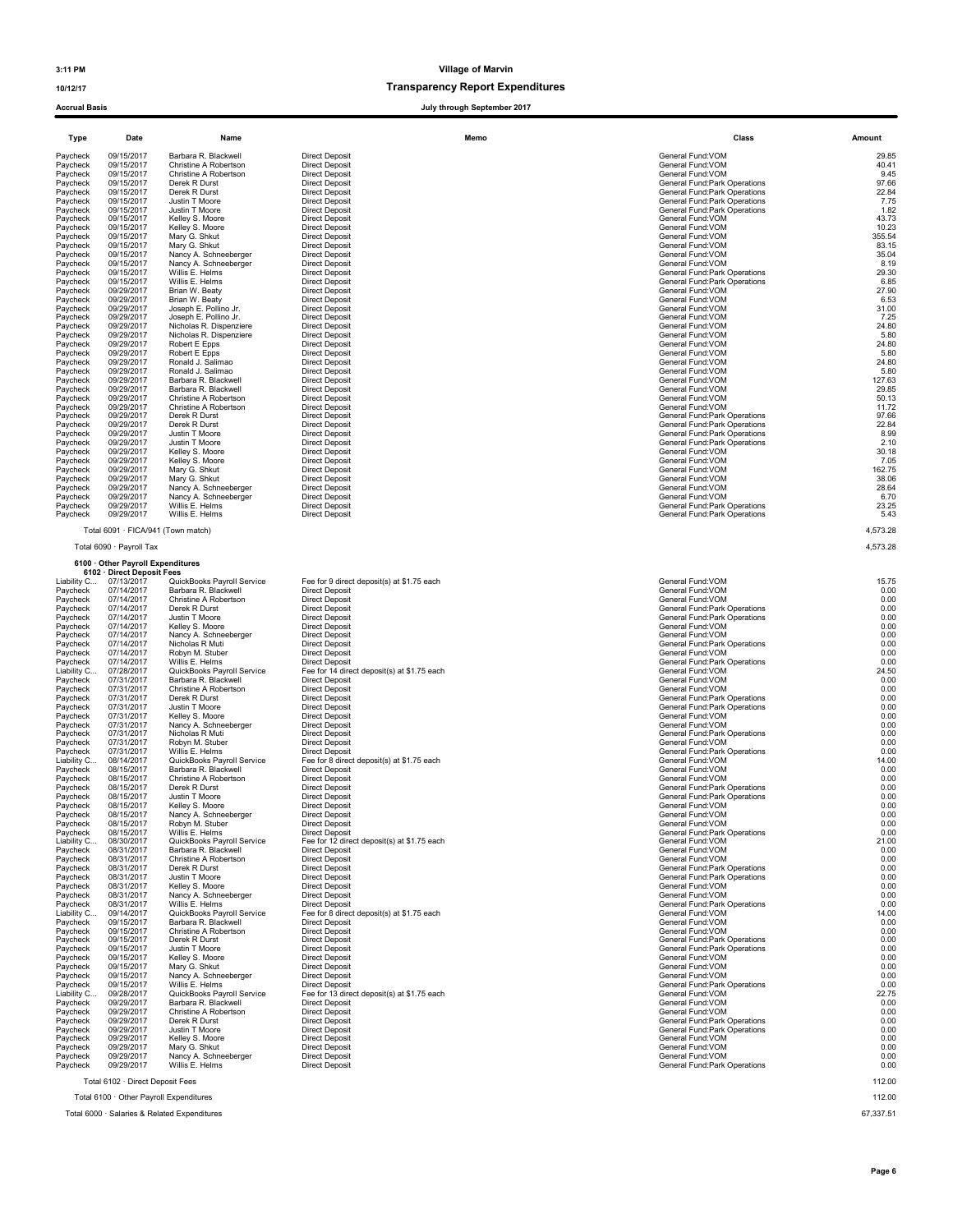### 10/12/17 Transparency Report Expenditures

| <b>Accrual Basis</b>                                                                                                        |                                                                                                                                                                                                   |                                                                                                                                                                                                          | July through September 2017                                                                                                                                                                                                                                                                                                                                                                                                                                                                                                                                                                                                                                                                                                                                                                                                                                  |                                                                                                                                                                                                                                                                                                                                                                                                                                                                                                                                                                   |                                                                                                                       |
|-----------------------------------------------------------------------------------------------------------------------------|---------------------------------------------------------------------------------------------------------------------------------------------------------------------------------------------------|----------------------------------------------------------------------------------------------------------------------------------------------------------------------------------------------------------|--------------------------------------------------------------------------------------------------------------------------------------------------------------------------------------------------------------------------------------------------------------------------------------------------------------------------------------------------------------------------------------------------------------------------------------------------------------------------------------------------------------------------------------------------------------------------------------------------------------------------------------------------------------------------------------------------------------------------------------------------------------------------------------------------------------------------------------------------------------|-------------------------------------------------------------------------------------------------------------------------------------------------------------------------------------------------------------------------------------------------------------------------------------------------------------------------------------------------------------------------------------------------------------------------------------------------------------------------------------------------------------------------------------------------------------------|-----------------------------------------------------------------------------------------------------------------------|
| Type                                                                                                                        | Date                                                                                                                                                                                              | Name                                                                                                                                                                                                     | Memo                                                                                                                                                                                                                                                                                                                                                                                                                                                                                                                                                                                                                                                                                                                                                                                                                                                         | Class                                                                                                                                                                                                                                                                                                                                                                                                                                                                                                                                                             | Amount                                                                                                                |
| 6050 · Stipends<br>Paycheck<br>Paycheck<br>Paycheck<br>Paycheck<br>Paycheck<br>Paycheck<br>Paycheck<br>Paycheck<br>Paycheck | 6051 · Council<br>07/31/2017<br>07/31/2017<br>07/31/2017<br>08/31/2017<br>08/31/2017<br>08/31/2017<br>09/29/2017<br>09/29/2017<br>09/29/2017                                                      | Nicholas R. Dispenziere<br>Robert E Epps<br>Ronald J. Salimao<br>Nicholas R. Dispenziere<br>Robert E Epps<br>Ronald J. Salimao<br>Nicholas R. Dispenziere<br>Robert E Epps<br>Ronald J. Salimao          | <b>Direct Deposit</b><br><b>Direct Deposit</b><br><b>Direct Deposit</b><br><b>Direct Deposit</b><br><b>Direct Deposit</b><br><b>Direct Deposit</b><br><b>Direct Deposit</b><br><b>Direct Deposit</b><br><b>Direct Deposit</b>                                                                                                                                                                                                                                                                                                                                                                                                                                                                                                                                                                                                                                | General Fund:VOM<br>General Fund:VOM<br>General Fund: VOM<br>General Fund:VOM<br>General Fund: VOM<br>General Fund:VOM<br>General Fund:VOM<br>General Fund: VOM<br>General Fund: VOM                                                                                                                                                                                                                                                                                                                                                                              | 400.00<br>400.00<br>400.00<br>400.00<br>400.00<br>400.00<br>400.00<br>400.00<br>400.00                                |
|                                                                                                                             | Total 6051 · Council                                                                                                                                                                              |                                                                                                                                                                                                          |                                                                                                                                                                                                                                                                                                                                                                                                                                                                                                                                                                                                                                                                                                                                                                                                                                                              |                                                                                                                                                                                                                                                                                                                                                                                                                                                                                                                                                                   | 3,600.00                                                                                                              |
| Paycheck<br>Paycheck<br>Paycheck                                                                                            | 6052 · Mayor<br>07/31/2017<br>08/31/2017<br>09/29/2017                                                                                                                                            | Joseph E. Pollino Jr.<br>Joseph E. Pollino Jr.<br>Joseph E. Pollino Jr.                                                                                                                                  | <b>Direct Deposit</b><br><b>Direct Deposit</b><br><b>Direct Deposit</b>                                                                                                                                                                                                                                                                                                                                                                                                                                                                                                                                                                                                                                                                                                                                                                                      | General Fund: VOM<br>General Fund:VOM<br>General Fund:VOM                                                                                                                                                                                                                                                                                                                                                                                                                                                                                                         | 500.00<br>500.00<br>500.00                                                                                            |
|                                                                                                                             | Total 6052 · Mayor<br>6053 · Mayor Pro Tem                                                                                                                                                        |                                                                                                                                                                                                          |                                                                                                                                                                                                                                                                                                                                                                                                                                                                                                                                                                                                                                                                                                                                                                                                                                                              |                                                                                                                                                                                                                                                                                                                                                                                                                                                                                                                                                                   | 1,500.00                                                                                                              |
| Paycheck<br>Paycheck<br>Paycheck                                                                                            | 07/31/2017<br>08/31/2017<br>09/29/2017                                                                                                                                                            | Brian W. Beaty<br>Brian W. Beaty<br>Brian W. Beaty                                                                                                                                                       | <b>Direct Deposit</b><br><b>Direct Deposit</b><br><b>Direct Deposit</b>                                                                                                                                                                                                                                                                                                                                                                                                                                                                                                                                                                                                                                                                                                                                                                                      | General Fund:VOM<br>General Fund: VOM<br>General Fund: VOM                                                                                                                                                                                                                                                                                                                                                                                                                                                                                                        | 450.00<br>450.00<br>450.00                                                                                            |
|                                                                                                                             | Total 6053 · Mayor Pro Tem<br>Total 6050 · Stipends                                                                                                                                               |                                                                                                                                                                                                          |                                                                                                                                                                                                                                                                                                                                                                                                                                                                                                                                                                                                                                                                                                                                                                                                                                                              |                                                                                                                                                                                                                                                                                                                                                                                                                                                                                                                                                                   | 1,350.00<br>6,450.00                                                                                                  |
|                                                                                                                             | 6400 · Training & Travel<br>6401 · School Gov't, Conf & Seminars<br>Credit Car 08/08/2017<br>Credit Car 08/24/2017<br>Credit Car 08/29/2017<br>Credit Car 09/05/2017<br>Credit Car 09/18/2017     | North Carolina Recreation & Park<br>North Carolina Recreation & Park<br>School of Government Foundatio<br>CPCC<br>School of Government Foundatio<br>Total 6401 · School Gov't, Conf & Seminars           | Annual Conference Fee (Derek) 9/11 and 9/12/17<br>CPSI Course (Playground Inspector) for Derek<br>Foundations in Planning and Development Regulation - Sept 7 & 8 - Kelley Moore<br>Electronic Notary Course - 11/4/17; B.Blackwell<br>Zoning Practice course - K. Moore - October 2017                                                                                                                                                                                                                                                                                                                                                                                                                                                                                                                                                                      | General Fund: VOM<br>General Fund:VOM<br>General Fund:VOM<br>General Fund:VOM<br>General Fund: VOM                                                                                                                                                                                                                                                                                                                                                                                                                                                                | 250.00<br>600.00<br>300.00<br>79.00<br>400.00<br>1,629.00                                                             |
|                                                                                                                             | 6402 · Travel Expenses<br>Credit Car 09/07/2017<br>Credit Car 09/08/2017<br>General J 09/11/2017                                                                                                  | Restaurant<br>Hampton Inn                                                                                                                                                                                | Dinner at Zoning course<br>Zoning course - loding for K. Moore<br>SOG - Foundations in Planning - mileage for K. Moore                                                                                                                                                                                                                                                                                                                                                                                                                                                                                                                                                                                                                                                                                                                                       | General Fund:VOM<br>General Fund:VOM<br>General Fund:VOM                                                                                                                                                                                                                                                                                                                                                                                                                                                                                                          | 14.22<br>178.08<br>194.74                                                                                             |
|                                                                                                                             | Total 6402 · Travel Expenses                                                                                                                                                                      |                                                                                                                                                                                                          |                                                                                                                                                                                                                                                                                                                                                                                                                                                                                                                                                                                                                                                                                                                                                                                                                                                              |                                                                                                                                                                                                                                                                                                                                                                                                                                                                                                                                                                   | 387.04                                                                                                                |
|                                                                                                                             | Total 6400 · Training & Travel<br>6500 · Zoning Expenditures                                                                                                                                      |                                                                                                                                                                                                          |                                                                                                                                                                                                                                                                                                                                                                                                                                                                                                                                                                                                                                                                                                                                                                                                                                                              |                                                                                                                                                                                                                                                                                                                                                                                                                                                                                                                                                                   | 2,016.04                                                                                                              |
| Bill<br>Bill                                                                                                                | 6502 · Zoning - Engineering<br>60521 · Powell Bill / Roads<br>08/31/2017<br>09/26/2017                                                                                                            | A. Morton Thomas & Associates,<br>A. Morton Thomas & Associates,                                                                                                                                         | Engineering - Cost Estimating, Pavement Condition, Other Jun 28 to July 25. 2017<br>Engineering - Cost Estimating, Pavement Condition, Other July 26 to Aug 29 2017                                                                                                                                                                                                                                                                                                                                                                                                                                                                                                                                                                                                                                                                                          | General Fund: Powell Bill: Engineering<br>General Fund: Powell Bill: Engineering                                                                                                                                                                                                                                                                                                                                                                                                                                                                                  | 1,485.00<br>270.00                                                                                                    |
|                                                                                                                             | Total 60521 · Powell Bill / Roads                                                                                                                                                                 |                                                                                                                                                                                                          |                                                                                                                                                                                                                                                                                                                                                                                                                                                                                                                                                                                                                                                                                                                                                                                                                                                              |                                                                                                                                                                                                                                                                                                                                                                                                                                                                                                                                                                   | 1,755.00                                                                                                              |
| Bill<br>Bill<br>Bill<br>Bill<br>Bill<br>Bill<br>Bill<br>Bill<br>Bill<br>Bill<br>Bill<br>Bill                                | 60522 · Development Costs<br>08/31/2017<br>08/31/2017<br>08/31/2017<br>08/31/2017<br>08/31/2017<br>09/26/2017<br>09/26/2017<br>09/26/2017<br>09/26/2017<br>09/26/2017<br>09/26/2017<br>09/26/2017 | A. Morton Thomas & Associates,<br>A. Morton Thomas & Associates,<br>A. Morton Thomas & Associates,<br>A. Morton Thomas & Associates,<br>A. Morton Thomas & Associates,<br>A. Morton Thomas & Associates, | A. Morton Thomas & Associates,  Engineering - The Preserve Jun 28 to July 25. 2017<br>A. Morton Thomas & Associates,  Engineering - Tullamore Jun 28 to July 25. 2017<br>A. Morton Thomas & Associates,  Engineering - Wyndmoor Jun 28 to July 25. 2017<br>A. Morton Thomas & Associates,  Engineering - Amber Meadows Jun 28 to July 25. 2017<br>A. Morton Thomas & Associates,  Engineering - Courtyards at Marvin Jun 28 to July 25. 2017<br>Engineering - The Preserve July 26 to Aug 29 2017<br>A. Morton Thomas & Associates,  Engineering - Belle Grove July 26 to Aug 29 2017<br>Engineering - Wyndmoor July 26 to Aug 29 2017<br>Engineering - Amber Meadows July 26 to Aug 29 2017<br>Engineering - Courtyards at Marvin July 26 to Aug 29 2017<br>Engineering - Broadmoor July 26 to Aug 29 2017<br>Engineering - Barcroft July 26 to Aug 29 2017 | General Fund:Developers:Toll Brothers:The Pr<br>General Fund:Developers:Pulte:Tullamore<br>General Fund:Developers:Live Well/Sinacori<br>General Fund:Developers:Pulte:Amber Meado<br>General Fund:Developers:Epcon:Courtyards a<br>General Fund:Developers:Toll Brothers:The Pr<br>General Fund:Developers:True Homes:Woodc<br>General Fund:Developers:Live Well/Sinacori<br>General Fund:Developers:Pulte:Amber Meado<br>General Fund:Developers:Epcon:Courtyards a<br>General Fund:Developers:Carolina Dev Servic<br>General Fund:Developers:Essex Homes:Barcr | 584.82<br>221.25<br>225.00<br>225.00<br>18.75<br>1,192.75<br>18.75<br>375.00<br>375.00<br>18.75<br>675.00<br>2,055.00 |
|                                                                                                                             | Total 60522 · Development Costs                                                                                                                                                                   |                                                                                                                                                                                                          |                                                                                                                                                                                                                                                                                                                                                                                                                                                                                                                                                                                                                                                                                                                                                                                                                                                              |                                                                                                                                                                                                                                                                                                                                                                                                                                                                                                                                                                   | 5,985.07                                                                                                              |
| Bill<br>Bill                                                                                                                | $60523 \cdot$ Other<br>08/31/2017<br>09/26/2017<br>Total 60523 · Other                                                                                                                            | A. Morton Thomas & Associates,<br>A. Morton Thomas & Associates,                                                                                                                                         | Engineering - VOM Jun 28 to July 25, 2017<br>Engineering - VOMJuly 26 to Aug 29 2017                                                                                                                                                                                                                                                                                                                                                                                                                                                                                                                                                                                                                                                                                                                                                                         | General Fund: VOM<br>General Fund: VOM                                                                                                                                                                                                                                                                                                                                                                                                                                                                                                                            | 337.50<br>607.50<br>945.00                                                                                            |
| Invoice                                                                                                                     | 60524 · Billed to Developers<br>09/29/2017                                                                                                                                                        |                                                                                                                                                                                                          | Carolina Development Services,  Engineer Consultation - Broadmoor initial bond estimate review (5 hours) - August 2017                                                                                                                                                                                                                                                                                                                                                                                                                                                                                                                                                                                                                                                                                                                                       | General Fund:Developers:Carolina Dev Servic                                                                                                                                                                                                                                                                                                                                                                                                                                                                                                                       | $-675.00$                                                                                                             |
|                                                                                                                             | Total 60524 · Billed to Developers                                                                                                                                                                |                                                                                                                                                                                                          |                                                                                                                                                                                                                                                                                                                                                                                                                                                                                                                                                                                                                                                                                                                                                                                                                                                              |                                                                                                                                                                                                                                                                                                                                                                                                                                                                                                                                                                   | $-675.00$                                                                                                             |
|                                                                                                                             | Total 6502 · Zoning - Engineering                                                                                                                                                                 |                                                                                                                                                                                                          |                                                                                                                                                                                                                                                                                                                                                                                                                                                                                                                                                                                                                                                                                                                                                                                                                                                              |                                                                                                                                                                                                                                                                                                                                                                                                                                                                                                                                                                   | 8,010.07                                                                                                              |
| Bill                                                                                                                        | 6508 · Zoning - Voluntary Annexations<br>08/31/2017                                                                                                                                               | Cox Law Firm, PLLC                                                                                                                                                                                       | Annexation recording fee                                                                                                                                                                                                                                                                                                                                                                                                                                                                                                                                                                                                                                                                                                                                                                                                                                     | General Fund:VOM                                                                                                                                                                                                                                                                                                                                                                                                                                                                                                                                                  | 26.00                                                                                                                 |
|                                                                                                                             |                                                                                                                                                                                                   | Total 6508 · Zoning - Voluntary Annexations                                                                                                                                                              |                                                                                                                                                                                                                                                                                                                                                                                                                                                                                                                                                                                                                                                                                                                                                                                                                                                              |                                                                                                                                                                                                                                                                                                                                                                                                                                                                                                                                                                   | 26.00                                                                                                                 |
| Bill<br>Bill                                                                                                                | 6509 · Zoning - Public Hearing Notices<br>08/27/2017<br>09/24/2017                                                                                                                                | Enquirer-Journal<br>Enquirer-Journal                                                                                                                                                                     | <b>August Public Hearing Notices</b><br><b>Public Hearing Notice</b>                                                                                                                                                                                                                                                                                                                                                                                                                                                                                                                                                                                                                                                                                                                                                                                         | General Fund:VOM<br>General Fund: VOM                                                                                                                                                                                                                                                                                                                                                                                                                                                                                                                             | 378.10<br>149.26                                                                                                      |
|                                                                                                                             | Total 6500 · Zoning Expenditures                                                                                                                                                                  | Total 6509 · Zoning - Public Hearing Notices                                                                                                                                                             |                                                                                                                                                                                                                                                                                                                                                                                                                                                                                                                                                                                                                                                                                                                                                                                                                                                              |                                                                                                                                                                                                                                                                                                                                                                                                                                                                                                                                                                   | 527.36<br>8,563.43                                                                                                    |
|                                                                                                                             | 6600 · Debt Service                                                                                                                                                                               |                                                                                                                                                                                                          |                                                                                                                                                                                                                                                                                                                                                                                                                                                                                                                                                                                                                                                                                                                                                                                                                                                              |                                                                                                                                                                                                                                                                                                                                                                                                                                                                                                                                                                   |                                                                                                                       |
| Bill<br>Bill<br>Bill                                                                                                        | 6601 · Mar-Efird park principal pymts<br>07/04/2017<br>08/06/2017<br>09/04/2017                                                                                                                   | Bank of America NA<br>Bank of America NA<br>Bank of America NA                                                                                                                                           | Principal Payment for Marvin Efird Park Loan-Invoice #1710003912<br>Principal Payment for Marvin Efird Park Loan-Invoice #1710003912<br>Principal Payment for Marvin Efird Park Loan-Invoice #1710003912                                                                                                                                                                                                                                                                                                                                                                                                                                                                                                                                                                                                                                                     | General Fund:VOM<br>General Fund:VOM<br>General Fund:VOM                                                                                                                                                                                                                                                                                                                                                                                                                                                                                                          | 8,928.57<br>8,928.57<br>8,928.57                                                                                      |
|                                                                                                                             | Total 6601 · Mar-Efird park principal pymts<br>6602 · Marvin-Efird Park Loan Interest                                                                                                             |                                                                                                                                                                                                          |                                                                                                                                                                                                                                                                                                                                                                                                                                                                                                                                                                                                                                                                                                                                                                                                                                                              |                                                                                                                                                                                                                                                                                                                                                                                                                                                                                                                                                                   | 26,785.71                                                                                                             |
| Bill<br>Bill<br>Bill                                                                                                        | 07/04/2017<br>08/06/2017<br>09/04/2017                                                                                                                                                            | Bank of America NA<br>Bank of America NA<br>Bank of America NA                                                                                                                                           | Interest Payment for Marvin Efird Park Loan<br>Interest Payment for Marvin Efird Park Loan<br>Interest Payment for Marvin Efird Park Loan                                                                                                                                                                                                                                                                                                                                                                                                                                                                                                                                                                                                                                                                                                                    | General Fund:VOM<br>General Fund:VOM<br>General Fund:VOM                                                                                                                                                                                                                                                                                                                                                                                                                                                                                                          | 161.31<br>141.15<br>120.98                                                                                            |
|                                                                                                                             |                                                                                                                                                                                                   | Total 6602 · Marvin-Efird Park Loan Interest                                                                                                                                                             |                                                                                                                                                                                                                                                                                                                                                                                                                                                                                                                                                                                                                                                                                                                                                                                                                                                              |                                                                                                                                                                                                                                                                                                                                                                                                                                                                                                                                                                   | 423.44                                                                                                                |

Total 6600 · Debt Service 27,209.15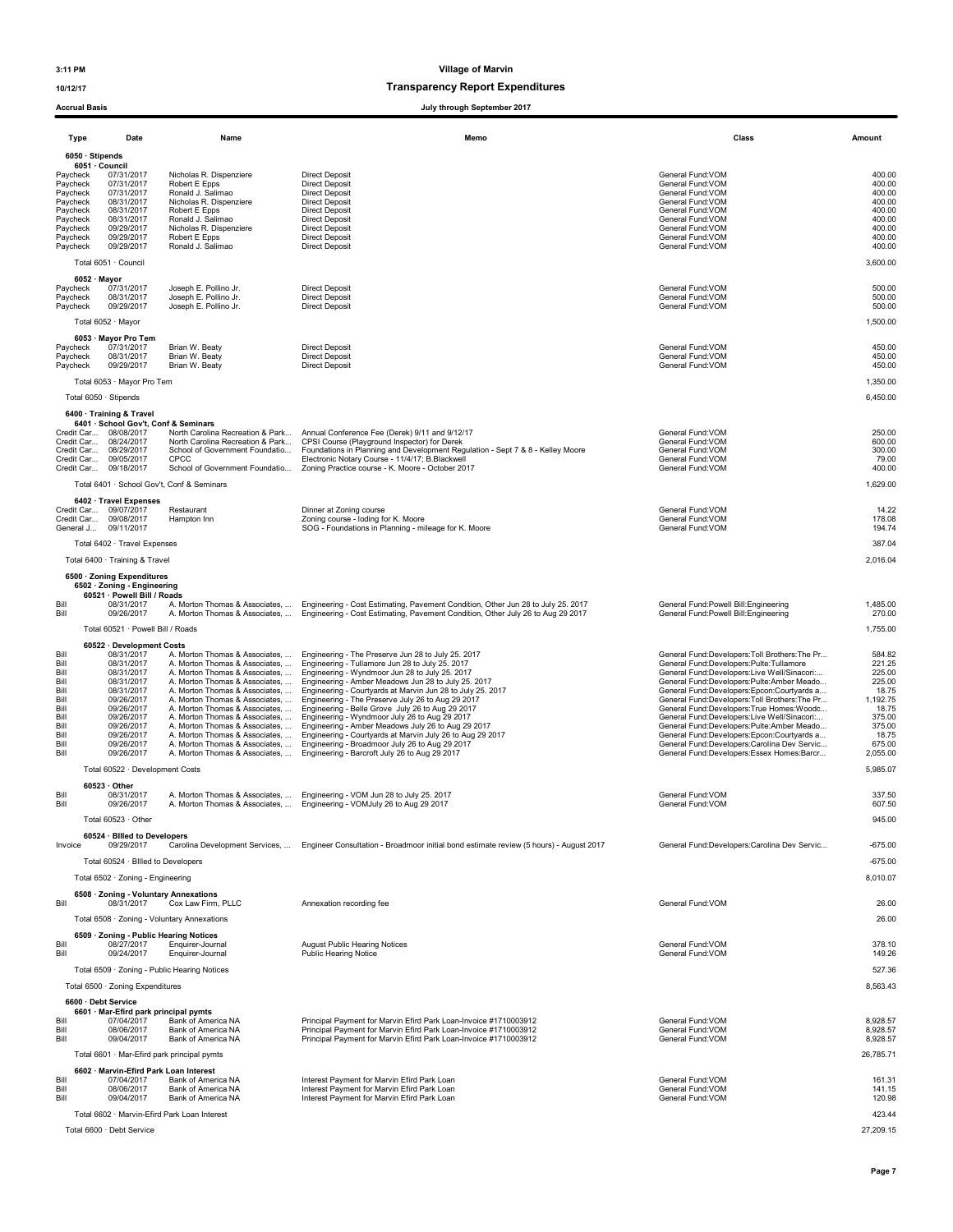### 10/12/17 Transparency Report Expenditures

| ACCIU AI DASIS                                                                                                                                                                                    |                                                                                                                                                                                                         |                                                                                                                                                                                                                                                                                                                                        | July through September 2017                                                                                                                                                                                                                                                                              |                                                                                                                                                                                                                                                                                                                                                                                                     |                                                                                                          |
|---------------------------------------------------------------------------------------------------------------------------------------------------------------------------------------------------|---------------------------------------------------------------------------------------------------------------------------------------------------------------------------------------------------------|----------------------------------------------------------------------------------------------------------------------------------------------------------------------------------------------------------------------------------------------------------------------------------------------------------------------------------------|----------------------------------------------------------------------------------------------------------------------------------------------------------------------------------------------------------------------------------------------------------------------------------------------------------|-----------------------------------------------------------------------------------------------------------------------------------------------------------------------------------------------------------------------------------------------------------------------------------------------------------------------------------------------------------------------------------------------------|----------------------------------------------------------------------------------------------------------|
| Type                                                                                                                                                                                              | Date                                                                                                                                                                                                    | Name                                                                                                                                                                                                                                                                                                                                   | Memo                                                                                                                                                                                                                                                                                                     | Class                                                                                                                                                                                                                                                                                                                                                                                               | Amount                                                                                                   |
|                                                                                                                                                                                                   | 6700 · Park Operations                                                                                                                                                                                  |                                                                                                                                                                                                                                                                                                                                        |                                                                                                                                                                                                                                                                                                          |                                                                                                                                                                                                                                                                                                                                                                                                     |                                                                                                          |
| Deposit<br>General J<br>Deposit<br>Deposit<br>Deposit<br>Deposit<br>Deposit<br>General J                                                                                                          | 6701 · Park Revenue<br>6702 · Barn Rentals<br>07/06/2017<br>08/31/2017<br>09/06/2017<br>09/19/2017<br>09/21/2017<br>09/21/2017<br>09/25/2017<br>09/30/2017                                              |                                                                                                                                                                                                                                                                                                                                        | Lavery; 7/22/17<br>August 2017 CC receipts<br>More; 9/11 to 10/30 class<br>Transformation Church; 9/30/17<br>Forsythe; 10/21/17<br>Lewis; 10/7/17<br>Forest Hills Church; 10/21/17<br>September 2017 CC receipts                                                                                         | General Fund:Park Operations<br>General Fund:Park Operations<br>General Fund: Park Operations<br>General Fund:Park Operations<br>General Fund:Park Operations<br>General Fund:Park Operations<br>General Fund: Park Operations<br>General Fund: Park Operations                                                                                                                                     | $-150.00$<br>$-200.00$<br>$-700.00$<br>$-550.00$<br>$-300.00$<br>$-300.00$<br>$-150.00$<br>$-400.00$     |
|                                                                                                                                                                                                   | Total 6702 · Barn Rentals                                                                                                                                                                               |                                                                                                                                                                                                                                                                                                                                        |                                                                                                                                                                                                                                                                                                          |                                                                                                                                                                                                                                                                                                                                                                                                     | $-2,750.00$                                                                                              |
| Deposit<br>Deposit<br>General J<br>General J<br>Deposit<br>Deposit<br>Deposit<br>General J                                                                                                        | 6706 · Non-Resident Parking<br>07/26/2017<br>07/26/2017<br>07/31/2017<br>08/31/2017<br>09/07/2017<br>09/19/2017<br>09/25/2017<br>09/30/2017                                                             |                                                                                                                                                                                                                                                                                                                                        | Annual; Coleman<br>Daily; 2 passes<br>July 2017 CC receipts<br>August 2017 CC receipts<br>Prof Annual<br>Prof Daily<br>Annual and Daily<br>September 2017 CC receipts                                                                                                                                    | General Fund:Park Operations<br>General Fund: Park Operations<br>General Fund: Park Operations<br>General Fund:Park Operations<br>General Fund: Park Operations<br>General Fund:Park Operations<br>General Fund: Park Operations<br>General Fund: Park Operations                                                                                                                                   | $-50.00$<br>$-10.00$<br>$-40.00$<br>-425.00<br>$-100.00$<br>$-20.00$<br>$-55.00$<br>$-270.00$            |
|                                                                                                                                                                                                   | Total 6706 · Non-Resident Parking                                                                                                                                                                       |                                                                                                                                                                                                                                                                                                                                        |                                                                                                                                                                                                                                                                                                          |                                                                                                                                                                                                                                                                                                                                                                                                     | $-970.00$                                                                                                |
| General J<br>General J                                                                                                                                                                            | 6708 Community Garden Plots<br>08/31/2017<br>09/30/2017                                                                                                                                                 |                                                                                                                                                                                                                                                                                                                                        | August 2017 CC receipts<br>September 2017 CC receipts                                                                                                                                                                                                                                                    | General Fund:Park Operations<br>General Fund: Park Operations                                                                                                                                                                                                                                                                                                                                       | 0.00<br>0.00                                                                                             |
|                                                                                                                                                                                                   | Total 6708 · Community Garden Plots                                                                                                                                                                     |                                                                                                                                                                                                                                                                                                                                        |                                                                                                                                                                                                                                                                                                          |                                                                                                                                                                                                                                                                                                                                                                                                     | 0.00                                                                                                     |
|                                                                                                                                                                                                   | Total 6701 · Park Revenue                                                                                                                                                                               |                                                                                                                                                                                                                                                                                                                                        |                                                                                                                                                                                                                                                                                                          |                                                                                                                                                                                                                                                                                                                                                                                                     | $-3,720.00$                                                                                              |
| Deposit                                                                                                                                                                                           | 6709 · Park Expenditures<br>6714 · Capital Spending / Equipment<br>09/11/2017                                                                                                                           |                                                                                                                                                                                                                                                                                                                                        | Sale of Mower                                                                                                                                                                                                                                                                                            | General Fund: Park Operations                                                                                                                                                                                                                                                                                                                                                                       | $-1.250.00$                                                                                              |
|                                                                                                                                                                                                   |                                                                                                                                                                                                         | Total 6714 · Capital Spending / Equipment                                                                                                                                                                                                                                                                                              |                                                                                                                                                                                                                                                                                                          |                                                                                                                                                                                                                                                                                                                                                                                                     | $-1,250.00$                                                                                              |
| Check<br>Bill<br>Bill<br>Bill<br>Check<br>Bill<br>Bill<br>Bill<br>Check<br>Bill<br>Bill<br>Bill                                                                                                   | 6720 · Electricity, Gas & Water<br>07/07/2017<br>07/18/2017<br>07/18/2017<br>07/18/2017<br>08/09/2017<br>08/18/2017<br>08/18/2017<br>08/18/2017<br>09/07/2017<br>09/18/2017<br>09/18/2017<br>09/18/2017 | Union County Public Works<br>Union Power Cooperative<br>Union Power Cooperative<br>Union Power Cooperative<br>Union County Public Works<br>Union Power Cooperative<br>Union Power Cooperative<br>Union Power Cooperative<br>Union County Public Works<br>Union Power Cooperative<br>Union Power Cooperative<br>Union Power Cooperative | Water usage 5/25/17-6/26/17<br>5369518008 Barn<br>5369518006 Bathroom<br>5369518010 Shed<br>Water usage 6/26/17-7/26/17<br>5369518008 Barn<br>5369518006 Bathroom<br>5369518010 Shed<br>Water usage 7/26/17-8/24/17<br>5369518008 Barn<br>5369518006 Bathroom<br>5369518010 Shed                         | General Fund: Park Operations<br>General Fund: Park Operations<br>General Fund:Park Operations<br>General Fund:Park Operations<br>General Fund: Park Operations<br>General Fund: Park Operations<br>General Fund: Park Operations<br>General Fund:Park Operations<br>General Fund: Park Operations<br>General Fund:Park Operations<br>General Fund:Park Operations<br>General Fund: Park Operations | 11.47<br>56.56<br>75.90<br>31.25<br>11.91<br>58.27<br>81.23<br>31.04<br>12.24<br>56.35<br>64.36<br>30.51 |
|                                                                                                                                                                                                   | Total 6720 · Electricity, Gas & Water                                                                                                                                                                   |                                                                                                                                                                                                                                                                                                                                        |                                                                                                                                                                                                                                                                                                          |                                                                                                                                                                                                                                                                                                                                                                                                     | 521.09                                                                                                   |
|                                                                                                                                                                                                   | 6735 · Maintenance Expenses                                                                                                                                                                             |                                                                                                                                                                                                                                                                                                                                        |                                                                                                                                                                                                                                                                                                          |                                                                                                                                                                                                                                                                                                                                                                                                     |                                                                                                          |
| Credit Car 08/04/2017<br>Credit Car 08/18/2017<br>Bill<br>Credit Car 09/01/2017<br>Credit Car 09/19/2017<br>Credit Car 09/20/2017                                                                 | 6739 · General Repairs<br>08/30/2017                                                                                                                                                                    | <b>Automated Controls</b><br>Adams Plumbing, Inc.<br>Happy Heads Irrigation & Services<br>Fast Signs<br>Fast Signs<br>Lowes Home Improvement                                                                                                                                                                                           | reprogrammed gate code and repaired key pad wires<br>Repaired irrigation lines on large field<br>Irrigation service call<br>Park Safety Signs - 50% downpayment<br>Park Safety Signs - balance due<br>Plumbing repair parts                                                                              | General Fund:Park Operations<br>General Fund: Park Operations<br>General Fund: Park Operations<br>General Fund:Park Operations<br>General Fund:Park Operations<br>General Fund: Park Operations                                                                                                                                                                                                     | 50.00<br>446.63<br>165.00<br>273.36<br>273.36<br>13.23                                                   |
|                                                                                                                                                                                                   | Total 6739 · General Repairs                                                                                                                                                                            |                                                                                                                                                                                                                                                                                                                                        |                                                                                                                                                                                                                                                                                                          |                                                                                                                                                                                                                                                                                                                                                                                                     | 1,221.58                                                                                                 |
| Credit Car 07/12/2017<br>Credit Car 07/16/2017<br>Credit Car 07/27/2017<br>Credit Car 07/27/2017<br>Credit Car 08/01/2017<br>Credit Car 08/01/2017<br>Credit Car 08/14/2017<br>Credit Car<br>Bill | 6742 · Supplies<br>08/23/2017<br>09/27/2017                                                                                                                                                             | Play It Again Sports<br>Lowes Home Improvement<br>Lowes Home Improvement<br>Lowes Home Improvement<br>Lowes Home Improvement<br>Play It Again Sports<br>Lowes Home Improvement<br>My Parking Permit<br>Office Depot                                                                                                                    | Replacement cornhole bags<br>Gatorades and waters for park staff<br>New lock for Garden Shed<br>storage supplies and paint<br>drinks for staff, caution tape, weed eater parts<br>Replacement cornhole bags<br>supplies<br>Hang tags for non-resident parking permits<br>toilet tissue; Inv 966012137001 | General Fund:Park Operations<br>General Fund:Park Operations<br>General Fund:Park Operations<br>General Fund: Park Operations<br>General Fund: Park Operations<br>General Fund:Park Operations<br>General Fund: Park Operations<br>General Fund:Park Operations<br>General Fund: Park Operations                                                                                                    | 8.97<br>11.47<br>10.98<br>18.24<br>45.80<br>5.98<br>36.95<br>259.00<br>35.59                             |
|                                                                                                                                                                                                   | Total 6742 · Supplies                                                                                                                                                                                   |                                                                                                                                                                                                                                                                                                                                        |                                                                                                                                                                                                                                                                                                          |                                                                                                                                                                                                                                                                                                                                                                                                     | 432.98                                                                                                   |
| Bill<br>Credit Car<br>Bill<br>Bill                                                                                                                                                                | 6744 · Vehic, Equip Repair & Maint<br>07/07/2017<br>07/18/2017<br>08/05/2017<br>08/05/2017                                                                                                              | Doug Pierce<br>Goodyear Auto Service Center<br>Doug Pierce<br>Doug Pierce                                                                                                                                                                                                                                                              | Repaired PowerWasher<br>New tire for Mule<br>Serviced SCAG Zero Turn Mower<br>Repaired JD Trimmer                                                                                                                                                                                                        | General Fund:Park Operations<br>General Fund:Park Operations<br>General Fund: Park Operations<br>General Fund: Park Operations                                                                                                                                                                                                                                                                      | 45.00<br>90.95<br>269.00<br>90.00                                                                        |
|                                                                                                                                                                                                   |                                                                                                                                                                                                         | Total 6744 · Vehic, Equip Repair & Maint                                                                                                                                                                                                                                                                                               |                                                                                                                                                                                                                                                                                                          |                                                                                                                                                                                                                                                                                                                                                                                                     | 494.95                                                                                                   |
| Credit Car 07/10/2017<br>Credit Car 07/16/2017<br>Credit Car 08/01/2017<br>Credit Car 08/15/2017<br>Credit Car 08/21/2017<br>Credit Car 09/18/2017                                                | 6751 · Gas for Vehicles                                                                                                                                                                                 | QT<br>QT<br>QT<br>QT<br>QT<br>Gate                                                                                                                                                                                                                                                                                                     | Gas for equipment<br>Gas for equipment<br>Gas for equipment<br>Gas for equipment<br>Gas for equipment<br>gas for equipment                                                                                                                                                                               | General Fund: Park Operations<br>General Fund:Park Operations<br>General Fund:Park Operations<br>General Fund: Park Operations<br>General Fund: Park Operations<br>General Fund: Park Operations                                                                                                                                                                                                    | 48.87<br>26.62<br>50.52<br>12.21<br>50.50<br>61.29                                                       |
|                                                                                                                                                                                                   | Total 6751 · Gas for Vehicles                                                                                                                                                                           |                                                                                                                                                                                                                                                                                                                                        |                                                                                                                                                                                                                                                                                                          |                                                                                                                                                                                                                                                                                                                                                                                                     | 250.01                                                                                                   |
| Credit Car 07/03/2017<br>Credit Car 07/27/2017<br>Credit Car 08/14/2017                                                                                                                           | 6749 · Landscaping                                                                                                                                                                                      | Southern States Co-op<br>Lowes Home Improvement<br>Lowes Home Improvement                                                                                                                                                                                                                                                              | Chemicals for weeds<br>weed killer<br>weed killer                                                                                                                                                                                                                                                        | General Fund: Park Operations<br>General Fund:Park Operations<br>General Fund:Park Operations                                                                                                                                                                                                                                                                                                       | 70.20<br>59.88<br>29.94                                                                                  |
|                                                                                                                                                                                                   | Total 6749 · Landscaping                                                                                                                                                                                |                                                                                                                                                                                                                                                                                                                                        |                                                                                                                                                                                                                                                                                                          |                                                                                                                                                                                                                                                                                                                                                                                                     | 160.02                                                                                                   |
|                                                                                                                                                                                                   | Total 6735 · Maintenance Expenses                                                                                                                                                                       |                                                                                                                                                                                                                                                                                                                                        |                                                                                                                                                                                                                                                                                                          |                                                                                                                                                                                                                                                                                                                                                                                                     | 2,559.54                                                                                                 |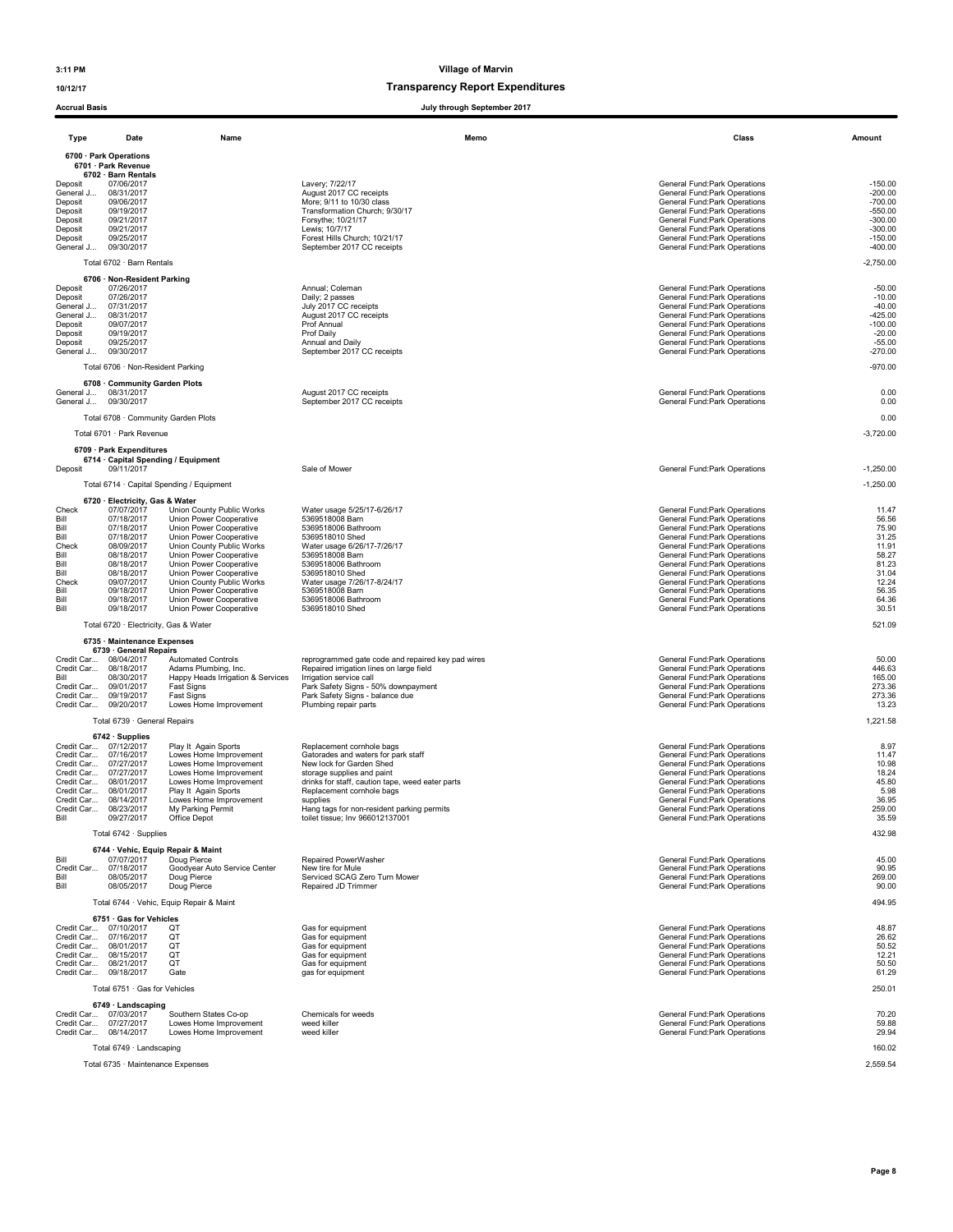### 10/12/17 Transparency Report Expenditures

#### Accrual Basis July through September 2017

| <b>Type</b>                                                                                                                                                                                                                                                             | Date                                                                                                                                                                                                                                                                                 | Name                                                                                                                                                                                                                                                                                                                                                                                                                                                                                                                                                                                                                                                                   | Memo                                                                                                                                                                                                                                                                                                                                                                                                                                                                                                                                                                                                                                                                                                                                                                                                                                                                                                                                                                                                                                                                                                                                                                                                                                                                                                                                                                                    | Class                                                                                                                                                                                                                                                                                                                                                                                                                                                                                                                                                                                                                                                                                                                                                                                                                                                                                                                                                                                                                                  | Amount                                                                                                                                                                                                                                                            |  |  |  |
|-------------------------------------------------------------------------------------------------------------------------------------------------------------------------------------------------------------------------------------------------------------------------|--------------------------------------------------------------------------------------------------------------------------------------------------------------------------------------------------------------------------------------------------------------------------------------|------------------------------------------------------------------------------------------------------------------------------------------------------------------------------------------------------------------------------------------------------------------------------------------------------------------------------------------------------------------------------------------------------------------------------------------------------------------------------------------------------------------------------------------------------------------------------------------------------------------------------------------------------------------------|-----------------------------------------------------------------------------------------------------------------------------------------------------------------------------------------------------------------------------------------------------------------------------------------------------------------------------------------------------------------------------------------------------------------------------------------------------------------------------------------------------------------------------------------------------------------------------------------------------------------------------------------------------------------------------------------------------------------------------------------------------------------------------------------------------------------------------------------------------------------------------------------------------------------------------------------------------------------------------------------------------------------------------------------------------------------------------------------------------------------------------------------------------------------------------------------------------------------------------------------------------------------------------------------------------------------------------------------------------------------------------------------|----------------------------------------------------------------------------------------------------------------------------------------------------------------------------------------------------------------------------------------------------------------------------------------------------------------------------------------------------------------------------------------------------------------------------------------------------------------------------------------------------------------------------------------------------------------------------------------------------------------------------------------------------------------------------------------------------------------------------------------------------------------------------------------------------------------------------------------------------------------------------------------------------------------------------------------------------------------------------------------------------------------------------------------|-------------------------------------------------------------------------------------------------------------------------------------------------------------------------------------------------------------------------------------------------------------------|--|--|--|
| Credit Car 08/01/2017<br>Credit Car 08/24/2017<br>Credit Car 08/26/2017<br>Credit Car 08/31/2017<br>Credit Car 09/06/2017<br>Credit Car 09/08/2017                                                                                                                      | $6712 \cdot Uniforms$                                                                                                                                                                                                                                                                | <b>Signature Services</b><br>Marshalls<br><b>Belk</b><br>Marshalls<br><b>Belk</b><br>Marshalls                                                                                                                                                                                                                                                                                                                                                                                                                                                                                                                                                                         | Red tshirts for park staff and events<br>Shirts for park staff - returned on 9/11/17<br>Polo shirts for park staff<br>Shirts for park staff - returned on 9/11/17<br>Exchanged polo shirts for park staff<br>Returned shirts purchased on 8/24 and 8/31                                                                                                                                                                                                                                                                                                                                                                                                                                                                                                                                                                                                                                                                                                                                                                                                                                                                                                                                                                                                                                                                                                                                 | General Fund:Park Operations<br><b>General Fund: Park Operations</b><br>General Fund:Park Operations<br>General Fund: Park Operations<br>General Fund:Park Operations<br>General Fund: Park Operations                                                                                                                                                                                                                                                                                                                                                                                                                                                                                                                                                                                                                                                                                                                                                                                                                                 | 112.00<br>80.42<br>61.44<br>91.12<br>$-1.69$<br>$-171.54$                                                                                                                                                                                                         |  |  |  |
|                                                                                                                                                                                                                                                                         | Total 6712 · Uniforms                                                                                                                                                                                                                                                                |                                                                                                                                                                                                                                                                                                                                                                                                                                                                                                                                                                                                                                                                        |                                                                                                                                                                                                                                                                                                                                                                                                                                                                                                                                                                                                                                                                                                                                                                                                                                                                                                                                                                                                                                                                                                                                                                                                                                                                                                                                                                                         |                                                                                                                                                                                                                                                                                                                                                                                                                                                                                                                                                                                                                                                                                                                                                                                                                                                                                                                                                                                                                                        | 171.75                                                                                                                                                                                                                                                            |  |  |  |
|                                                                                                                                                                                                                                                                         | Total 6709 · Park Expenditures                                                                                                                                                                                                                                                       |                                                                                                                                                                                                                                                                                                                                                                                                                                                                                                                                                                                                                                                                        |                                                                                                                                                                                                                                                                                                                                                                                                                                                                                                                                                                                                                                                                                                                                                                                                                                                                                                                                                                                                                                                                                                                                                                                                                                                                                                                                                                                         |                                                                                                                                                                                                                                                                                                                                                                                                                                                                                                                                                                                                                                                                                                                                                                                                                                                                                                                                                                                                                                        | 2.002.38                                                                                                                                                                                                                                                          |  |  |  |
|                                                                                                                                                                                                                                                                         | Total 6700 · Park Operations                                                                                                                                                                                                                                                         |                                                                                                                                                                                                                                                                                                                                                                                                                                                                                                                                                                                                                                                                        |                                                                                                                                                                                                                                                                                                                                                                                                                                                                                                                                                                                                                                                                                                                                                                                                                                                                                                                                                                                                                                                                                                                                                                                                                                                                                                                                                                                         |                                                                                                                                                                                                                                                                                                                                                                                                                                                                                                                                                                                                                                                                                                                                                                                                                                                                                                                                                                                                                                        | $-1.717.62$                                                                                                                                                                                                                                                       |  |  |  |
| General J 07/01/2017                                                                                                                                                                                                                                                    | 90000 · Capital Projects Fund FY17<br>90200 · CP - Construction<br>Total 90200 · CP - Construction                                                                                                                                                                                   |                                                                                                                                                                                                                                                                                                                                                                                                                                                                                                                                                                                                                                                                        | Capital Project Rollforward - Expenses                                                                                                                                                                                                                                                                                                                                                                                                                                                                                                                                                                                                                                                                                                                                                                                                                                                                                                                                                                                                                                                                                                                                                                                                                                                                                                                                                  | Capital Projects Fund: Tullamore Trail & Parkin                                                                                                                                                                                                                                                                                                                                                                                                                                                                                                                                                                                                                                                                                                                                                                                                                                                                                                                                                                                        | 36,222.00<br>36.222.00                                                                                                                                                                                                                                            |  |  |  |
| General J<br>General J 07/01/2017<br>General J., 07/01/2017<br>General J 07/01/2017<br>General J 07/01/2017<br>Check<br>Check<br>Check<br>Check<br>Bill<br>Bill<br>Bill<br>Bill<br>Bill<br>Bill<br>Bill<br>Bill<br>Bill<br>Bill<br>Bill<br>Bill<br>Bill<br>Bill<br>Bill | 07/01/2017<br>07/28/2017<br>07/28/2017<br>07/28/2017<br>07/28/2017<br>07/31/2017<br>08/04/2017<br>08/04/2017<br>08/24/2017<br>08/31/2017<br>08/31/2017<br>08/31/2017<br>08/31/2017<br>08/31/2017<br>08/31/2017<br>08/31/2017<br>08/31/2017<br>09/26/2017<br>09/26/2017<br>09/26/2017 | 90100 · CP - Architect /Engineer /Legal<br>Urban Architectural Group P.A.<br>Urban Architectural Group P.A.<br>Urban Architectural Group P.A.<br>Urban Architectural Group P.A.<br>Willcox & Mabe Soil Solutions PL<br>ESP Associates, P.A.<br>ESP Associates, P.A.<br>Urban Architectural Group P.A.<br>A. Morton Thomas & Associates.<br>A. Morton Thomas & Associates.<br>A. Morton Thomas & Associates.<br>A. Morton Thomas & Associates,<br>A. Morton Thomas & Associates<br>A. Morton Thomas & Associates.<br>ESP Associates, P.A.<br>ESP Associates, P.A.<br>A. Morton Thomas & Associates.<br>A. Morton Thomas & Associates,<br>A. Morton Thomas & Associates. | Capital Project Rollforward - Expenses<br>Capital Project Rollforward - Expenses<br>Capital Project Rollforward - Expenses<br>Capital Project Rollforward - Expenses<br>Capital Project Rollforward - Expenses<br>Construction Documents - 100% complete<br>Permit Expediting - 100% complete<br>Interior Design - 93% complete<br>Reimbursable Expenses<br>Water Table test<br>Construction Documents (92% thru July 30, 2017)<br>Reimbursables thru July 30, 2017<br>Reimbursable expenses - prints, copies, scans<br>Engineering - Canterfield Contract Bid Document Draft Jun 28 to July 25. 2017<br>Engineering - Weddington Chase Resurfacing Cost Estimate Jun 28 to July 25, 2017<br>Engineering - Weddington Chase Contract Bid Document Draft Jun 28 to July 25, 2017<br>Engineering - Oakbrook Estates Site Inspection Jun 28 to July 25. 2017<br>Engineering - Oakbrook Estates Resurfacing Cost Estimate Jun 28 to July 25. 2017<br>Engineering - Village Greenway Loop Village Staff Meetings Jun 28 to July 25. 2017<br>Construction Documents (97% thru August 27, 2017)<br>Reimbursables (courier service 7/31/17)<br>Engineering - Canterfield Creek Site Inspection July 26 to Aug 29 2017<br>Engineering - Weddington Chase Resurfacing Cost Estimating July 26 to Aug 29 2017<br>Engineering - Weddington Chase Contract Bid Document Draft July 26 to Aug 29 2017 | Capital Projects Fund: Village Hall<br>Capital Projects Fund: Marvin Loop Extension<br>Capital Projects Fund: Tullamore Trail & Parkin<br>Capital Projects Fund: Road Improvements<br>Capital Projects Fund: Other<br>Capital Projects Fund: Village Hall<br>Capital Projects Fund: Village Hall<br>Capital Projects Fund: Village Hall<br>Capital Projects Fund: Village Hall<br>Capital Projects Fund: Village Hall<br>Capital Projects Fund: Village Hall<br>Capital Projects Fund: Village Hall<br>Capital Projects Fund: Village Hall<br>Capital Projects Fund: Road Improvements<br>Capital Projects Fund: Road Improvements<br>Capital Projects Fund: Road Improvements<br>Capital Projects Fund: Road Improvements<br>Capital Projects Fund: Road Improvements<br>Capital Projects Fund: Marvin Loop Extension<br>Capital Projects Fund: Village Hall<br>Capital Projects Fund: Village Hall<br>Capital Projects Fund:Road Improvements<br>Capital Projects Fund:Road Improvements<br>Capital Projects Fund: Road Improvements | 70,333.91<br>405.00<br>4.480.00<br>15.011.03<br>7.491.64<br>4,000.00<br>500.00<br>1.494.95<br>64.12<br>2,250.00<br>2.695.00<br>246.44<br>43.99<br>1.500.00<br>675.00<br>675.00<br>472.50<br>742.50<br>270.00<br>1.925.00<br>61.31<br>225.00<br>2.160.00<br>405.00 |  |  |  |
|                                                                                                                                                                                                                                                                         |                                                                                                                                                                                                                                                                                      | Total 90100 · CP - Architect / Engineer / Legal                                                                                                                                                                                                                                                                                                                                                                                                                                                                                                                                                                                                                        |                                                                                                                                                                                                                                                                                                                                                                                                                                                                                                                                                                                                                                                                                                                                                                                                                                                                                                                                                                                                                                                                                                                                                                                                                                                                                                                                                                                         |                                                                                                                                                                                                                                                                                                                                                                                                                                                                                                                                                                                                                                                                                                                                                                                                                                                                                                                                                                                                                                        | 118.127.39                                                                                                                                                                                                                                                        |  |  |  |
|                                                                                                                                                                                                                                                                         | Total 90000 · Capital Projects Fund FY17<br>154.349.39                                                                                                                                                                                                                               |                                                                                                                                                                                                                                                                                                                                                                                                                                                                                                                                                                                                                                                                        |                                                                                                                                                                                                                                                                                                                                                                                                                                                                                                                                                                                                                                                                                                                                                                                                                                                                                                                                                                                                                                                                                                                                                                                                                                                                                                                                                                                         |                                                                                                                                                                                                                                                                                                                                                                                                                                                                                                                                                                                                                                                                                                                                                                                                                                                                                                                                                                                                                                        |                                                                                                                                                                                                                                                                   |  |  |  |

TOTAL 587,690.66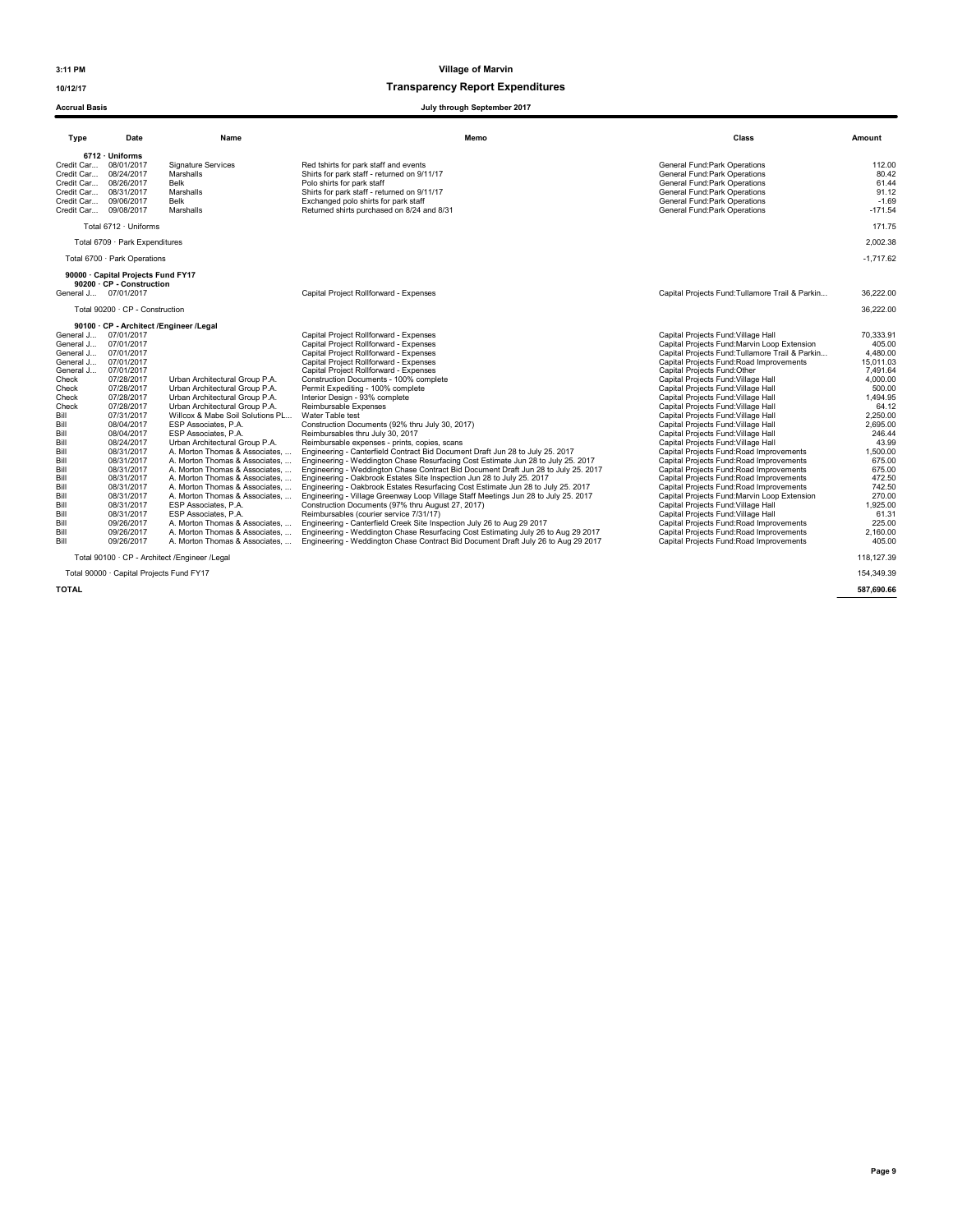# **Village of Marvin Traffic Control - Deputy Cost Budget and Actual/Budget Totals FY 2017-18**

| <b>Month</b>     | <b>School Days</b><br><b>Per Month</b> | <b>Maximum</b><br><b>Deputy Cost</b><br>per Day | <b>Budgeted</b><br>per Month<br><b>Marvin</b><br><b>School Road   Marvin Road  </b> |                           | <b>Budgeted</b><br>per Month | <b>Total</b><br><b>Monthly</b><br><b>Budget</b> | <b>Actual</b><br><b>Amount Paid</b><br>in this Month | <b>Cumulative</b><br>Over (Under)<br><b>Budget</b> |
|------------------|----------------------------------------|-------------------------------------------------|-------------------------------------------------------------------------------------|---------------------------|------------------------------|-------------------------------------------------|------------------------------------------------------|----------------------------------------------------|
| <b>August</b>    | 4                                      | \$<br>150                                       | \$<br>600                                                                           | \$                        | 600                          | \$<br>1,200                                     | \$                                                   |                                                    |
| <b>September</b> | 19                                     | \$<br>150                                       | \$<br>2,850                                                                         | \$                        | 2,850                        | \$<br>5,700                                     | \$<br>3,569                                          | \$<br>(3, 331)                                     |
| October          | 21                                     | \$<br>150                                       | \$<br>3,150                                                                         | \$                        | 3,150                        | \$<br>6,300                                     |                                                      |                                                    |
| November         | 18                                     | \$<br>150                                       | \$<br>2,700                                                                         | \$                        | 2,700                        | \$<br>5,400                                     |                                                      |                                                    |
| December         | 11                                     | \$<br>150                                       | \$<br>1,650                                                                         | $\mathcal{L}$             | 1,650                        | \$<br>3,300                                     |                                                      |                                                    |
| January          | 20                                     | \$<br>150                                       | \$<br>3,000                                                                         | $\mathfrak{S}$            | 3,000                        | \$<br>6,000                                     |                                                      |                                                    |
| February         | 20                                     | \$<br>150                                       | \$<br>3,000                                                                         | $\boldsymbol{\mathsf{S}}$ | 3,000                        | \$<br>6,000                                     |                                                      |                                                    |
| March            | 21                                     | \$<br>150                                       | \$<br>3,150                                                                         | $\mathcal{L}$             | 3,150                        | \$<br>6,300                                     |                                                      |                                                    |
| April            | 16                                     | \$<br>150                                       | \$<br>2,400                                                                         | \$                        | 2,400                        | \$<br>4,800                                     |                                                      |                                                    |
| May              | 22                                     | \$<br>150                                       | \$<br>3,300                                                                         | \$                        | 3,300                        | \$<br>6,600                                     |                                                      |                                                    |
| June             | 6                                      | \$<br>150                                       | \$<br>900                                                                           | $\boldsymbol{\theta}$     | 900                          | \$<br>1,800                                     |                                                      |                                                    |
|                  | 178                                    |                                                 | \$<br>26,700                                                                        | \$                        | 26,700                       | \$<br>53,400                                    |                                                      |                                                    |

Note - the officers who worked the 4 days in August were included on the bill for the week ended September 1. Therefore, there were no checks written for officers in August.